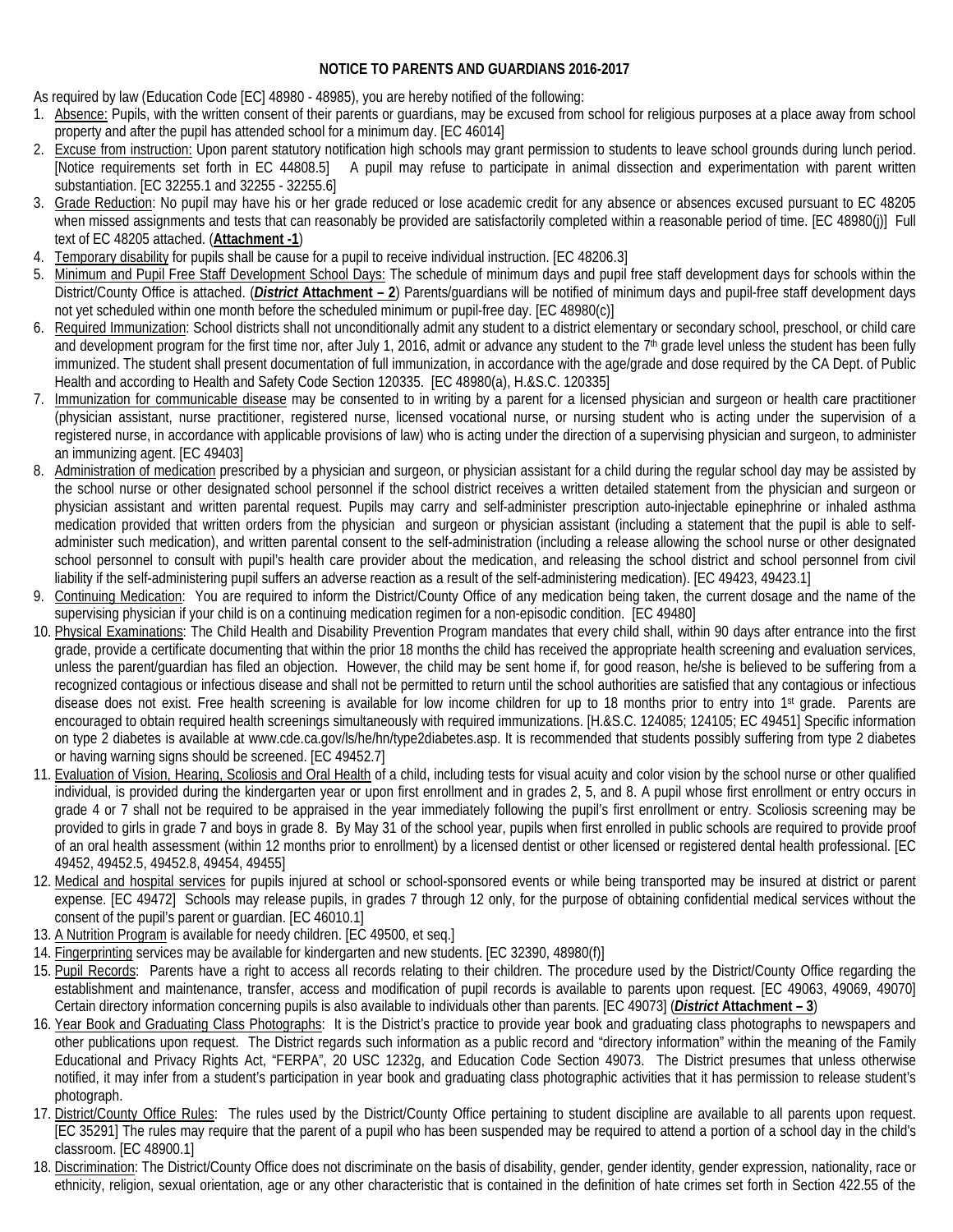Penal Code in any of its policies, procedures, or practices, in compliance with Title VI of the Civil Rights Act of 1964, Title IX of the Education Amendments of 1972, Section 504 of the Rehabilitation Act of 1973 and the Age Discrimination Act of 1975 [EC 200]. This nondiscrimination policy covers admission and access to, and treatment and employment in, District/County Office programs and activities, including vocational education. Inquiries regarding the equal opportunity policies, the filing of grievances, or to request a copy, free of charge, of the grievance procedures covering discrimination complaints may be directed to the District/County Office Superintendent, as appropriate. The lack of English language skills will not be a barrier to the admission and participation in District/County Office programs. [P.L. 92-318]

- 19. Services to students who are deaf, hard of hearing, blind, visually impaired, or deaf-blind are provided by the State Special Schools. Assessment services and technical assistance are also offered. For more information about the State Special Schools, please visit the California Department of Education Web site at<http://www.cde.ca.gov/sp/ss/> or ask for more information from members of your child's Individualized Education Program (IEP) team.
- 20. Compulsory Education: Each person between the ages of 6 and 18 years, not exempted under the provisions of Education Code, Instruction and Services, part 27, Chapter 2, Compulsory Education Law (commencing with Section 48200) or Chapter 3 (commencing with Section 48400) is subject to compulsory full-time education and each person subject to compulsory full-time education and each person subject to compulsory continuation education not exempted under the provisions of Chapter 3 shall attend the public full-time day school or continuation school or classes and for the full time designated as the length of the schoolday by the governing board of the school district in which the residency of either the parent or legal guardian is located and each parent, guardian, or other person having control or charge of the pupil shall send the pupil to the public full-time day school or continuation school or classes and for the full time designated as the length of the schoolday by the governing board of the school district in which the residence of either the parent or legal guardian is located. Unless otherwise provided for in EC § 48200, a pupil shall not be enrolled for less than the minimum schoolday established by law.

#### 21. Residency Requirements-School Attendance Options:

**(a)** Notwithstanding EC § 48200, a pupil complies with the residency requirements for school attendance in a school district, if he or she is any of the following:

(1) (A) A pupil placed within the boundaries of that school district in a regularly established licensed children's institution, or a licensed foster home, or a family home pursuant to a commitment or placement under Chapter 2 (Section 200) of Part 1 of Division 2 of the Welfare and Institutions Code.

(B) An agency placing a pupil in the home or institution shall provide evidence to the school that the placement or commitment is pursuant to law.

(2) A pupil who is a foster child who remains in his or her school of origin pursuant to subdivisions (f) and (g) of Section 48853.5

(3) A pupil for whom interdistrict attendance has been approved pursuant to Chapter 5 (Section 46600) of Part 26.

(4) A pupil whose residence is located within the boundaries of that school district and whose parent or legal guardian is relieved of responsibility, control, and authority through emancipation.

(5) A pupil who lives in the home of a caregiving adult that is located within the boundaries of that school district. Execution of an affidavit under penalty of perjury pursuant to Part 1.5 (Section 6550) of Division 11 of the Family Code by the caregiving adult is a sufficient basis for a determination that the pupil lives in the caregiver's home, unless the school district determines from actual facts that the pupil is not living in the caregiver's home.

(6) A pupil residing in a state hospital located within the boundaries of that school district.

(7) A pupil whose parent or legal guardian resides outside of the boundaries of that school district but is employed and lives with the pupil at the place of his or her employment within the boundaries of the school district for a minimum of three days during the school week.

**(b)** A school district may deem a pupil to have complied with the residency requirements for school attendance in the school district if at least one parent or the legal guardian of the pupil is physically employed within the boundaries of that school district for a minimum of 10 hours during the school week.

(1) School districts are not required to admit pupils whose parent or guardian is employed in the district, but the district may not refuse to admit a pupil on the basis, except as expressly provided in this subdivision, of race, ethnicity, sex, parental income, scholastic achievement, or any other arbitrary consideration.

(2) School districts in which the residency of either the parent or legal guardian of the pupil is established, or the school district to which the pupil is to be transferred under EC § 48204(b) may prohibit the transfer of the pupil if the governing board of the school district determines that the transfer would negatively impact the court-ordered or voluntary desegregation plan of the school district.

(3) School districts to which the pupil is to be transferred under EC § 48204(b) may prohibit the transfer of the pupil if the school district determines that the additional cost of educating the pupil would exceed the amount of additional state aid received as a result of the transfer. [EC § 48204]

#### 22. Statutory Attendance Options:

• Interdistrict attendance

**(a)** (1)The governing boards of two or more school districts may enter into an agreement, for a term not to exceed five school years, for the interdistrict attendance of pupils who are residents of the districts. The agreement may provide for the admission to a district other than the district of residence of a pupil who requests a permit to attend a school district that is a party to the agreement and that maintains schools and classes in kindergarten or any of grades 1 to 12, inclusive, to which the pupil requests admission. Once a pupil in kindergarten or any of grades 1 to 12, inclusive, is enrolled in a school pursuant to this chapter, the pupil shall not have to reapply for an interdistrict transfer, and the governing board of the school district of enrollment shall allow the pupil to continue to attend the school in which he or she is enrolled, except as specified in paragraphs (2) and (4).

(2) The agreement shall stipulate the terms and conditions under which interdistrict attendance shall be permitted or denied. The agreement may contain standards for reapplication agreed to by the district of residence and the district of attendance that differ from the requirements prescribed by paragraph (1). The agreement may stipulate terms and conditions established by the district of residence and the district of enrollment under which the permit may be revoked.

(3) The supervisor of attendance of the district of residence shall issue an individual permit verifying the district's approval, pursuant to policies of the governing board and terms of the agreement for the transfer. A permit shall be valid upon concurring endorsement by the designee of the governing board of the district of proposed attendance. The stipulation of the terms and conditions under which the permit may be revoked is the responsibility of the district of attendance.

(4) Notwithstanding paragraph (2), a school district of residence or school district of enrollment shall not rescind existing transfer permits for pupils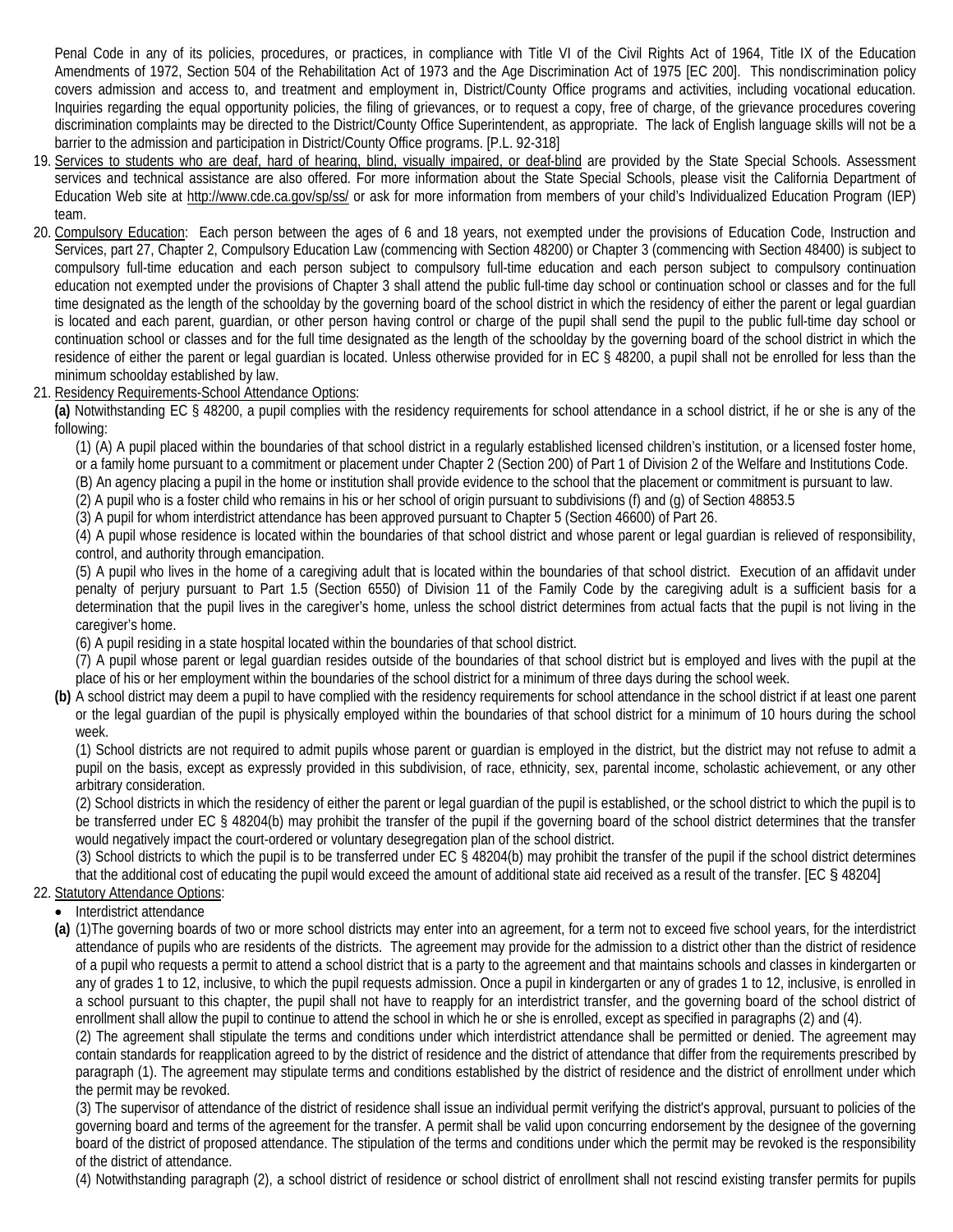entering grade 11 or 12 in the subsequent school year.

- **(b)** A pupil who has been determined by personnel of either the district of residence or the district of proposed enrollment to have been the victim of an act of bullying, as defined in subdivision (r)of Section 48900, committed by a pupil of the district of residence shall, at the request of the person having legal custody of the pupil, be given priority for interdistrict attendance under any existing interdistrict attendance agreement or, in the absence of an agreement, be given additional consideration for the creation of an interdistrict attendance agreement.
- **(c)**In addition to the requirements of subdivision (e) of Section 48915.1, and regardless of whether an agreement exists or a permit is issued pursuant to this section, any district may admit a pupil expelled from another district in which the pupil continues to reside. [EC 46600 – 46607]
- The procedure for application for alternative attendance areas or programs, if any; will vary by district.
- An application form for requesting a change of attendance can be obtained from the District office.
- If either district denies a transfer request, a parent/guardian may appeal that decision to the county board of education. There are specified timelines in the law for filing an appeal and for the county board of education to make a decision.
- Intradistrict Attendance

Each school district, shall adopt rules and regulations establishing a policy of open enrollment within the district for residents of the district. This requirement does not apply to a school district that has only one school or a school district with schools that do not serve any of the same grade levels.

The policy shall include all of the following elements:

- **(a)** Parents or guardians of each schoolage child who is a resident in the district may select the schools the child shall attend, irrespective of the particular locations of his or her residence within the district, except that school districts shall retain the authority to maintain appropriate racial and ethnic balances among their respective schools at the school districts' discretion or as specified in applicable court-ordered or voluntary desegregation plans.
- **(b)** It shall include a selection policy for a school that receives requests for admission in excess of the capacity of the school ensures that selection of pupils to enroll in the school is made through a random, unbiased process that prohibits an evaluation of whether a pupil should be enrolled based upon his or her academic or athletic performance. The capacity of the schools in the district shall be calculated in a nonarbitrary manner using pupil enrollment and available space. However, school districts may employ existing entrance criteria for specialized schools or programs if the criteria are uniformly applied to all applicants. This subdivision shall not be construed to prohibit school districts from using academic performance to determine eligibility for, or placement in, programs for gifted and talented pupils established pursuant to former Chapter 8 (commencing with Section 52200) of Part 28 of Division 4, as the chapter read on January 1, 2014.
- **(c)** It shall provide that no pupil who currently resides in the attendance area of a school shall be displaced by pupils transferring from outside the attendance area.
- **(d**) To the extent required and financed by federal law and at the request of the pupil's parent or guardian, each school district shall provide transportation assistance to the pupil. [EC 35160.5 (b)(4)]
- Districts may provide alternative supports and public school choice. [Every Student Succeeds Act] **(***District* **Attachment – 4)**  Parents/guardians who are interested in finding out more about attendance options should contact the School District for more information on the District's policies, procedures, and timelines for applying for transfers. [EC 48980(h) 48204(a)(2), 48660]
- 23. Programmatic/Special Programmatic Options: Programmatic options offered within district attendance areas, if any; will vary by district. Special programmatic options available on both an interdistrict and intradistrict basis, if any; will vary by district. [EC 48980(h)] *(District* **Attachment - 5**)
- 24. Notice of Alternative Schools: California state law authorizes all school districts to provide for alternative schools. [EC 58501] **(Attachment - 6**)
- 25. Excuse from Sexual Health Education, HIV Education and Related Assessments: Parents or guardians of a pupil have the right to excuse their child from all or part of comprehensive sexual health education, HIV prevention education, and assessments related to that education through a passive consent ("opt out") process. In order to excuse your child, the request must be made in writing to the school district. [EC 51938] You are hereby notified that:
	- (1) Educational materials used in comprehensive sexual health education and HIV prevention education are available for inspection.
	- (2) Comprehensive sexual health education or HIV prevention education will be taught by school district personnel and/or by outside consultants.
	- (3) You have a right to request a copy of EC Part 28, Chapter 5.6 California Healthy Youth Act.
- 26. Uniform Complaint Procedures "UCP": Alleged violations, by the school or school district, of federal or state law will be handled through uniform complaint procedures established by the District and the County Office of Education. Civil remedies including but not limited to injunctions, restraining orders or other remedies or orders may be available. The District/County Office is primarily responsible for compliance with federal and state laws and regulations. Appeal and review procedures may be pursued through local, state (California Department of Education) or federal agencies, offices, and/or courts as well. Complaints shall be made in writing to the Superintendent of the District/County Office. The District/County Office shall be responsible for providing written procedures regarding the process upon request. [5 CCR 4610, 4622] A description of District complaint procedure and appeal process is attached. (*District* **Attachment – 7**) Please note in particular that the process provides that:
	- 1) the complaint review will be concluded within sixty calendar days from the date of receipt of the complaint unless the complainant agrees in writing to extend the time line;
	- 2) unlawful discrimination complaints shall be filed not later than six months from the date the alleged discrimination occurred, or six months from the date the complainant first obtained knowledge of the facts of the alleged discrimination;
	- 3) a complaint regarding impermissible pupil fees may be filed with the principal or designee of the school under the UCP;
	- 4) a complaint that a school district, county superintendent of schools, or charter school has not complied with requirements of the local control and accountability plan (LCAP) may be filed under the UCP;
	- 5) a complaint alleging discrimination against transgender and gender-nonconforming students may be filed with the principal or designee of the school under the UCP;
	- 6) a complaint of noncompliance with requirements related to accommodations for lactating students, educational rights of foster youth and homeless students, assignment of students to courses without educational content for more than one week per semester or to courses they have previously completed, and physical education instructional minutes in elementary schools.
	- 7) the complainant has a right to appeal the District/County Decision to the CA State Department of Education by filing a written appeal within 15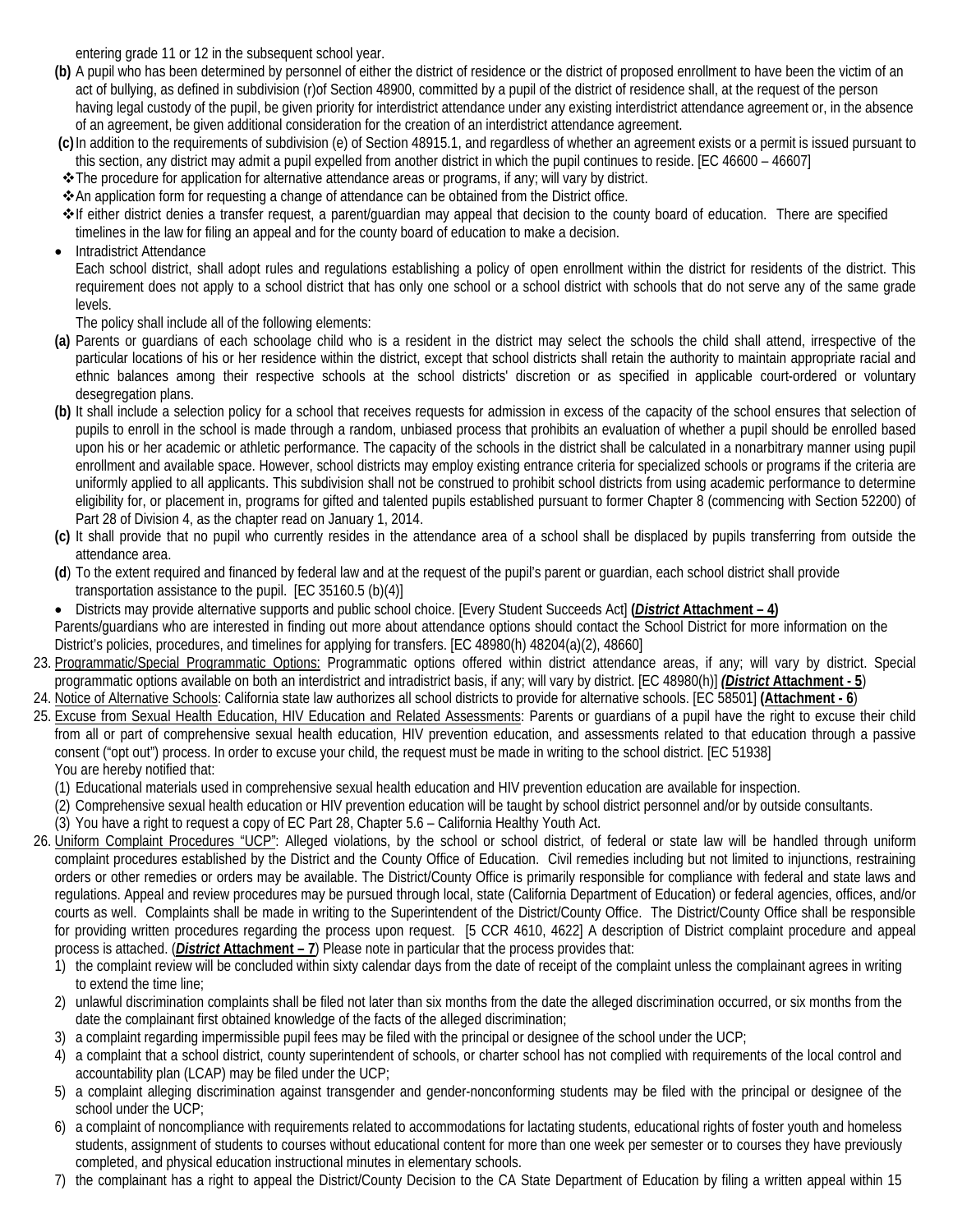days of receiving the District/County Decision; and

8) the appeal to CA State Department of Education must include a copy of the locally filed complaint and a copy of the District/County Decision.

- 27. Sexual Harassment Policy: Alleged pupil sexual harassment in violation of District/County Office policy or federal or state law will be handled pursuant to the attached policies and procedures established by the District/County Superintendent of Schools Office. The District/County Office shall be responsible for providing written procedures regarding the process. [EC 48980(g), 212.5, 231.5] **(***District* **Attachment - 8**)
- 28. School Accountability Report Card: On or before February 1 of each year, parents are entitled to an updated hard copy of the School Accountability Report Card upon request. [EC 35256]
- 29. Curriculum: The curriculum, including titles, descriptions, and instructional aims of every course offered by a public school shall be compiled at least once annually in a prospectus. The prospectus is available for review upon request and for copying at a reasonable charge. [EC 49091.14; 49063(k)]
- 30. Grants for Advanced Placement Tests: Needy pupils may be eligible for state grants to cover the costs of advanced placement examinations. Contact the school for eligibility information. [EC 48980(k)]
- 31. Information regarding educational options for homeless youth and foster youth is available by contacting the County Office or school district office. [EC 48850 et.seq.]
- 32. Pesticides: The names of all pesticide products expected to be applied at the school site during the upcoming year are set forth on the attached list. Information on pesticides and pesticide use reduction developed by CA Dept. of Pesticide Regulation is available at [http://www.cdpr.ca.gov/schoolipm.](http://www.cdpr.ca.gov/schoolipm)  You have the right to view a copy of the school site IPM in the school office. [EC 17612, 48980.3] (*District* **Attachment - 9)**
- 33. Asbestos: You have the right to obtain an updated Management Plan for asbestos-containing material in school. [40 CFR 763.93(g)(4), EC 49410]
- 34. Tobacco-Free Campus: Contact the school for information about the District/County Office's tobacco-free campus policy, if any, and enforcement
- procedures. [H.&S. 104420]<br>35. Emergency Preparedness including disaster procedures and plans, routines, emergency response measures, staff training programs, procedures for the use of public buildings and notification procedures is addressed through District/County Office comprehensive school safety plan. A copy of the plan is available at district/County office administrative offices. [EC 32282]
- 36. College Admission Requirements and Higher Education Information: (Districts offering grades 9-12) [EC 48980(l), 51229] (*District* **Attachment - 10**)
- 37. Pupils enrolled in grade 12 shall be deemed to be a Cal Grant applicant and pupil's grade point average forwarded to the Student Aid Commission unless pupil opts out within 30 days of notice that the school will first send grade point averages to the commission. (Districts offering grades 9-12) [EC 69432.9]
- 38. Electronic Notification: This notice may be exclusively provided electronically provided a parent or legal guardian has so requested. [EC 48981]

#### **PPRA Model Notice and Consent/Opt-Out for Specific Activities**

The Protection of Pupil Rights Amendment (PPRA), 20 U.S.C. § 1232h, requires school districts to notify you and obtain consent or allow you to opt your child out of participating in certain school activities. These activities include a student survey, analysis, or evaluation that concerns one or more of the following eight areas ("protected information surveys"):

- 1. Political affiliations or beliefs of the student or student's parent;
- 2. Mental or psychological problems of the student or student's family;
- 3. Sex behavior or attitudes;
- 4. Illegal, anti-social, self-incriminating, or demeaning behavior;
- 5. Critical appraisals of others with whom respondents have close family relationships;
- 6. Legally recognized privileged relationships, such as with lawyers, doctors, or ministers;
- 7. Religious practices, affiliations, or beliefs of the student or student's parents; or
- 8. Income, other than as required by law to determine program eligibility.

This requirement also applies to the collection, disclosure or use of student information for marketing purposes ("marketing surveys"), and certain physical exams and screenings. Policies regarding these rights may be obtained from the school district.

Parents who believe their rights have been violated under this section may file a complaint with the Family Compliance Office, U.S. Department of Education, 400 Maryland Avenue, S.W., Washington, DC 20202-5901.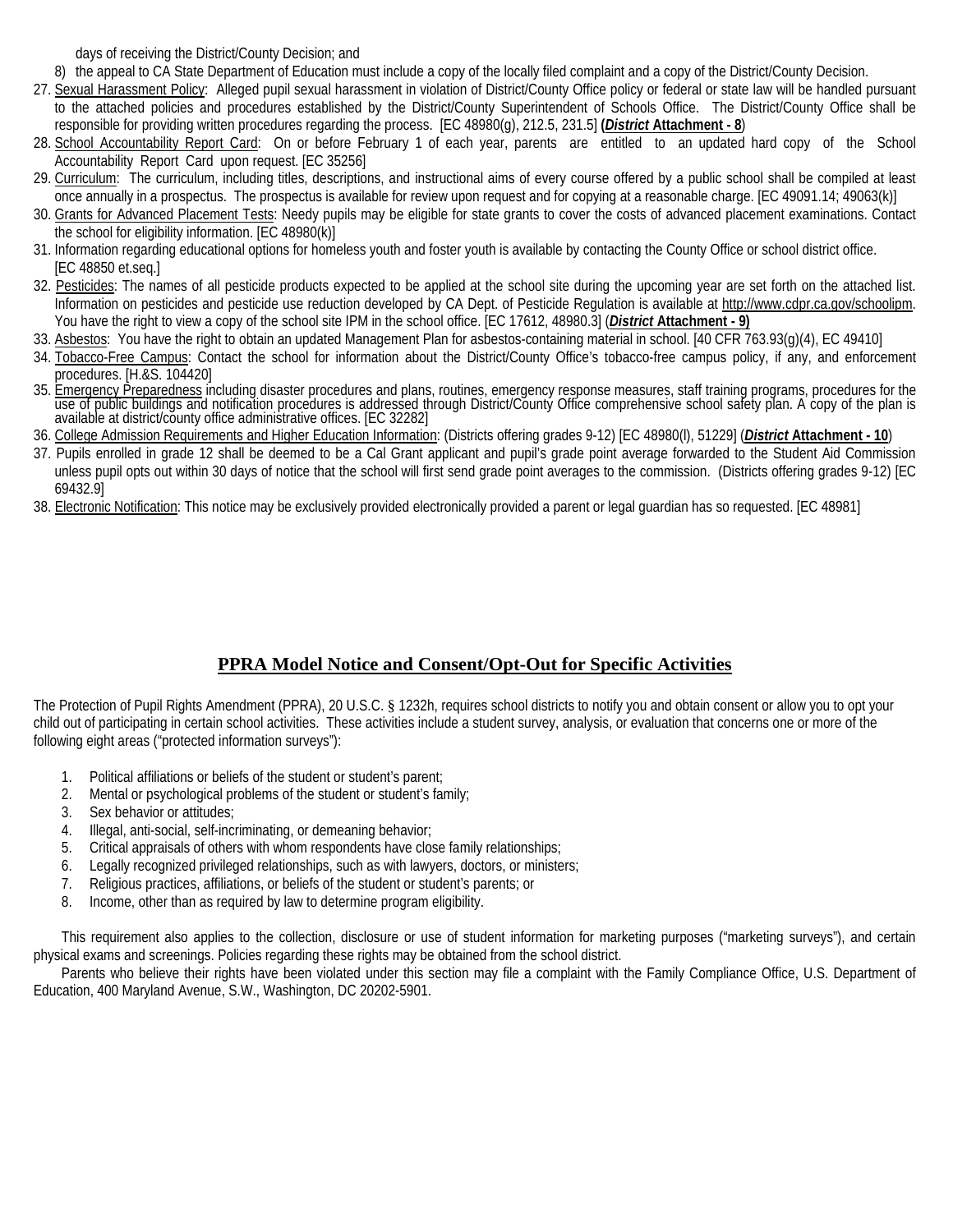#### **Notification of Rights under FERPA for Elementary and Secondary Schools**

The Family Educational Rights and Privacy Act (FERPA) affords parents and students over 18 years of age ("eligible students") certain rights with respect to the student's education records. These rights are:

(1) The right to inspect and review the student's education records within 45 days (within 5 days under E.C. 49069) of the day the School receives a request for access.

Parents or eligible students should submit to the School principal [or appropriate school official] a written request that identifies the record(s) they wish to inspect. The School official will make arrangements for access and notify the parent or eligible student of the time and place where the records may be inspected.

(2) The right to request the amendment of the student's education records that the parent or eligible student believes are inaccurate.

Parents or eligible students may ask the School to amend a record that they believe is inaccurate. They should write the School principal [or appropriate school official], clearly identify the part of the record they want changed, and specify why it is inaccurate. If the School decides not to amend the record as requested by the parent or eligible student, the School will notify the parent or eligible student of the decision and advise them of their right to a hearing regarding the request for amendment. Additional information regarding the hearing procedures will be provided to the parent or eligible student when notified of the right to a hearing.

(3) The right to consent to disclosures of personally identifiable information contained in the student's education records, except to the extent that FERPA authorizes disclosure without consent.

One exception, which permits disclosure without consent, is disclosure to school officials with legitimate educational interests. A school official is a person employed by the School as an administrator, supervisor, instructor, or support staff member (including health or medical staff and law enforcement unit personnel); a person serving on the School Board; a person or company with whom the School has contracted to perform a special task (such as an attorney, auditor, medical consultant, or therapist); or a parent or student serving on an official committee, such as a disciplinary or grievance committee, or assisting another school official in performing his or her tasks.

A school official has a legitimate educational interest if the official needs to review an education record in order to fulfill his or her professional responsibility.

Upon request, the School discloses education records without consent to officials of another school district in which a student seeks or intends to enroll.

Another exception permits disclosure of appropriately designated "directory information" without written consent, unless parents have advised the School to the contrary in accordance with school district procedures. The primary purpose of directory information is to allow the School to include this type of information from a student's education records in certain school publications (e.g., yearbooks, honor roll lists, sports activity sheets). Directory information, which is information that is not generally considered harmful or an invasion of privacy if released, can also be disclosed to outside organizations without a parent's prior written consent. In addition, schools are required to provide military recruiters, upon request, with secondary students' names, addresses and telephone listings unless parents have advised the school that they do not want their student's information disclosed without their prior consent.

The School has designated the following information as directory information: student's name, participation in officially recognized activities and sports, address, telephone listing, weight and height of members of athletic teams, e-mail address, photograph, degrees, honors, and awards received, date and place of birth, major field of study, dates of attendance, grade level, and the most recent educational agency or institution attended. If parents do not want the School to disclose directory information from their child's education records without prior written consent, they must notify the School in writing. [10 U.S.C. § 503, 20 U.S.C. § 7908, 34 C.F.R. § 99.37]

(4) The right to file a complaint with the U.S. Department of Education concerning alleged failures by the School District to comply with the requirements of FERPA. The name and address of the Office that administers FERPA are: Family Policy Compliance Office, U.S. Department of Education, 400 Maryland Avenue, SW, Washington, DC 20202-4605.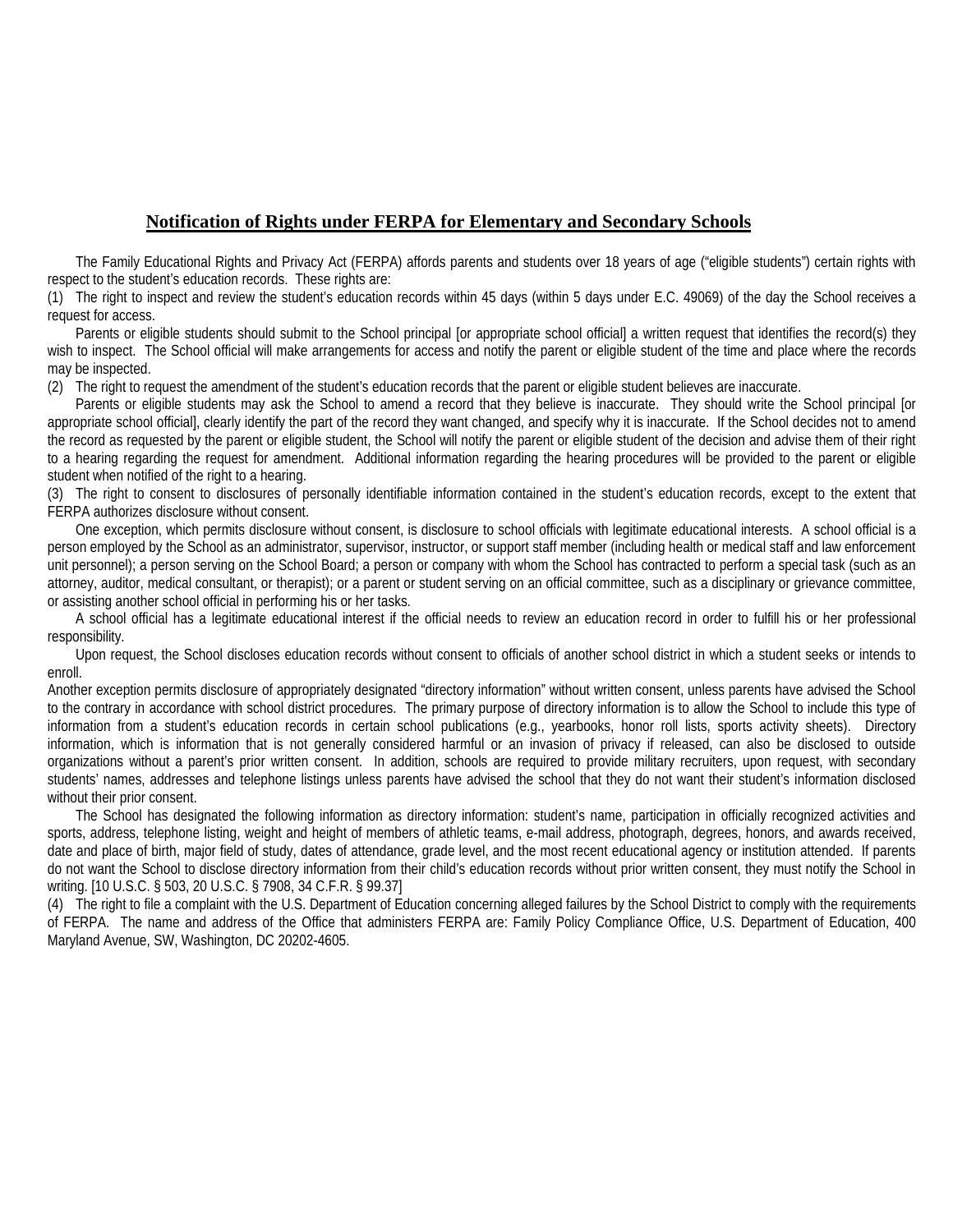#### FULL TEXT OF **EDUCATION CODE SECTION 48205**

(As Amended by Chapter 610, A.B. 387 § 1, 2011)

- (a) Notwithstanding Section 48200, a pupil shall be excused from school when the absence is:
	- (1) Due to his or her illness.<br>(2) Due to quarantine under
	- (2) Due to quarantine under the direction of a county or city health officer.<br>(3) For the purpose of having medical, dental, optometrical, or chiropractic
	- For the purpose of having medical, dental, optometrical, or chiropractic services rendered.
	- (4) For the purpose of attending the funeral services of a member of his or her immediate family, so long as the absence is not more than one day if the service is conducted in California and not more than three days if the service is conducted outside California.
	- (5) For the purpose of jury duty in the manner provided for by law.<br>(6) Due to the illness or medical appointment during school hou
	- Due to the illness or medical appointment during school hours of a child of whom the pupil is the custodial parent.
	- (7) For justifiable personal reasons, including, but not limited to, an appearance in court, attendance at a funeral service, observance of a holiday or ceremony of his or her religion, attendance at religious retreats, attendance at an employment conference, or attendance at an educational conference on the legislative or judicial process offered by a nonprofit organization when the pupil's absence is requested in writing by the parent or guardian and approved by the principal or a designated representative pursuant to uniform standards established by the governing board.
	- (8) For the purpose of serving as a member of a precinct board for an election pursuant to Section 12302 of the Elections Code.
	- (9) For the purpose of spending time with a member of the pupil's immediate family, who is an active duty member of the uniformed services, as defined in Section 49701, and has been called to duty for, is on leave from, or has immediately returned from, deployment to a combat zone or combat support position. Absences granted pursuant to this paragraph shall be granted for a period of time to be determined at the discretion of the superintendent of the school district.
- (b) A pupil absent from school under this section shall be allowed to complete all assignments and tests missed during the absence that can be reasonably provided and, upon satisfactory completion within a reasonable period of time, shall be given full credit therefore. The teacher of the class from which a pupil is absent shall determine which tests and assignments shall be reasonably equivalent to, but not necessarily identical to, the tests and assignments that the pupil missed during the absence.
- (c) For purposes of this section, attendance at religious retreats shall not exceed four hours per semester.
- (d) Absences pursuant to this section are deemed to be absences in computing average daily attendance and shall not generate state apportionment payments.
- (e) "Immediate family," as used in this section, has the same meaning as that set forth in Section 45194, except that references therein to "employee" shall be deemed to be references to "pupil."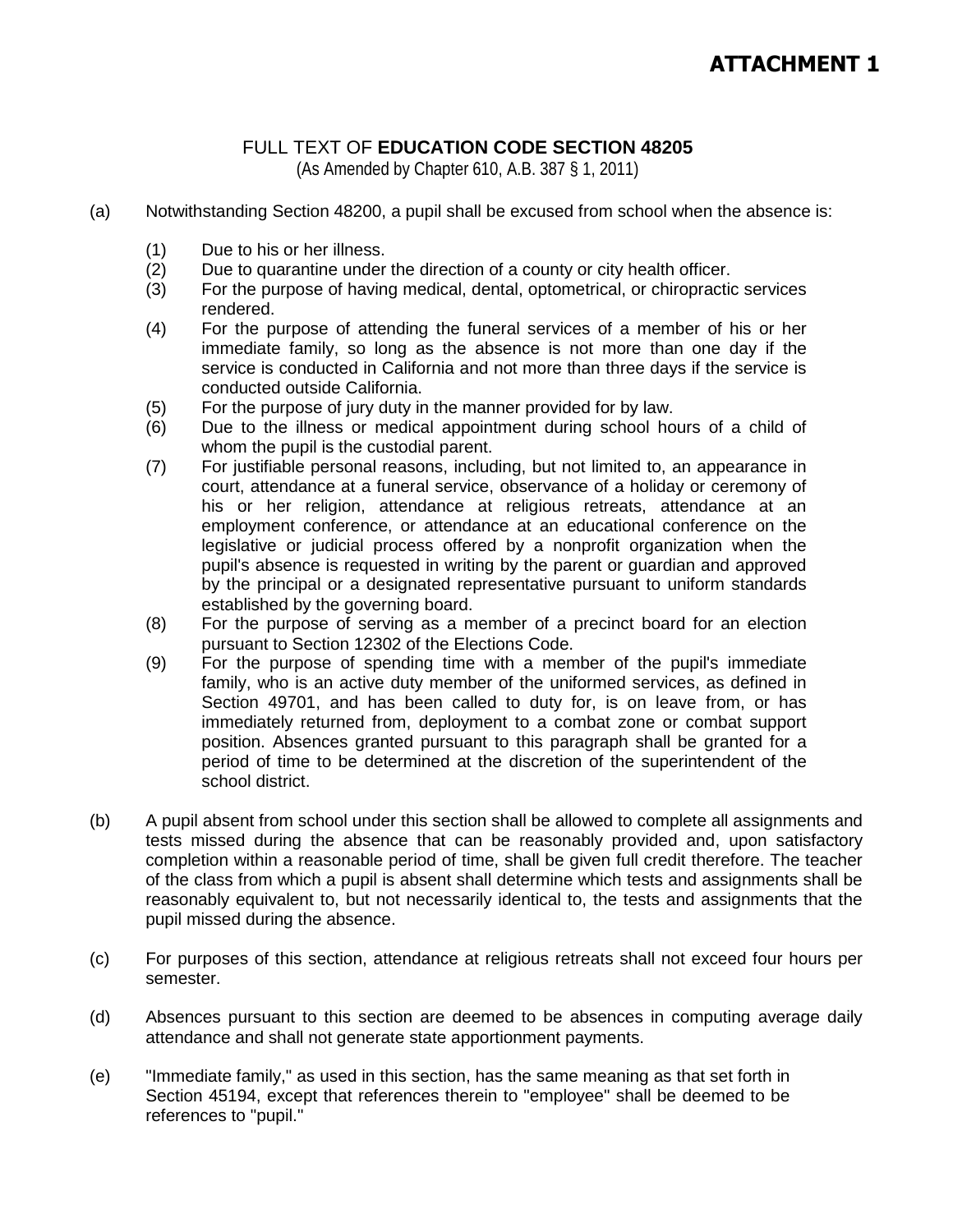



# **RESCUE UNION SCHOOL DISTRICT**

#### *"Educating for the Future, Together"* **2016-2017 School Calendar Board Approved 5/10/16**

 **Holiday**

 **Minimum Day**

 **Early Release Staff Dev / Collaboration**

 **Staff Development (students do not attend)**

| <b>AUG '16</b>                                               |       |                |    |         | <b>SEP</b> |                               |                      |    |           | <b>OCT</b> |    |                |    |    | <b>NOV</b> |    |     |    |    | <b>DEC</b> |
|--------------------------------------------------------------|-------|----------------|----|---------|------------|-------------------------------|----------------------|----|-----------|------------|----|----------------|----|----|------------|----|-----|----|----|------------|
| M                                                            |       | W              |    |         | <b>MI</b>  |                               | W                    |    |           | M          |    | W              |    | Е  | M          |    | W   |    | Е  | M          |
|                                                              | ◠     | ⌒              |    | .5      |            |                               |                      |    |           | ົ          | 4  |                | 6  |    |            |    |     | ົ  |    |            |
| <u> The Company of Service State Service Sta</u><br>$\bf{8}$ | $9-W$ | 10             | 44 | 12<br>▵ | 5          | <b><i><u>Property</u></i></b> |                      | я  | 9         | 10         | -4 | 12<br><u>_</u> | 13 | 14 |            | ິ  |     | 10 | 11 |            |
| $ -$<br>15                                                   | 16    | $\overline{7}$ | 18 | 19      | 12         | 13                            | 14                   | 15 | 16        | 17         | 18 | 19             | 20 | 21 | 14         | 15 | . . |    | 18 | 12         |
| $\overline{22}$                                              | 23    | 24             | 25 | 26      | 19         | 20                            | $\Omega$<br><u>_</u> | 22 | ົ<br>25   | 24         | 25 | 26             | 27 | 28 | 21         | 22 | 23  | 24 | 25 | 19         |
| <u>— 1</u><br>29                                             | 30    | 31             |    |         | 26         | 27                            | 28                   | 29 | ___<br>30 | 31         |    |                |    |    | 28         | 29 | 30  |    |    | 26         |
|                                                              |       | 16             |    |         |            |                               | $20^{\circ}$         |    |           |            |    | 21             |    |    |            |    | 16  |    |    |            |

- 
- 
- **10** *FIRST DAY OF CLASSES* **22-23** *Parent Teacher Conference* **11** *Veteran's Day*
- 

|                |    |                   |    |    |              |     |                                  |    |                                   |                 |    |    |                                  |     |            |    | $-1 - 2 - 111$              |             |    |            |    |        |                                |                         |
|----------------|----|-------------------|----|----|--------------|-----|----------------------------------|----|-----------------------------------|-----------------|----|----|----------------------------------|-----|------------|----|-----------------------------|-------------|----|------------|----|--------|--------------------------------|-------------------------|
| <b>JAN '17</b> |    |                   |    |    | <b>FEB</b>   |     |                                  |    |                                   | <b>MAR</b>      |    |    |                                  |     | <b>APR</b> |    |                             |             |    | <b>MAY</b> |    |        |                                |                         |
| M              |    | W                 |    |    | <b>BA</b>    |     | W                                |    |                                   | M               |    | W  |                                  |     | w          |    | W                           |             |    |            |    | W      |                                |                         |
| $\sim$         |    | ↵                 |    | 6  |              |     |                                  |    | ◠<br>.ა                           |                 |    |    |                                  | - 0 |            |    |                             | $\sim$<br>6 |    |            |    | ີ<br>w |                                | -5                      |
| $\overline{9}$ | 10 | 11                | 12 | 13 |              |     |                                  |    | 10                                | 6               |    | o  |                                  | 10  | 10         | 11 | 12                          | 13          | 14 |            | 9  | 10     |                                | 12                      |
| 16             | 17 | 18                | 19 | 20 | ______<br>13 | ا 4 | 15                               | 16 | 47                                | 13              | 14 | 15 | 16                               | 17  |            | 18 | 19                          | 20          | 21 | 15         | 16 | 17     | 18                             | 19                      |
| 23             | 24 | 25                | 26 | 27 | 20           | 21  | 22                               | 23 | 24                                | $\overline{20}$ | 21 | 22 | 23                               | 24  | 24         | 25 | 26                          | 27          | 28 | 22         | 23 | 24     | 25                             | - 11<br>$\overline{26}$ |
| 30             | 31 |                   |    |    | 27           | 28  |                                  |    | <b>Contract Contract Contract</b> | 27              | 28 | 29 | 30                               | 31  |            |    |                             |             |    | 29         | 30 | 31     |                                | --                      |
|                |    | 20                |    |    |              |     |                                  |    |                                   |                 |    |    |                                  |     |            |    |                             |             |    |            |    | 20     |                                |                         |
| $\overline{a}$ |    | Alant Vagula Darr |    |    | $\sim$       |     | <b>Fach: Delegas All Cabanie</b> |    |                                   |                 |    |    | C. O. Fault: Delegas All Cabaala |     | $\sim$     |    | Fach: Delegas, All Cabaala. |             |    |            |    |        | 4 AF Fach: Delegan All Cabanie |                         |

- 
- 
- 
- 
- **23 Early Release-All Schools** 24 Teacher Prep. Report Cards

| SEP |    |    |    |    |
|-----|----|----|----|----|
| M   |    | W  |    | F  |
|     |    |    |    | 2  |
| 5   |    |    | 8  | 9  |
| 12  | 13 | 14 | 15 | 16 |
| 19  | 20 | 21 | 22 | 23 |
| 26  | 27 | 28 | 29 | 30 |
|     |    |    |    |    |

(Students do not attend) **12** *Early Release-All Schools* **7** *Early Release-All Schools*

- -

|                |                 | <b>MAR</b>      |    |    |
|----------------|-----------------|-----------------|----|----|
| т              | F               | M               | т  |    |
| $\overline{c}$ | 3               |                 |    |    |
| 9              | 10              | 6               | 7  |    |
| 16             | 17              | $\overline{13}$ | 14 |    |
| 23             | $\overline{24}$ | $\overline{20}$ | 21 | ź  |
|                |                 | $\overline{27}$ | 28 | ź  |
|                |                 |                 |    | 23 |

- **1** *New Year's Day* **6** *Early Release-All Schools* **6, 20** *Early Release-All Schools* **3** *Early Release-All Schools* **1, 15** *Early Release-All Schools*
- **9** *Early Release-All Schools* **20** *Presidents' Day*
- **16** *Martin Luther King Jr. Day* (Washington's Day observed)
	- **(Minimum Day-All Schools)**
	- **24** *END SECOND TRIMESTER* **29** *Memorial Day*

| <b>Elementary Minimum Days (11)</b>   |               |            |            | <b>Early Release Days</b> |      | Middle School Minimum Days (8)            |
|---------------------------------------|---------------|------------|------------|---------------------------|------|-------------------------------------------|
| OCT 31                                | <b>FEB 24</b> | <b>AUG</b> | -22        | JAN                       | 9.23 | DEC 16<br>SEP 22,23                       |
| NOV 4, 14-18                          | MAY 19, 26    |            | SEPT 12.26 | FEB                       |      | FEB <sub>24</sub><br>OCT 31               |
| <b>DEC 16</b>                         |               | <b>OCT</b> | 10         | <i>MAR</i> 6, 20          |      | <b>MAY 19</b><br>NOV <sub>4</sub>         |
| Early Release / Minimum Day Dismissal |               | <b>NOV</b> |            | APR                       |      | <b>Early Release /Minimum Day Dismiss</b> |
| GRADES 1-5 --- 12:45                  |               | <b>DEC</b> |            | <b>MAY</b>                | 1.15 | GRADES 6-8 --- 11:40 a.m.                 |

|                  |    | <b>Early Release Days</b> |    |
|------------------|----|---------------------------|----|
| AUG 22           |    | $JAN$ 9, 23               |    |
| SEPT 12, 26      |    | FEB                       | 6  |
| OCT 10           |    | MAR 6, 20                 |    |
| NOV <sub>7</sub> |    | <b>APR</b>                | -3 |
| DEC              | -5 | MAY 1.15                  |    |

| UG '16          |     |    |    |    | <b>SEP</b>      |    |                |                 |                 | <b>OCT</b>                  |    |    |    |    | <b>NOV</b> |    |    |    |                 | <b>DEC</b>        |    |    |    |    |
|-----------------|-----|----|----|----|-----------------|----|----------------|-----------------|-----------------|-----------------------------|----|----|----|----|------------|----|----|----|-----------------|-------------------|----|----|----|----|
| M               |     | W  |    |    | M               |    | W              |                 |                 | M                           |    | W  |    |    | M          |    | W  |    |                 | M                 |    | W  |    |    |
|                 | ົ   | 3  |    | ວ  |                 |    |                |                 |                 |                             |    |    | 6  |    |            |    |    |    |                 |                   |    |    |    |    |
| 8               | 9-W | 10 | 11 | 12 |                 | 61 |                | 8               |                 | 10                          |    | 12 | 13 | 14 |            | ິດ |    | 10 |                 |                   |    |    |    | 9  |
| 15              | 16  | 17 | 18 | 19 | 12 <sub>2</sub> | 13 | 14             | 15              | 16<br>__        | 17                          | 18 | 19 | 20 | 21 | 14         | 15 | 16 |    | 18 <sup>1</sup> | $12 \overline{ }$ | 13 | 14 | 15 | 16 |
| $\overline{22}$ | 23  | 24 | 25 | 26 | 19              | 20 | 2 <sup>1</sup> | 22              | 23              | 24                          | 25 | 26 | 27 | 28 | 21         | 22 | 23 | 24 | 25              | 19                | 20 | 21 | 22 | 23 |
| 29              | 30  | 31 |    |    | 26              | 27 | 28             | $\overline{29}$ | $\overline{30}$ | 31                          |    |    |    |    | 28         | 29 | 30 |    |                 | 26                | 27 | 28 | 29 | 30 |
|                 |     | 16 |    |    |                 |    |                |                 |                 | and the control of the con- |    | 24 |    |    |            |    |    |    |                 |                   |    |    |    |    |

- **8** *Staff Development Day* **5** *Labor Day* **10** *Early Release-All Schools* **4** *Teacher Prep. Report Cards* **5** *Early Release-All Schools* (Students do not attend) **6** *Staff Development Day* **31** *Minimum Day-All Schools* (Minimum Day- All Schools) **16** *Minimum Day-All Schools*
- **9** *Teacher Work Day* (Students do not attend) **4** *END FIRST TRIMESTER* **19** *Winter Break Begins*
	-
	-
- **22** *Early Release-All Schools* (Minimum Day-Middle Schools) **14-18** *Parent Teacher Conference* **26** *Early Release-All Schools* (Minimum Day - Elem. Schools)
	- **21-25** *Thanksgiving Break*

|    |         |    | <b>FEB</b>     |    |        |        |        | <b>MAR</b>       |                |    |        |        | <b>APR</b> |    |    |    |    | <b>MAY</b> |        |    |
|----|---------|----|----------------|----|--------|--------|--------|------------------|----------------|----|--------|--------|------------|----|----|----|----|------------|--------|----|
| W  |         | E  | M              | -  | W      |        |        | M                |                | W  | ÷      | п      | ш          | -  | W  | -  | Е  | M          | T.     |    |
| 4  |         | 6  |                |    |        | ◠<br>৴ | ົ<br>ີ |                  |                |    | ົ<br>▃ | ◠<br>ت | ٠<br>o     | 4  | G  | 6  |    |            | ີ<br>▵ |    |
| 11 | 12<br>∼ | 13 | 6              |    | Ω<br>ບ | я      | 10     | 6                | -              | 8  | 9      | 10     | 10         | 44 | 12 | 13 | 14 | 8          | 9      |    |
| 18 | 19      | 20 | 13             | 14 | 15     | 16     | 47     | <b>. .</b><br>13 | 14             | 15 | 16     | 17     | 47         | 18 | 19 | 20 | 21 | 15         | 16     |    |
| 25 | 26      | 27 | 20             | 21 | 22     | 23     | 24     | 20 <sub>l</sub>  | 21<br>$\sim$ 1 | 22 | 23     | 24     | 24         | 25 | 26 | 27 | 28 | 22         | 23     |    |
|    |         |    | 27<br><u>_</u> | 28 |        |        |        | 27               | 28             | 29 | 30     | 31     |            |    |    |    |    | 29         | 30     |    |
| 20 |         |    |                |    | 18     |        |        |                  |                | 23 |        |        |            |    | 14 |    |    |            |        | 20 |

| N '17          |                       |                          |                                   |    | <b>FEB</b> |    |                                   |                |    | <b>MAR</b> |                                 |    |                |    | <b>APR</b> |                    |    |                                  |    | <b>MAY</b> |                                 |                                   |    |    |
|----------------|-----------------------|--------------------------|-----------------------------------|----|------------|----|-----------------------------------|----------------|----|------------|---------------------------------|----|----------------|----|------------|--------------------|----|----------------------------------|----|------------|---------------------------------|-----------------------------------|----|----|
|                |                       | W                        |                                   |    | M          |    | W                                 |                |    | <b>M</b>   |                                 | W  |                |    | M          |                    | W  |                                  |    | M          |                                 | W                                 |    |    |
|                | 3                     |                          | 5                                 | 6  |            |    |                                   | $\overline{2}$ | 3  |            |                                 |    | $\overline{2}$ | 3  | 3          |                    | 5. | 6                                |    |            | $\overline{2}$                  | 3                                 | 4  | 5  |
|                | 10                    | 11                       | 12                                | 13 | 6          |    | 8                                 | 9              | 10 | 6          |                                 | 8  | 9              | 10 | 10         | 11                 | 12 | 13                               | 14 | 8          | 9                               | 10                                | 11 | 12 |
| 6 <sup>1</sup> | 17                    | 18                       | 19                                | 20 | 13         | 14 | 15                                | 16             | 17 | 13         | 14                              | 15 | 16             | 17 | 17         | 18                 | 19 | 20                               | 21 | 15         | 16                              | 17                                | 18 | 19 |
|                | 24                    | 25                       | 26                                | 27 | 20         | 21 | 22                                | 23             | 24 | 20         | 21                              | 22 | 23             | 24 | 24         | 25                 | 26 | 27                               | 28 | 22         | 23                              | 24                                | 25 | 26 |
|                | 31                    |                          |                                   |    | 27         | 28 |                                   |                |    | 27         | 28                              | 29 | 30             | 31 |            |                    |    |                                  |    | 29         | 30                              | 31                                |    |    |
|                |                       | 20                       |                                   |    |            |    |                                   |                |    |            |                                 |    |                |    |            |                    |    |                                  |    |            |                                 | 20                                |    |    |
|                | <b>New Year's Day</b> |                          |                                   |    | 6          |    | <b>Early Release-All Schools</b>  |                |    |            | 6, 20 Early Release-All Schools |    |                |    | 3          |                    |    | <b>Early Release-All Schools</b> |    |            | 1, 15 Early Release-All Schools |                                   |    |    |
|                |                       | <b>Winter Break Ends</b> |                                   |    | 17         |    | <b>Lincoln's Day</b> (observed)   |                |    |            |                                 |    |                |    |            | 10-17 Spring Break |    |                                  |    | 19         |                                 | <b>Teacher Prep. Report Cards</b> |    |    |
|                |                       |                          | <b>Early Release-All Schools</b>  |    | <b>20</b>  |    | <b>Presidents' Day</b>            |                |    |            |                                 |    |                |    |            |                    |    |                                  |    |            |                                 | (Minimum Day-All Schools)         |    |    |
| 6              |                       |                          | <b>Martin Luther King Jr. Day</b> |    |            |    | (Washington's Day observed)       |                |    |            |                                 |    |                |    |            |                    |    |                                  |    | 26         |                                 | <b>LAST DAY OF CLASSES</b>        |    |    |
|                |                       |                          | <b>Early Release-All Schools</b>  |    | 24         |    | <b>Teacher Prep. Report Cards</b> |                |    |            |                                 |    |                |    |            |                    |    |                                  |    |            |                                 | (Minimum Day-All Schools)         |    |    |
|                |                       |                          |                                   |    |            |    | (Minimum Day-All Schools)         |                |    |            |                                 |    |                |    |            |                    |    |                                  |    | 26         |                                 | <b>END THIRD TRIMESTER</b>        |    |    |
|                |                       |                          |                                   |    | 24         |    | <b>END SECOND TRIMESTER</b>       |                |    |            |                                 |    |                |    |            |                    |    |                                  |    | 29         |                                 | <b>Memorial Day</b>               |    |    |
|                |                       |                          |                                   |    |            |    |                                   |                |    |            |                                 |    |                |    |            |                    |    |                                  |    |            |                                 |                                   |    |    |

| <b>Elementary Minimum Days (11)</b>   |                      |            |            | <b>Early Release Days</b> |     |       |                  |           | Middle School Minimum Days (8)              |                   |            |  |
|---------------------------------------|----------------------|------------|------------|---------------------------|-----|-------|------------------|-----------|---------------------------------------------|-------------------|------------|--|
| OCT 31                                | <b>FEB 24</b>        |            | <b>AUG</b> | -22                       | JAN | 9.23  |                  | SEP 22.23 |                                             | <b>DEC 16</b>     |            |  |
| NOV 4, 14-18                          |                      | MAY 19, 26 |            | SEPT 12, 26               | FEB |       | OCT 31           |           |                                             | FEB <sub>24</sub> |            |  |
| <b>DEC 16</b>                         |                      |            | <b>OCT</b> | 10                        | MAR | 6.20  | NOV <sub>4</sub> |           |                                             |                   | MAY 19, 26 |  |
| Early Release / Minimum Day Dismissal |                      |            | <b>NOV</b> |                           | APR |       |                  |           | <b>Early Release /Minimum Day Dismissal</b> |                   |            |  |
|                                       | GRADES 1-5 --- 12:45 |            | <b>DEC</b> |                           | MAY | 1, 15 |                  |           | GRADES 6-8 --- 11:40 a.m.                   |                   |            |  |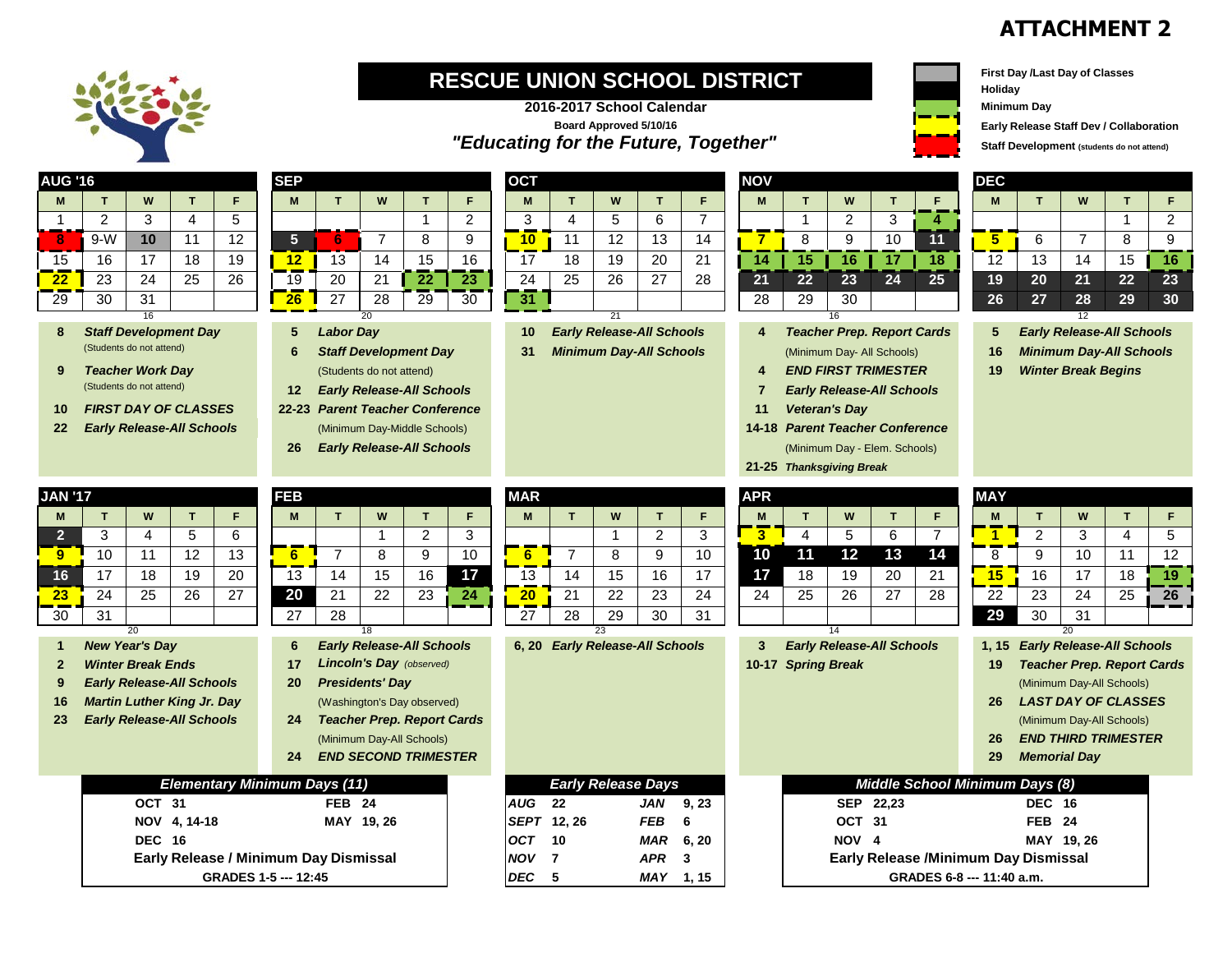# **ATTACHMENT 3**

# **Rescue Union ESD Administrative Regulation Student Records**

AR 5125 **Students**

**Definitions** 

Student means any individual who is or has been in attendance at the district and regarding whom the district maintains student records. (34 CFR 99.3)

Attendance includes, but is not limited to, attendance in person or by paper correspondence, videoconference, satellite, Internet, or other electronic information and telecommunication technologies for students who are not physically present in the classroom, and the period during which a person is working under a work-study program. (34 CFR 99.3)

Student records are any items of information (in handwriting, print, tape, film, computer, or other medium) gathered within or outside the district that are directly related to an identifiable student and maintained by the district, required to be maintained by an employee in the performance of his/her duties, or maintained by a party acting for the district. Any information maintained for the purpose of second-party review is considered a student record. Student records include the student's health record. (Education Code 49061, 49062; 5 CCR 430; 34 CFR 99.3)

Student records do not include: (Education Code 49061, 49062; 5 CCR 430; 34 CFR 99.3)

1. Directory information

(cf. 5125.1 - Release of Directory Information)

2. Informal notes compiled by a school officer or employee which remain in the sole possession of the maker, are used only as a personal memory aid, and are not accessible or revealed to any other person except a substitute employee

3. Records of the law enforcement unit of the district, subject to 34 CFR 99.8

(cf. 3515 - Campus Security) (cf. 3515.3 - District Police/Security Department)

4. Records created or received by the district after an individual is no longer a student and that are not directly related to the individual's attendance as a student

5. Grades on peer-graded papers before they are collected and recorded by a teacher

Mandatory permanent student records are those records which are maintained in perpetuity and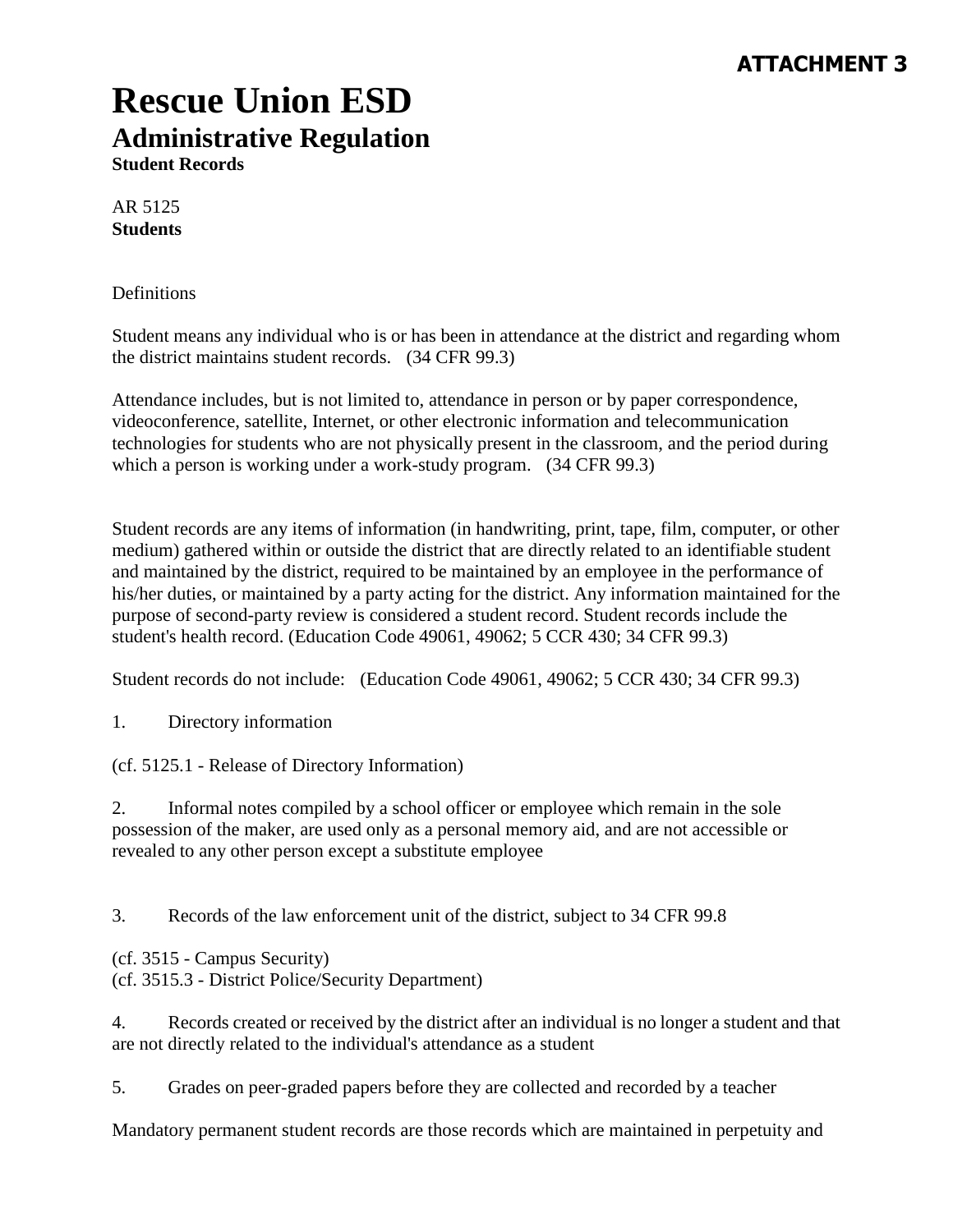which schools have been directed to compile by state law, regulation, or administrative directive. (5 CCR 430)

Mandatory interim student records are those records which the schools are directed to compile and maintain for specified periods of time and are then destroyed in accordance with state law, regulation, or administrative directive. (5 CCR 430)

Permitted student records are those records having clear importance only to the current educational process of the student. (5 CCR 430)

Disclosure means to permit access to, or the release, transfer, or other communication of, personally identifiable information contained in student records to any party, except the party that provided or created the record, by any means including oral, written, or electronic. (34 CFR 99.3)

Access means a personal inspection and review of a record or an accurate copy of a record, or receipt of an accurate copy of a record or an oral description or communication of a record, and a request to release a copy of any record. (Education Code 49061)

Personally identifiable information includes, but is not limited to: (34 CFR 99.3)

- 1. The student's name
- 2. The name of the student's parent/guardian or other family members
- 3. The address of the student or student's family

4. A personal identifier, such as the student's social security number, student number, or biometric record (e.g., fingerprints, retina and iris patterns, voiceprints, DNA sequence, facial characteristics, and handwriting)

5. Other indirect identifiers, such as the student's date of birth, place of birth, and mother's maiden name

6. Other information that, alone or in combination, is linked or linkable to a specific student that would allow a reasonable person in the school community, who does not have personal knowledge of the relevant circumstances, to identify the student with reasonable certainty

7. Information requested by a person who the district reasonably believes knows the identity of the student to whom the student record relates

Adult student is a person who is or was enrolled in school and who is at least 18 years of age. (5 CCR 430)

Parent/guardian means a natural parent, an adopted parent, legal guardian, surrogate parent, or foster parent. (Education Code 49061, 56050, 56055)

Legitimate educational interest is an interest held by any school official, employee, contractor, or consultant whose duties, responsibilities, or contractual obligations to the district, whether routine or as a result of special circumstances, require him/her to have access to student records.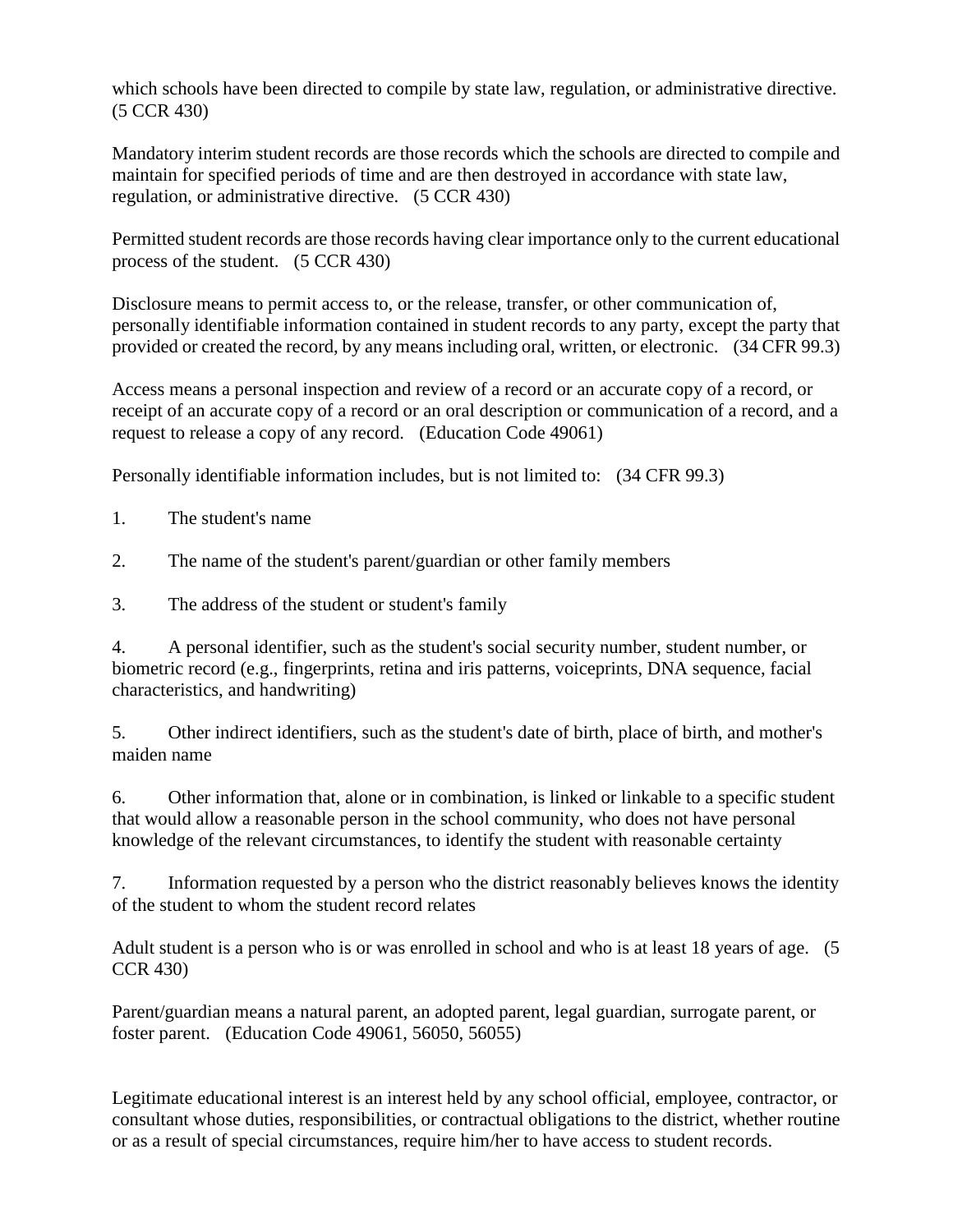School officials and employees are officials or employees whose duties and responsibilities to the district, whether routine or as a result of special circumstances, require that they have access to student records.

Contractor or consultant is anyone with a formal written agreement or contract with the district regarding the provision of services or functions outsourced to him/her by the district. Contractor or consultant shall not include a volunteer or other party. (Education Code 49076)

Custodian of records is the employee responsible for the security of student records maintained by the district and for devising procedures for assuring that access to such records is limited to authorized persons. (5 CCR 433)

County placing agency means the county social service department or county probation department. (Education Code 49061)

Persons Granted Absolute Access

In accordance with law, absolute access to any student records shall be granted to:

1. Parents/guardians of students younger than age 18 years, including the parent who is not the student's custodial parent (Education Code 49069; Family Code 3025)

2. An adult student, or a student under the age of 18 years who attends a postsecondary institution, in which case the student alone shall exercise rights related to his/her student records and grant consent for the release of records (34 CFR 99.3, 99.5)

3. Parents/guardians of an adult student with disabilities who is age 18 years or older and has been declared incompetent under state law (Education Code 56041.5)

(cf. 6159 - Individualized Education Program)

Access for Limited Purpose/Legitimate Educational Interest

The following persons or agencies shall have access to those particular records that are relevant to their legitimate educational interest or other legally authorized purpose:

1. Parents/guardians of a student age 18 or older who is a dependent child as defined under 26 USC 152 (Education Code 49076; 34 CFR 99.31)

2. Students who are age 16 or older or who have completed the 10th grade (Education Code 49076; 34 CFR 99.31)

3. School officials and employees, consistent with the definition provided in the section "Definitions" above (Education Code 49076; 34 CFR 99.31)

4. Members of a school attendance review board (SARB) who are authorized representatives of the district and any volunteer aide age 18 or older who has been investigated, selected, and trained by the SARB to provide follow-up services to a referred student (Education Code 49076)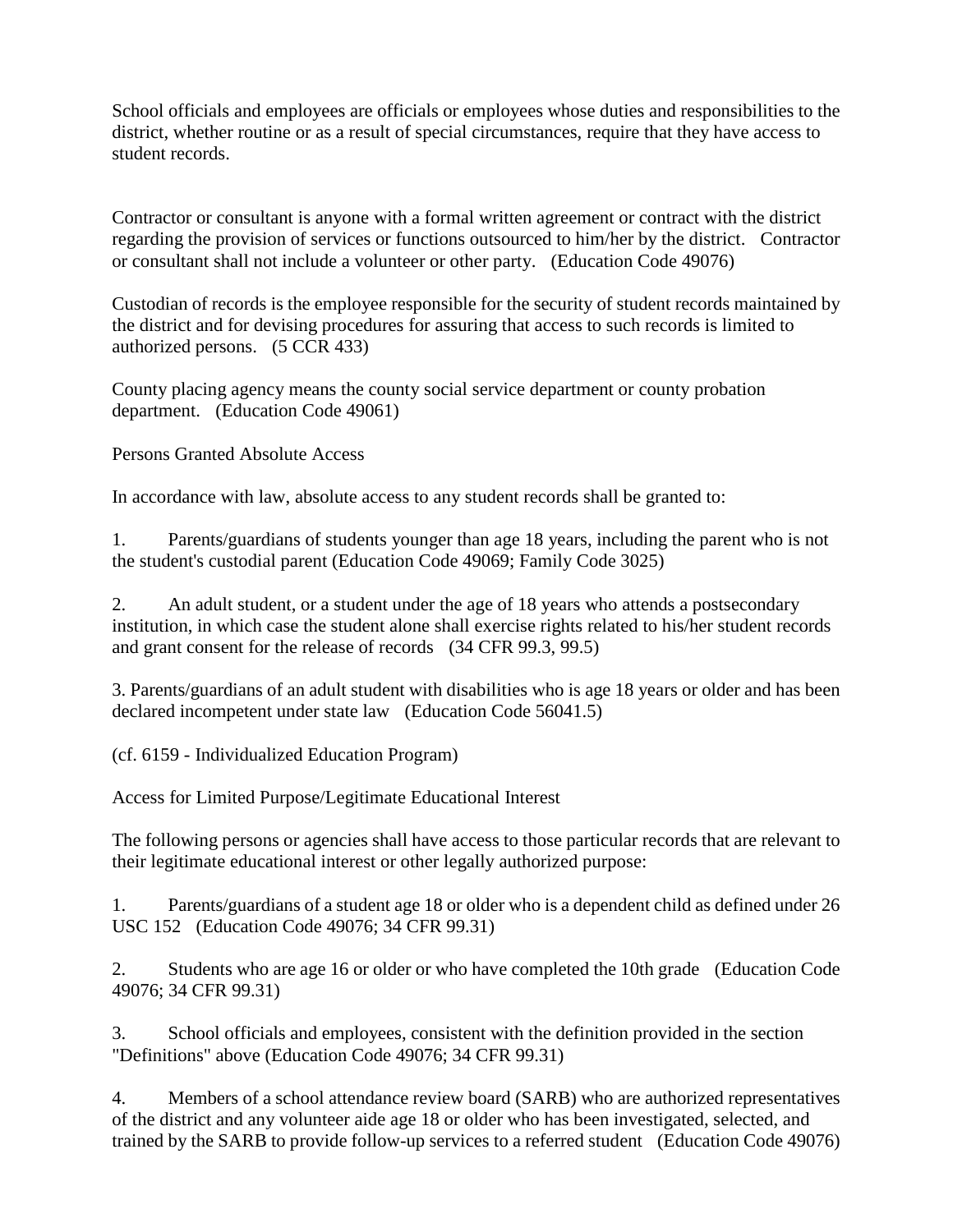#### (cf. 5113.1 - Chronic Absence and Truancy)

5. Officials and employees of other public schools, school systems, or postsecondary institutions where the student intends or is directed to enroll, including local, county, or state correctional facilities where educational programs leading to high school graduation are provided, or where the student is already enrolled, as long as the disclosure is for purposes related to the student's enrollment or transfer (Education Code 49076; 34 CFR 99.31)

Unless the annual parent/guardian notification issued pursuant to Education Code 48980 includes a statement that the district may disclose students' personally identifiable information to officials of another school, school system, or postsecondary institution where the student seeks or intends to enroll, the Superintendent or designee shall, when such a disclosure is made, make a reasonable attempt to notify the parent/guardian or adult student at his/her last known address, provide a copy of the record that is disclosed, and give the parent/guardian or adult student an opportunity for a hearing to challenge the record. (34 CFR 99.34)

6. The Student Aid Commission, for the purpose of providing the grade point average (GPA) of all district students in grade 12 to the Cal Grant postsecondary financial aid program, except when students opt out or are permitted by the rules of the Student Aid Commission to provide test scores in lieu of the GPA (Education Code 69432.9)

No later than October 15 each year, the Superintendent or designee shall notify each student in grade 12, and his/her parents/guardians if the student is under age 18 years, that the student's GPA will be forwarded to the Student Aid Commission unless he/she opts out within a period of time specified in the notice, which shall not be less than 30 days. (Education Code 69432.9)

Students' social security numbers shall not be included in the submitted information unless the Student Aid Commission deems it necessary to complete the financial aid application and the Superintendent or designee obtains permission from the student's parent/guardian, or from the adult student, to submit the social security number. (Education Code 69432.9)

7. Federal, state, and local officials, as needed for an audit, evaluation, or compliance activity related to a state or federally funded education program and in accordance with a written agreement developed pursuant to 34 CFR 99.35 (Education Code 49076; 34 CFR 99.3, 99.31, 99.35)

8. Any county placing agency acting as an authorized representative of a state or local educational agency which is required to audit or evaluate a state or federally supported education program pursuant to item #7 above (Education Code 49076)

9. Any person, agency, or organization authorized in compliance with a court order or lawfully issued subpoena (Education Code 49077; 5 CCR 435; 34 CFR 99.31)

Unless otherwise instructed by the court, the Superintendent or designee shall, prior to disclosing a record pursuant to a court order or subpoena, give the parent/guardian or adult student at least three days' notice of the name of the requesting agency and the specific record requested, if lawfully possible within the requirements of the judicial order. (Education Code 49077; 5 CCR 435; 34 CFR 99.31)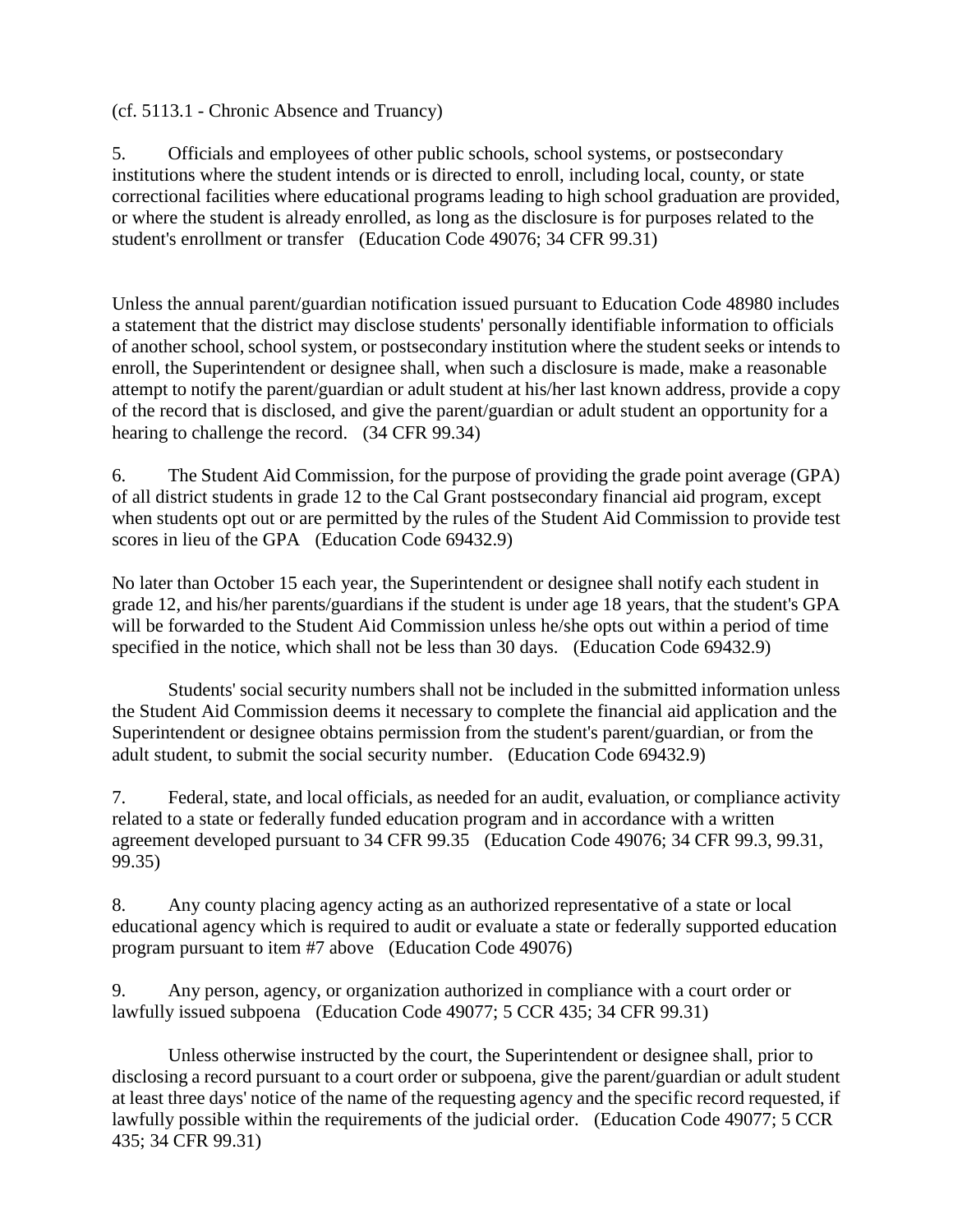10. Any district attorney who is participating in or conducting a truancy mediation program or participating in the presentation of evidence in a truancy petition (Education Code 49076)

11. A district attorney's office for consideration against a parent/guardian for failure to comply with compulsory education laws (Education Code 49076)

12. Any probation officer, district attorney, or counsel of record for a minor student for the purposes of conducting a criminal investigation or an investigation in regards to declaring the minor student a ward of the court or involving a violation of a condition of probation, subject to evidentiary rules specified in Welfare and Institutions Code 701 (Education Code 49076)

When disclosing records for these purposes, the Superintendent or designee shall obtain written certification from the recipient of the records that the information will not be disclosed to another party without prior written consent of the student's parent/guardian or the holder of the student's educational rights, unless specifically authorized by state or federal law. (Education Code 49076)

13. Any judge or probation officer for the purpose of conducting a truancy mediation program for a student or for the purpose of presenting evidence in a truancy petition pursuant to Welfare and Institutions Code 681 (Education Code 49076)

In such cases, the judge or probation officer shall certify in writing to the Superintendent or designee that the information will be used only for truancy purposes. Upon releasing student information to a judge or probation officer, the Superintendent or designee shall inform, or provide written notification to, the student's parent/guardian within 24 hours. (Education Code 49076)

14. Any foster family agency with jurisdiction over currently enrolled or former students for purposes of accessing those students' records of grades and transcripts and any individualized education program developed and maintained by the district (Education Code 49069.3)

(cf. 6173.1 - Education for Foster Youth)

15. A student age 14 years or older who is both a homeless student and an unaccompanied minor as defined in 42 USC 11434a (Education Code 49076)

(cf. 6173 - Education for Homeless Children)

16. An individual who completes items 1-4 of the caregiver's authorization affidavit pursuant to Family Code 6552 and signs the affidavit for the purpose of enrolling a minor in school (Education Code 49076)

17. A caseworker or other representative of a state or local child welfare agency or tribal organization that has legal responsibility for the care and protection of a student, provided that the information is directly related to providing assistance to address the student's educational needs (Education Code 49076; 20 USC 1232(g))

18. Appropriate law enforcement authorities, in circumstances where Education Code 48902 requires that the district provide special education and disciplinary records of a student with disabilities who is suspended or expelled for committing an act violating Penal Code 245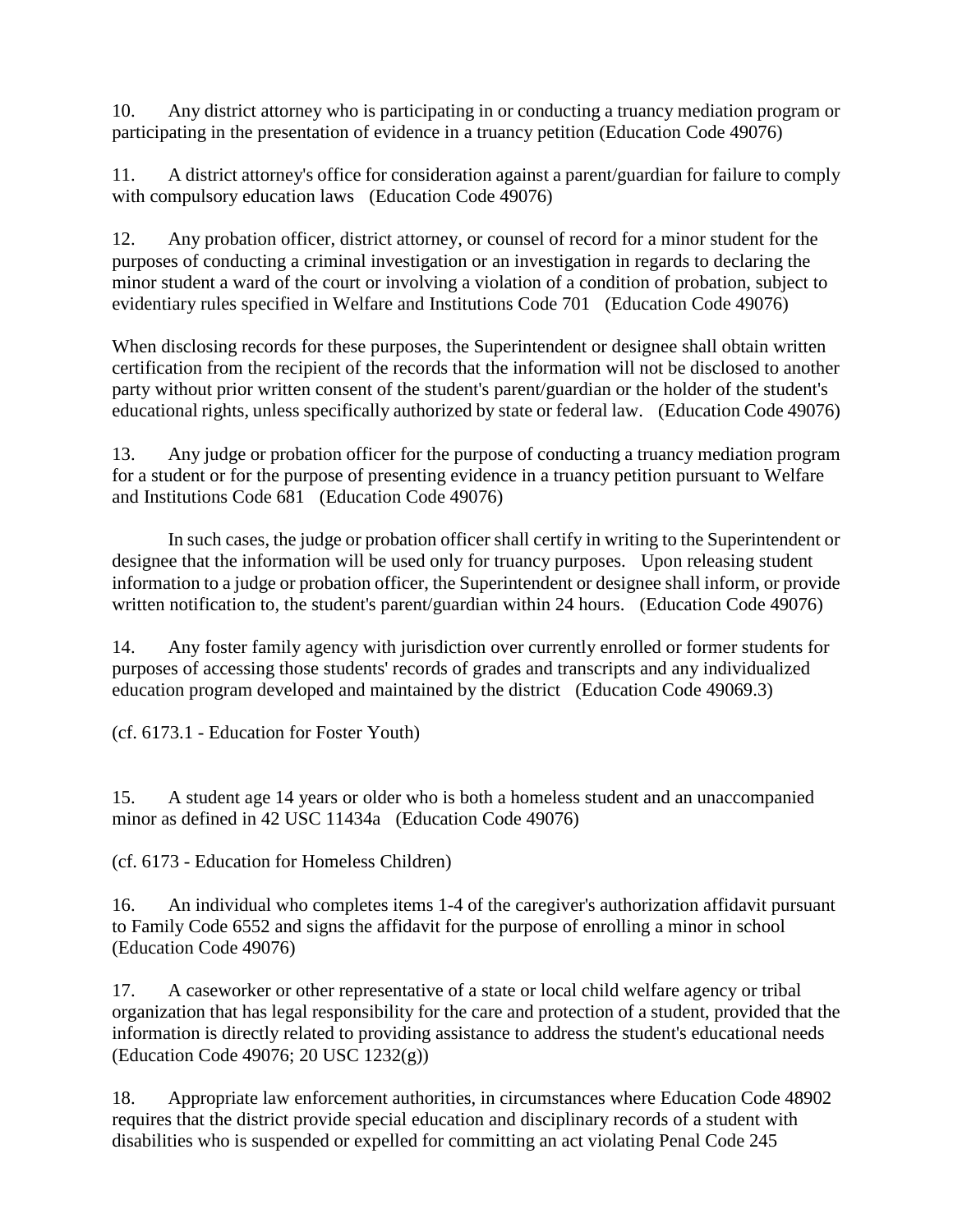(Education Code 48902, 49076)

When disclosing such records, the Superintendent or designee shall obtain written certification by the recipient of the records as described in item #12 above. (Education Code 49076)

19. Designated peace officers or law enforcement agencies in cases where the district is authorized by law to assist law enforcement in investigations of suspected criminal conduct or kidnapping and a written parental consent, lawfully issued subpoena, or court order is submitted to the district, or information is provided to it indicating that an emergency exists in which the student's information is necessary to protect the health or safety of the student or other individuals (Education Code 49076.5; 34 CFR 99.1-99.67)

In such cases, the Superintendent or designee shall provide information about the identity and location of the student as it relates to the transfer of that student's records to another public school district or California private school. (Education Code 49076.5)

When disclosing records for the above purposes, the Superintendent or designee shall obtain the necessary documentation to verify that the person, agency, or organization is a person, agency, or organization that is permitted to receive such records.

Any person, agency, or organization granted access is prohibited from releasing information to another person, agency, or organization without written permission from the parent/guardian or adult student unless specifically allowed by state law or the federal Family Educational Rights and Privacy Act. (Education Code 49076)

In addition, the parent/guardian or adult student may provide written consent for access to be granted to persons, agencies, or organizations not afforded access rights by law. The written consent shall specify the records to be released and the party or parties to whom they may be released. (Education Code 49075)

Only a parent/guardian having legal custody of the student may consent to the release of records to others. Either parent/guardian may grant consent if both parents/guardians notify the district, in writing, that such an agreement has been made. (Education Code 49061)

(cf. 5021 - Noncustodial Parents)

Discretionary Access

At his/her discretion, the Superintendent or designee may release information from a student's records to the following:

1. Appropriate persons, including parents/guardians of a student, in an emergency if the health and safety of the student or other persons are at stake (Education Code 49076; 34 CFR 99.31, 99.32, 99.36)

When releasing information to any such appropriate person, the Superintendent or designee shall record information about the threat to the health or safety of the student or any other person that formed the basis for the disclosure and the person(s) to whom the disclosure was made. (Education Code 49076; 34 CFR 99.32)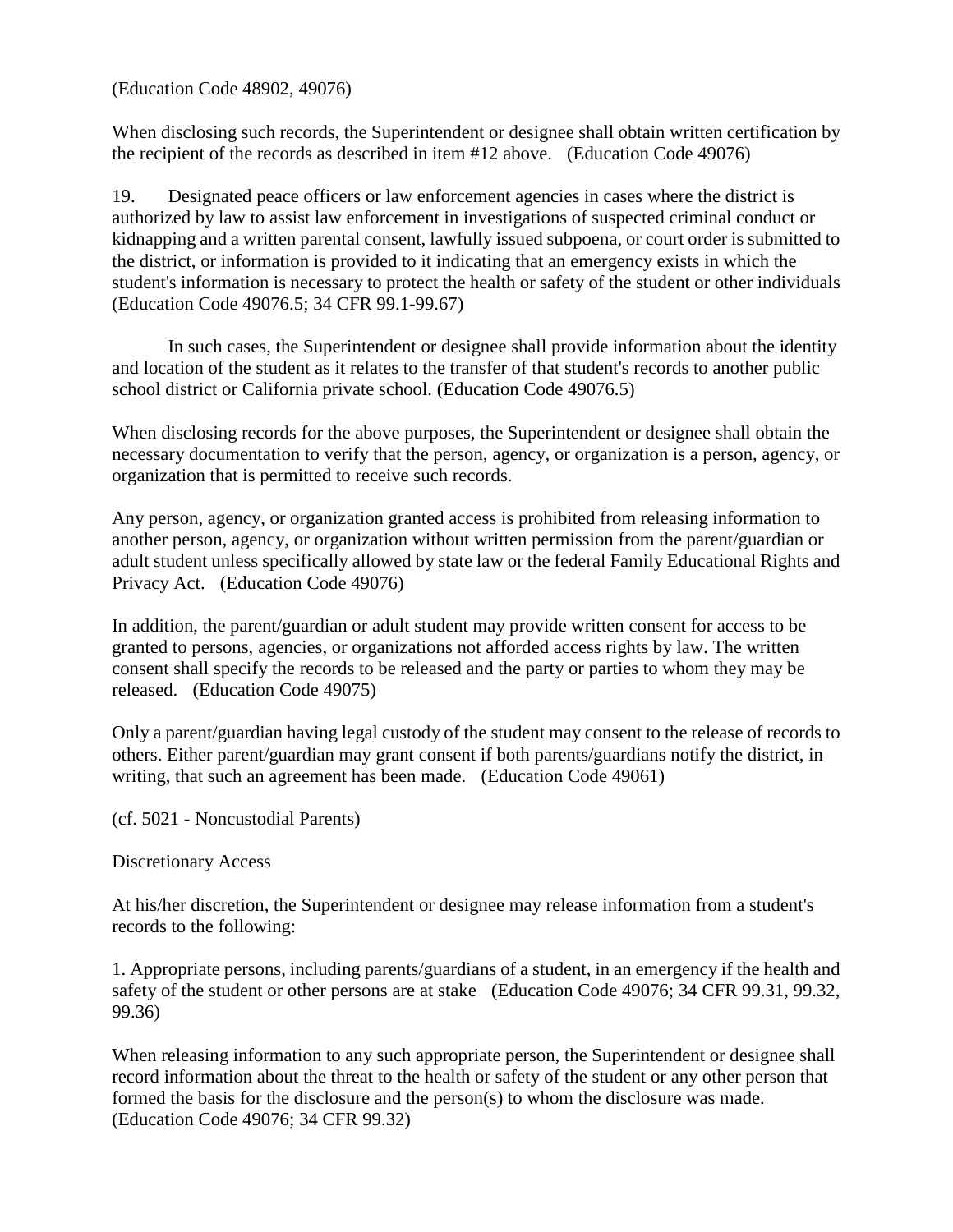Unless it would further endanger the health or safety of the student or other persons, the Superintendent or designee shall inform the parent/guardian or adult student within one week of the disclosure that the disclosure was made, of the articulable and significant threat to the health or safety of the student or other individuals that formed the basis for the disclosure, and of the parties to whom the disclosure was made.

2. Accrediting associations (Education Code 49076; 34 CFR 99.31)

3. Under the conditions specified in Education Code 49076 and 34 CFR 99.31, organizations conducting studies on behalf of educational institutions or agencies for the purpose of developing, validating, or administering predictive tests, administering student aid programs, or improving instruction, provided that: (Education Code 49076; 34 CFR 99.31)

a. The study is conducted in a manner that does not permit personal identification of parents/guardians and students by individuals other than representatives of the organization who have legitimate interests in the information.

b. The information is destroyed when no longer needed for the purposes for which the study is conducted.

c. The district enters into a written agreement with the organization that complies with 34 CFR 99.31.

4. Officials and employees of private schools or school systems where the student is enrolled or intends to enroll, subject to the rights of parents/guardians as provided in Education Code 49068 and in compliance with 34 CFR 99.34 (Education Code 49076; 34 CFR 99.31, 99.34)

5. Local health departments operating countywide or regional immunization information and reminder systems and the California Department of Public Health, unless the parent/guardian has requested that no disclosures of this type be made (Health and Safety Code 120440)

6. Contractors and consultants having a legitimate educational interest based on services or functions which have been outsourced to them through a formal written agreement or contract by the district, excluding volunteers or other parties (Education Code 49076)

(cf. 3600 - Consultants)

When disclosing records for the above purposes, the Superintendent or designee shall obtain the necessary documentation to verify that the person, agency, or organization is a person, agency, or organization that is permitted to receive such records.

De-identification of Records

When authorized by law for any program audit, educational research, or other purposes, the Superintendent or designee may release information from a student record without prior consent of the parent/guardian or adult student after the removal of all personally identifiable information.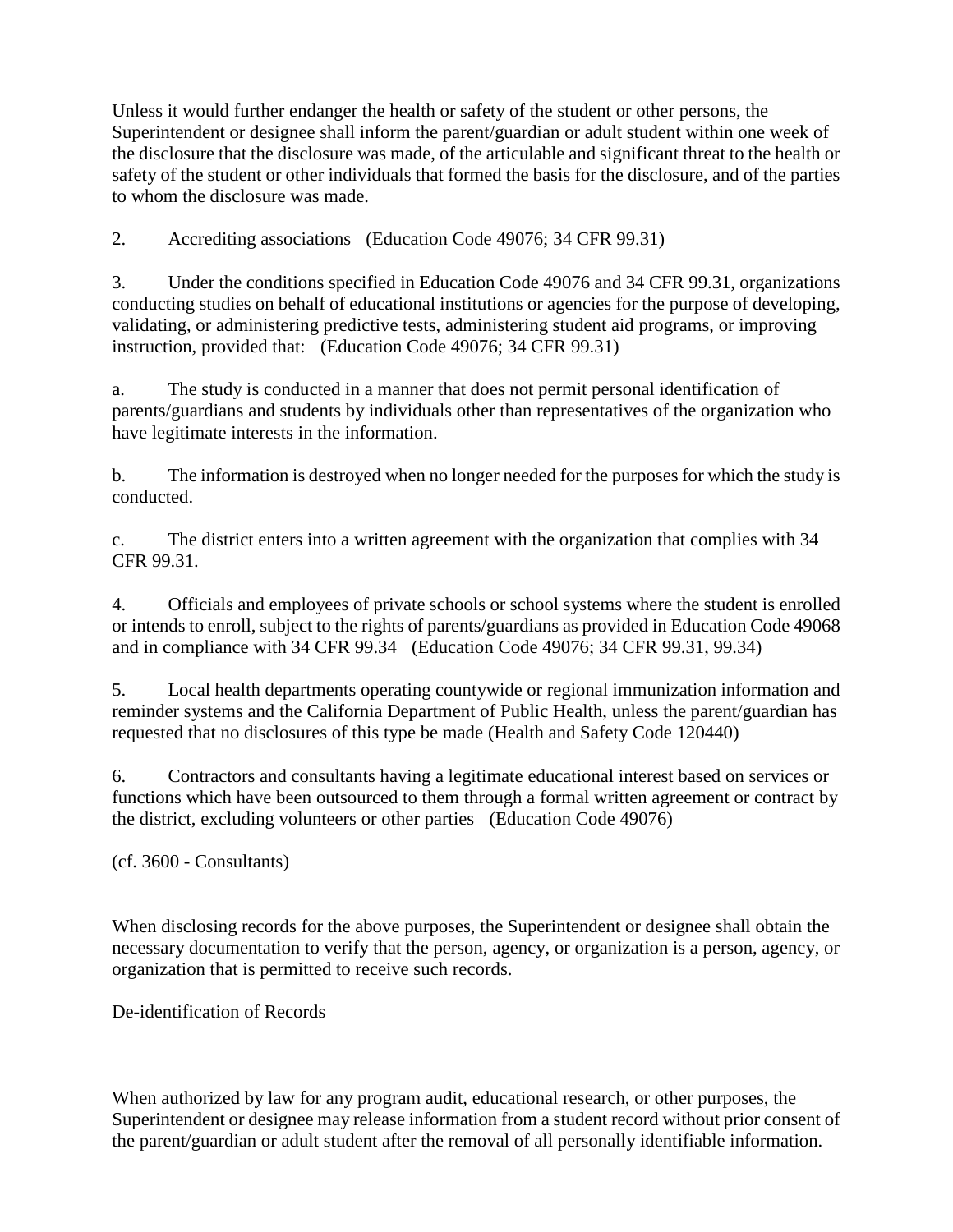Prior to releasing such information, the Superintendent or designee shall make a reasonable determination that the student's identity is not personally identifiable, whether through single or multiple releases and taking into account other reasonably available information. (Education Code 49074, 49076; 34 CFR 99.31)

Process for Providing Access to Records

Student records shall be maintained in a central file at the school attended by the student or, when records are maintained in different locations, a notation shall be placed in the central file indicating where other records may be found. Parents/guardians shall be notified of the location of student records if not centrally located. (Education Code 49069; 5 CCR 433)

The custodian of records shall be responsible for the security of student records and shall ensure that access is limited to authorized persons. (5 CCR 433)

The custodian of records shall develop reasonable methods, including physical, technological, and administrative controls, to ensure that school officials and employees obtain access to only those student records in which they have legitimate educational interests. (34 CFR 99.31)

To inspect, review, or obtain copies of student records, authorized persons shall submit a request to the custodian of records. Prior to granting the request, the custodian of records shall authenticate the individual's identity. For any individual granted access based on a legitimate educational interest, the request shall specify the interest involved.

When prior written consent from a parent/guardian is required by law, the parent/guardian shall provide a written, signed, and dated consent before the district discloses the student record. Such consent may be given through electronic means in those cases where it can be authenticated. The district's consent form shall specify the records that may be disclosed, state the purpose of the disclosure, and identify the party or class of parties to whom the disclosure may be made. Upon request by the parent/guardian, the district shall provide him/her a copy of the records disclosed. (34 CFR 99.30)

Within five business days following the date of request, a parent/guardian or other authorized person shall be granted access to inspect, review, and obtain copies of student records during regular school hours. (Education Code 49069)

Qualified certificated personnel shall be available to interpret records when requested. (Education Code 49069)

The custodian of records or the Superintendent or designee shall prevent the alteration, damage, or loss of records during inspection. (5 CCR 435)

Access Log

A log shall be maintained for each student's record which lists all persons, agencies, or organizations requesting or receiving information from the records and the legitimate educational interest of the requester. (Education Code 49064)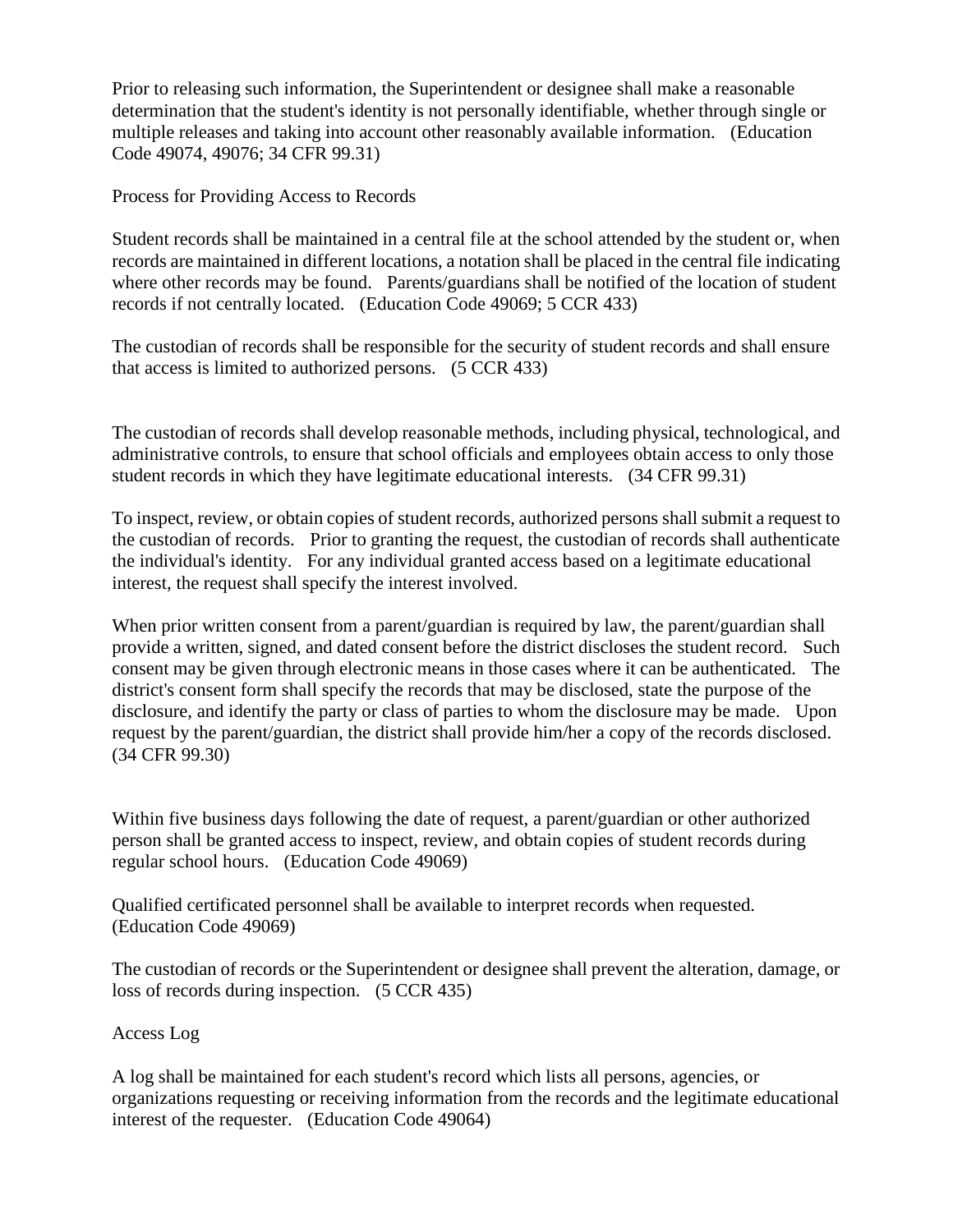In every instance of inspection by persons who do not have assigned educational responsibility, the custodian of records shall make an entry in the log indicating the record inspected, the name of the person granted access, the reason access was granted, and the time and circumstances of inspection. (5 CCR 435)

The log may include record of access by: (Education Code 49064)

- 1. Parents/guardians or adult students
- 2. Students who are 16 years of age or older or who have completed the 10th grade
- 3. Parties obtaining district-approved directory information

4. Parties who provide written parental consent, in which case the consent notice shall be filed with the record pursuant to Education Code 49075

5. School officials and employees who have a legitimate educational interest

The log shall be accessible only to the parent/guardian, adult student, dependent adult student, student who is age 16 years or older or who has completed the 10th grade, custodian of records, and certain state or federal officials. (Education Code 49064; 5 CCR 432)

Duplication of Student Records

To provide copies of any student record, the district shall charge a reasonable fee not to exceed the actual cost of providing the copies. No charge shall be made for providing up to two transcripts or up to two verifications of various records for any former student. No charge shall be made to locate or retrieve any student record. (Education Code 49065)

(cf. 3260 - Fees and Charges)

Changes to Student Records

Only a parent/guardian having legal custody of a student or an adult student may challenge the content of a record or offer a written response to a record. (Education Code 49061)

(cf. 5125.3 - Challenging Student Records)

No additions except routine updating shall be made to a student's record after high school graduation or permanent departure without prior consent of the parent/guardian or adult student. (5 CCR 437)

A student's legal name or gender as entered on the mandatory student record required pursuant to 5 CCR 432 shall only be changed pursuant to a court order. However, at the written request of a student or, if appropriate, his/her parents/guardians, the district shall use the student's preferred name and pronouns consistent with his/her gender identity on all other district-related documents.

(cf. 5145.3 - Nondiscrimination/Harassment)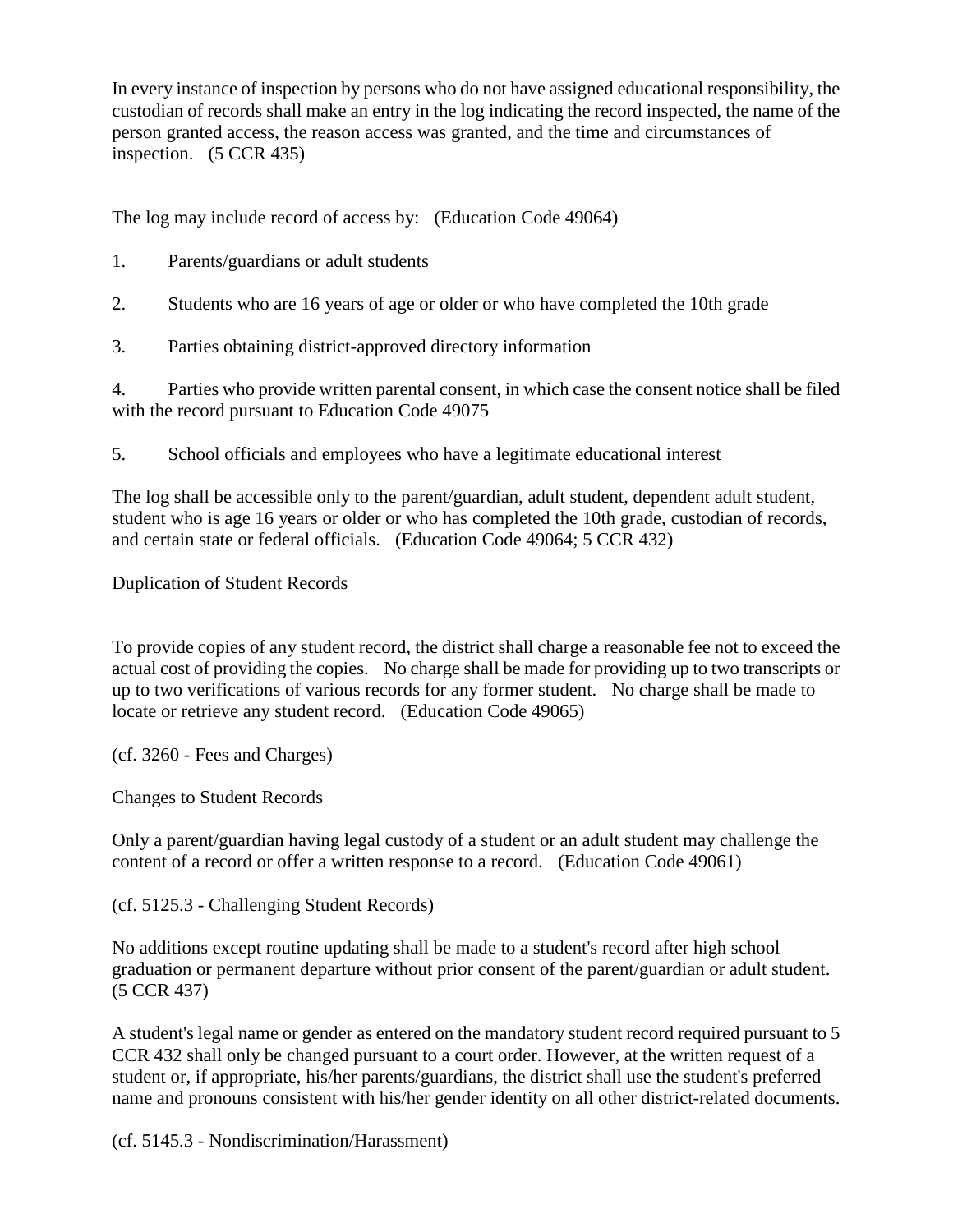Retention and Destruction of Student Records

All anecdotal information and assessment reports maintained as student records shall be dated and signed by the individual who originated the data. (5 CCR 431)

The following mandatory permanent student records shall be kept indefinitely: (5 CCR 432, 437)

- 1. Legal name of student
- 2. Date and place of birth and method of verifying birth date

(cf. 5111 - Admission)

- 3. Sex of student
- 4. Name and address of parent/guardian of minor student
- a. Address of minor student if different from the above
- b. Annual verification of parent/guardian's name and address and student's residence

(cf. 5111.1 - District Residency)

(cf. 5111.12 - Residency Based on Parent/Guardian Employment)

5. Entrance and departure dates of each school year and for any summer session or other extra session

6. Subjects taken during each year, half-year, summer session, or quarter, and marks or credits given

(cf. 5121 - Grades/Evaluation of Student Achievement)

7. Verification of or exemption from required immunizations

(cf. 5141.31 - Immunizations)

8. Date of high school graduation or equivalent

Mandatory interim student records, unless forwarded to another district, shall be maintained subject to destruction during the third school year after the school year in which they originated, following a determination that their usefulness has ceased or the student has left the district. These records include: (Education Code 48918, 51747; 5 CCR 432, 437, 16027)

1. Expulsion orders and the causes therefor

(cf. 5144.1 - Suspension and Expulsion/Due Process) (cf. 5144.2 - Suspension and Expulsion/Due Process (Students with Disabilities))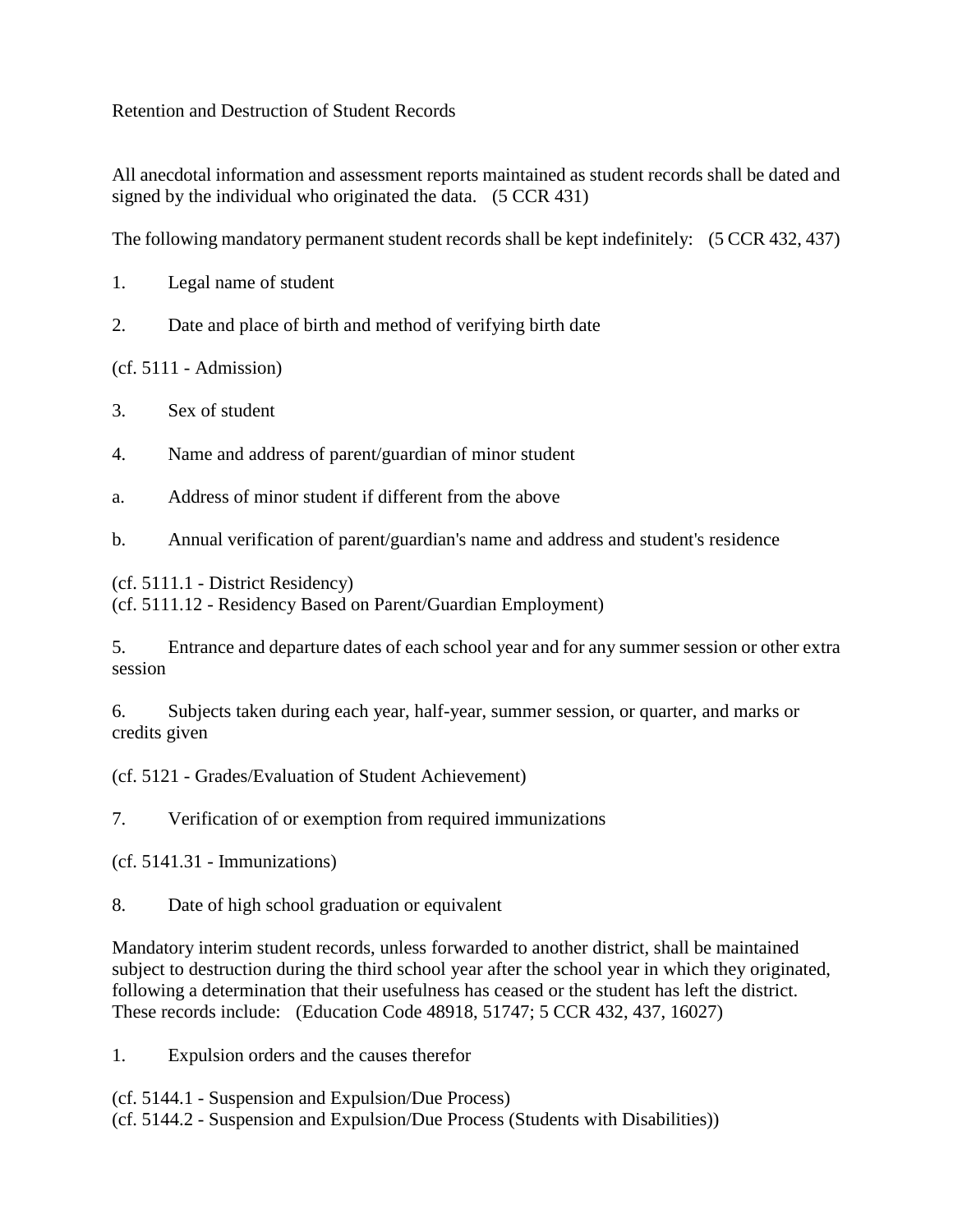2. A log identifying persons or agencies who request or receive information from the student record

3. Health information, including verification or waiver of the health screening for school entry

(cf. 5141.32 - Health Screening for School Entry)

4. Information on participation in special education programs, including required tests, case studies, authorizations, and evidence of eligibility for admission or discharge

(cf. 6159 - Individualized Education Program) (cf. 6164.4 - Identification and Evaluation of Individuals for Special Education)

5. Language training records

(cf. 6174 - Education for English Language Learners)

6. Progress slips/notices required by Education Code 49066 and 49067

7. Parental restrictions/stipulations regarding access to directory information

8. Parent/guardian or adult student rejoinders to challenged records and to disciplinary action

9. Parent/guardian authorization or denial of student participation in specific programs

10. Results of standardized tests administered within the past three years

(cf. 6162.51 - State Academic Achievement Tests) (cf. 6162.52 - High School Exit Examination)

11. Written findings resulting from an evaluation conducted after a specified number of missed assignments to determine whether it is in a student's best interest to remain in independent study

(cf. 6158 - Independent Study)

Permitted student records may be destroyed six months after the student completes or withdraws from the educational program, including: (5 CCR 432, 437)

- 1. Objective counselor and/or teacher ratings
- 2. Standardized test results older than three years
- 3. Routine disciplinary data

(cf. 5144 - Discipline)

- 4. Verified reports of relevant behavioral patterns
- 5. All disciplinary notices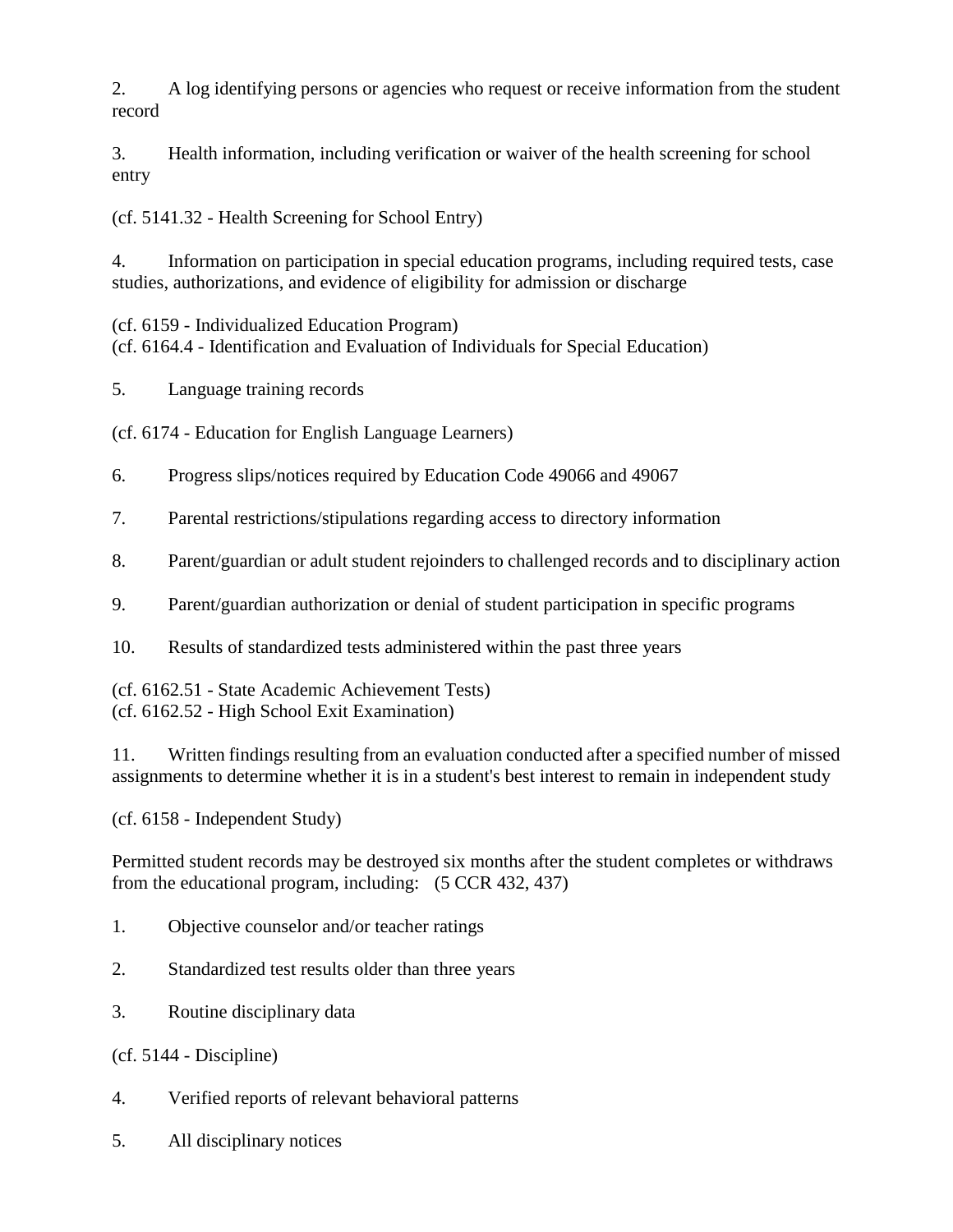#### 6. Supplementary attendance records

Records shall be destroyed in a way that assures they will not be available to possible public inspection in the process of destruction. (5 CCR 437)

Transfer of Student Records

When a student transfers into this district from any other school district or a private school, the Superintendent or designee shall inform the student's parent/guardian of his/her rights regarding student records, including the right to review, challenge, and receive a copy of student records. (Education Code 49068; 5 CCR 438)

When a student transfers into this district from another district, the Superintendent or designee shall request that the student's previous district provide any records, either maintained by that district in the ordinary course of business or received from a law enforcement agency, regarding acts committed by the transferring student that resulted in his/her suspension or expulsion. (Education Code 48201)

(cf. 4158/4258/4358 - Employee Security) (cf. 5119 - Students Expelled From Other Districts)

When a student transfers from this district to another school district or to a private school, the Superintendent or designee shall forward a copy of the student's mandatory permanent record within 10 school days of the district's receipt of the request for the student's records. The original record or a copy shall be retained permanently by this district. If the transfer is to another California public school, the student's entire mandatory interim record shall also be forwarded. If the transfer is out of state or to a private school, the mandatory interim record may be forwarded. Permitted student records may be forwarded to any other district or private school. (Education Code 48918, 49068; 5 CCR 438)

Upon receiving a request from a county placing agency to transfer a student in foster care out of a district school, the Superintendent or designee shall transfer the student's records to the next educational placement within two business days. (Education Code 49069.5)

All student records shall be updated before they are transferred. (5 CCR 438)

Student records shall not be withheld from the requesting district because of any charges or fees owed by the student or parent/guardian. (5 CCR 438)

If the district is withholding grades, diploma, or transcripts from the student because of his/her damage or loss of school property, this information shall be sent to the requesting district along with the student's records.

(cf. 5125.2 - Withholding Grades, Diploma or Transcripts)

Notification of Parents/Guardians

Upon any student's initial enrollment, and at the beginning of each school year thereafter, the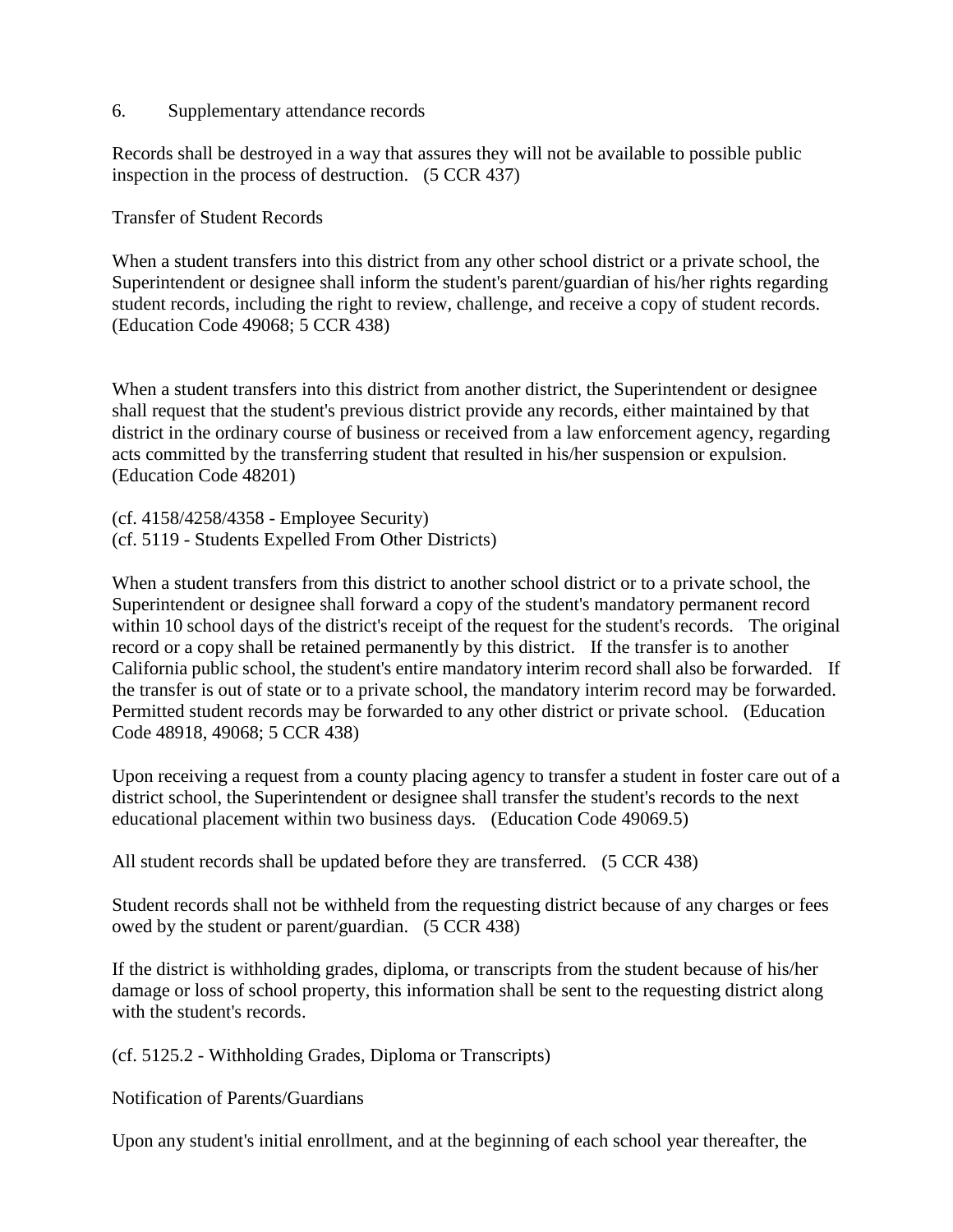Superintendent or designee shall notify parents/guardians and eligible students, in writing, of their rights related to student records. If 15 percent or more of the students enrolled in the district speak a single primary language other than English, then the district shall provide these notices to that language. Otherwise, the district shall provide these notices in the student's home language insofar as practicable. The district shall effectively notify parents/guardians or eligible students with disabilities. (Education Code 49063, 48985; 34 CFR 99.7)

(cf. 5145.6 - Parental Notifications)

The notice shall include: (Education Code 49063; 34 CFR 99.7, 99.34)

1. The types of student records kept by the district and the information contained therein

2. The title(s) of the official(s) responsible for maintaining each type of record

3. The location of the log identifying those who request information from the records

4. District criteria for defining school officials and employees and for determining legitimate educational interest

5. District policies for reviewing and expunging student records

6. The right to inspect and review student records and the procedures for doing so

7. The right to challenge and the procedures for challenging the content of a student record that the parent/guardian or student believes to be inaccurate, misleading, or otherwise in violation of the student's privacy rights

8. The cost, if any, charged for duplicating copies of records

9. The categories of information defined as directory information pursuant to Education Code 49073

10. The right to consent to disclosures of personally identifiable information contained in the student's records except when disclosure without consent is authorized by law

11. Availability of the curriculum prospectus developed pursuant to Education Code 49091.14 containing the titles, descriptions, and instructional aims of every course offered by the school

(cf. 5020 - Parent Rights and Responsibilities)

12. Any other rights and requirements set forth in Education Code 49060-49078, and the right of parents/guardians to file a complaint with the U.S. Department of Education concerning an alleged failure by the district to comply with 20 USC 1232g

13. A statement that the district forwards education records to other agencies or institutions that request the records and in which the student seeks or intends to enroll or is already enrolled as long as the disclosure is for purposes related to the student's enrollment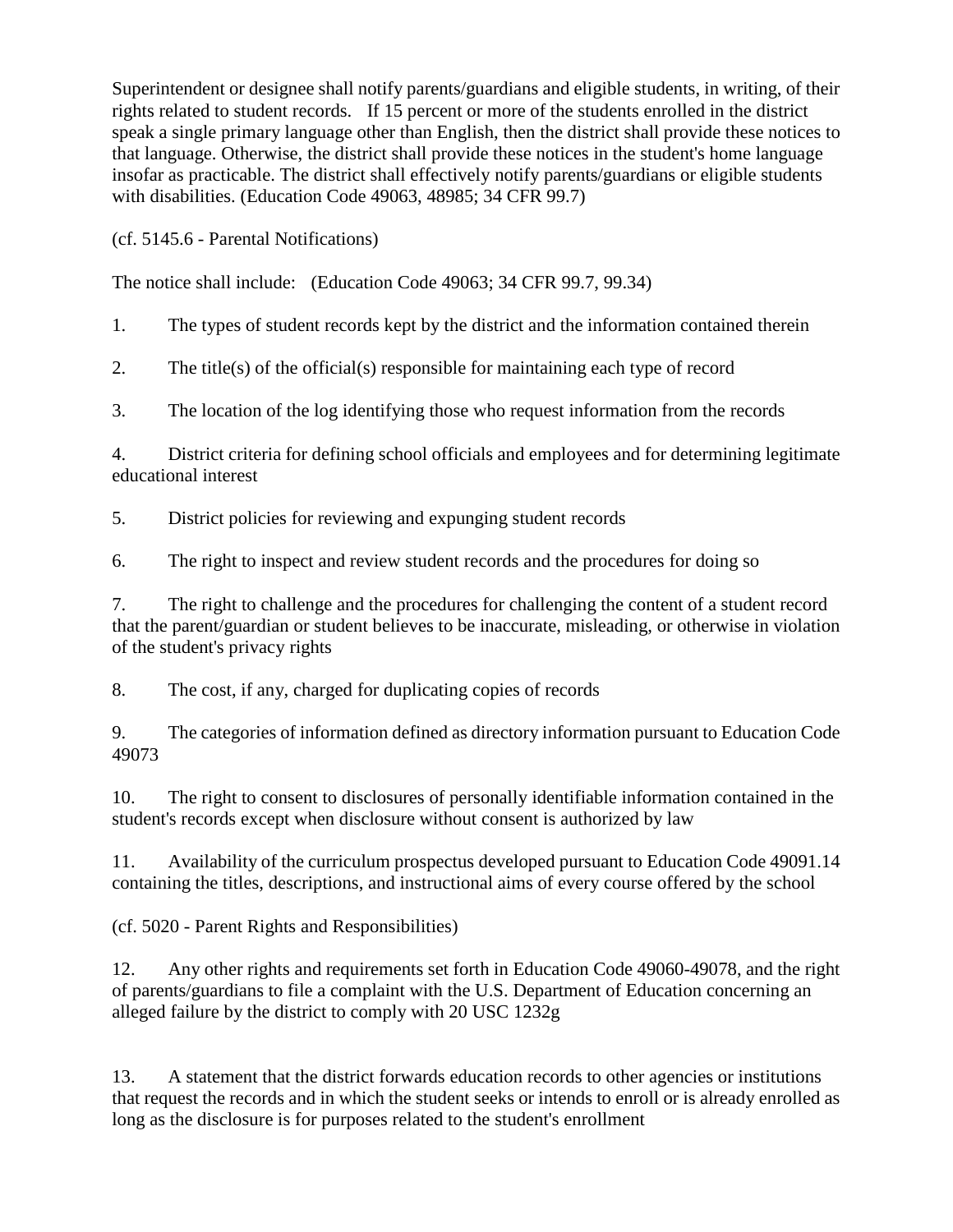#### Student Records from Social Media

For the purpose of gathering and maintaining records of students' social media activity, the Superintendent or designee shall: (Education Code 49073.6)

1. Gather or maintain only information that pertains directly to school safety or student safety

2. Provide a student with access to any information that the district obtained from his/her social media activity and an opportunity to correct or delete such information

3. Destroy information gathered from social media and maintained in student records within one year after a student turns 18 years of age or within one year after the student is no longer enrolled in the district, whichever occurs first

4. Notify each parent/guardian that the student's information is being gathered from social media and that any information maintained in the student's records shall be destroyed as provided in item #3 above. The notification shall also include, but is not limited to, an explanation of the process by which a student or his/her parent/guardian may access the student's records for examination of the information gathered or maintained and the process by which removal of the information may be requested or corrections to the information may be made. The notification may be provided as part of the annual parental notification required pursuant to Education Code 48980.

5. If the district contracts with a third party to gather information on a student from social media, ensure that the contract:

a. Prohibits the third party from using the information for purposes other than those specified in the contract or from selling or sharing the information with any person or entity other than the district, the student, or his/her parent/guardian

b. Requires the third party to destroy the information immediately upon satisfying the terms of the contract, or when the district notifies the third party that the student has turned 18 years of age or is no longer enrolled in the district, whichever occurs first

(11/11 11/12) 12/14 Regulation RESCUE UNION SCHOOL DISTRICT approved: September 2004 Rescue, California revised: January 2009 revised: February 26, 2013 revised: June 23, 2015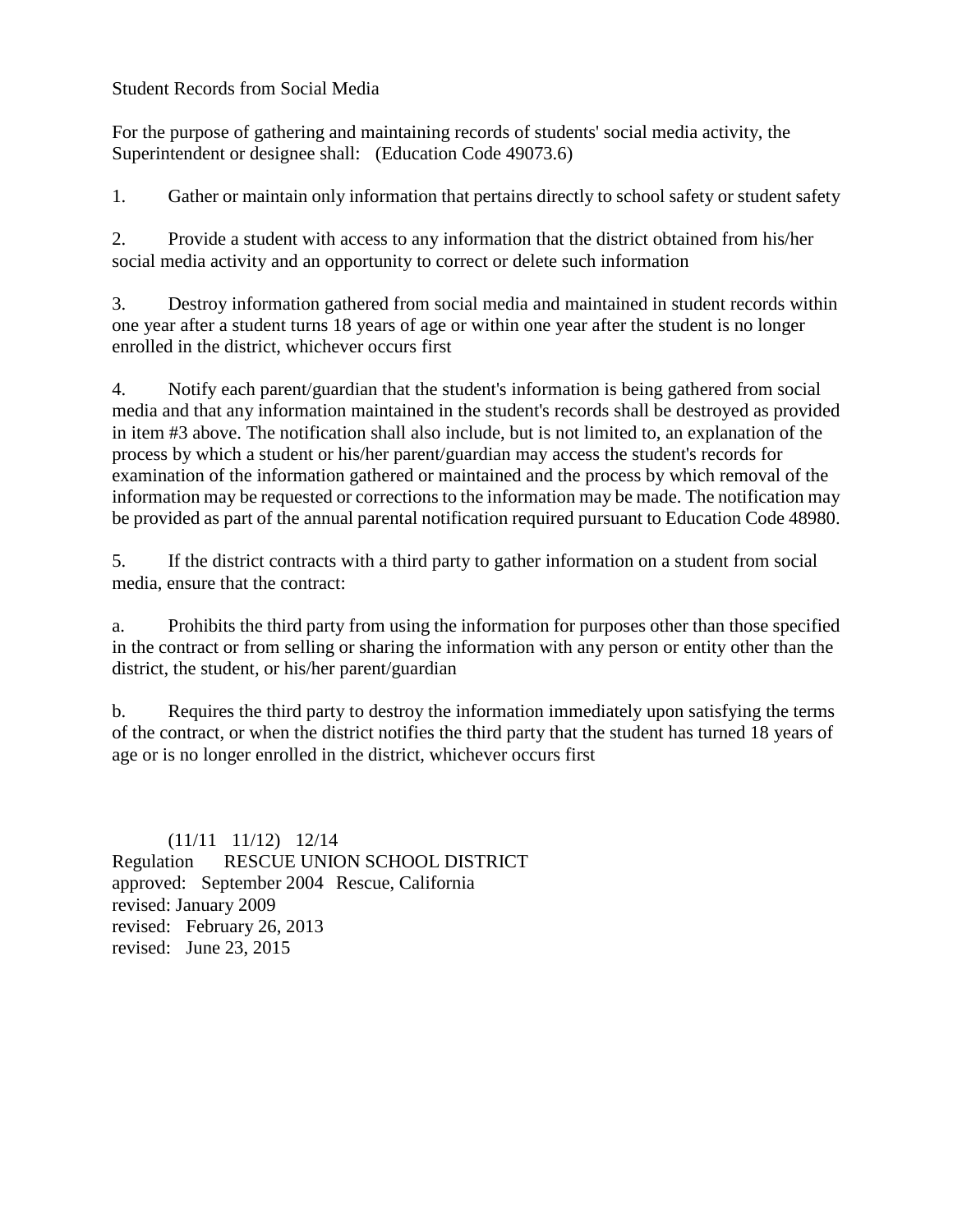# **Rescue Union ESD Administrative Regulation Release Of Directory Information**

AR 5125.1 **Students**

Definition

Directory information means information contained in a student record that would not generally be considered harmful or an invasion of privacy if disclosed. Such student information includes: (Education Code 49061; 20 USC 1232g; 34 CFR 99.3)

- 1. Name
- 2. Address
- 3. Telephone number
- 4. Email address
- 5. Date of birth
- 6. Major field of study
- 7. Participation record in officially recognized activities and sports
- 8. Weight and height of athletic team members
- 9. Dates of attendance
- 10. Degrees and awards received
- 11. Most recent previous school attended
- (cf. 1113 District and School Web Sites)
- (cf. 1114 District-Sponsored Social Media)

Directory information does not include a student's social security number or student identification number. However, directory information may include a student identification number, user identification, or other personal identifier used by the student for purposes of accessing or communicating in electronic systems provided that the identifier cannot be used to gain access to education records except when used in conjunction with a personal identification number, password, or other factor known or possessed only by the authorized user. (34 CFR 99.3)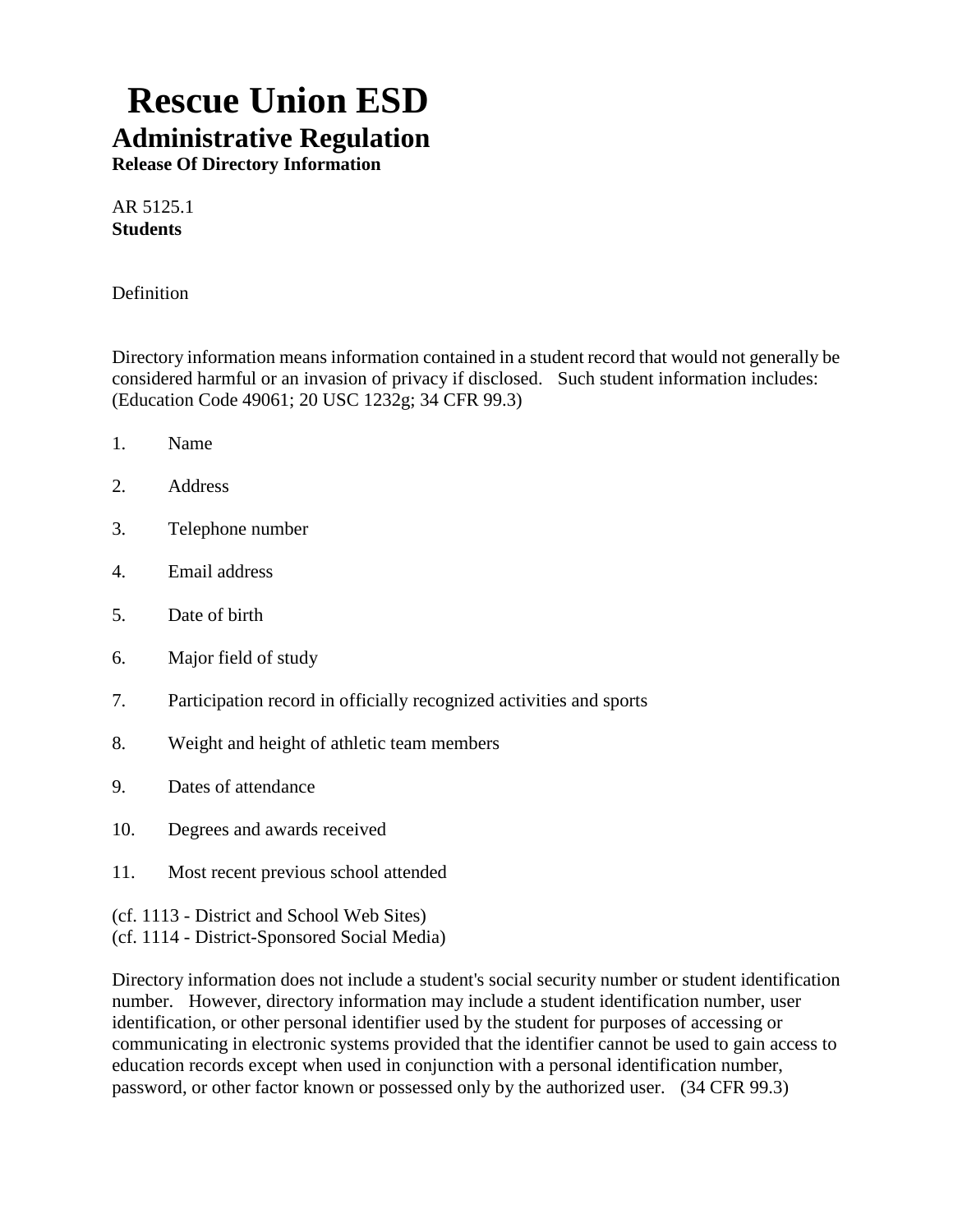#### Notification to Parents/Guardians

At the beginning of each school year, all parents/guardians shall be notified as to the categories of directory information the district plans to release and the recipients of the information. The notification shall also inform parents/guardians of their right to refuse to let the district designate any or all types of information as directory information and the period of time within which a parent/guardian must notify the district in writing that he/she does not want a certain category of information designated as directory information. (Education Code 49063, 49073; 20 USC 1232g; 34 CFR 99.37)

(cf. 5125 - Student Records) (cf. 5145.6 - Parental Notifications)

The Superintendent or designee shall notify parents/guardians that they may request that the district not release the name, address, and telephone number of their child to military recruiters, employers, or institutions of higher education without prior written consent. (20 USC 7908)

Parent/Guardian Consent

Directory information shall not be released regarding any student whose parent/guardian notifies the district in writing that such information not be disclosed without the parent/guardian's prior consent. (Education Code 49073; 20 USC 1232g, 7908)

(cf. 4119.23/4219.23/4319.23 - Unauthorized Release of Confidential/Privileged Information) (cf. 9011 - Disclosure of Confidential/Privileged Information)

For a former student, the district shall continue to honor any valid request to opt out of the disclosure of directory information made while the student was in attendance at the district, unless the opt-out request has been rescinded. (34 CFR 99.37)

(7/05 3/09) 11/11 Regulation RESCUE UNION SCHOOL DISTRICT approved: September 2004 Rescue, California revised: January 2009 revised: June 23, 2015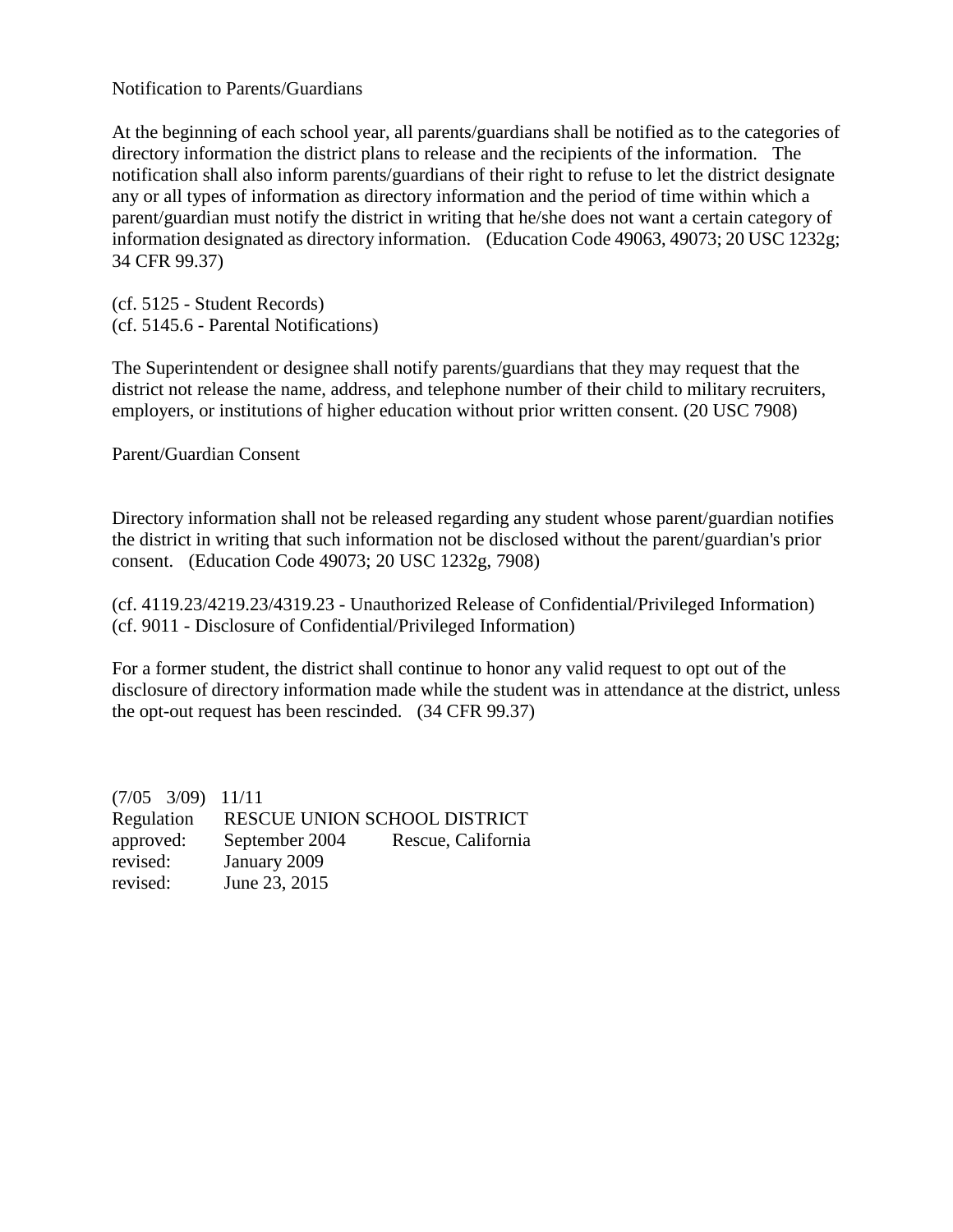

## **RESCUE UNION SCHOOL DISTRICT**

*"Educating for the Future Together"* 2390 Bass Lake Road • Rescue, CA 95672 (530) 677-4461 • FAX (530) 677-0719 [www.rescueusd.org](http://www.rescueusd.org/)

#### **Parental Notification Letter Regarding Alternative Supports and Public School Choice for the 2016–17 School Year**

July 2016

Dear Parents/Guardians of Students in the Rescue Union School District:

This letter is to inform you that your child may be eligible to receive alternative supports and/or Public School Choice (Choice) during the 2016–17 school year.

#### **Background**

President Barrack Obama signed into law the Every Student Succeeds Act (ESSA) on December 10, 2015. ESSA replaces the previous Elementary and Secondary Education Act (ESEA), also known as the No Child Left Behind (NCLB) Act of 2001.

Under the ESSA, California is required to implement the same interventions in the 2016–17 school year for schools that were previously identified for program improvement (PI) in the 2015–16 school year; with the exception of the provision of Supplemental Educational Services (SES) and Choice.

#### **Transition Plan for the 2016–17 School Year**

As allowed by the ESSA, California is developing a new accountability system for the 2017–18 school year. The 2016–17 school year is considered a "transition" year, designed to effect an orderly transition to the new law and accountability system. California has developed a transition plan that describes various alternative supports and services that are to be provided to eligible students.

#### **Alternative Supports**

During the 2016–17 school year, under the ESSA, California has elected to eliminate the requirement for LEAs to provide SES. Instead, LEAs with schools identified for PI Year 2 and beyond will be required to provide eligible students with alternative supports. Alternative supports are supplemental activities designed to increase the academic achievement of students. Socioeconomically disadvantaged students attending a Title I school that is in PI Year 2 and beyond are eligible to receive alternative supports for the 2016–17 school year. Supplemental supports for PI Schools, Rescue and Green Valley are detailed in Goal 4 of our Local Control and Accountability Plan which can be accessed at [www.rescueusd.org.](http://www.rescueusd.org/) Please note that if there are insufficient funds to serve all eligible students, priority will be given to the lowest-achieving, previously identified PI school(s) or the lowest-achieving student(s) attending a previously-identified PI school.

#### **Choice**

Under the new law, California has also elected to allow LEAs to determine whether or not to offer Choice to new students. Choice allows students attending a PI school the option to transfer to another public school, including a public charter school, that is within the LEA and that was not identified for PI.

Under the ESSA, Rescue Union School District has elected not to provide Choice to new students for the 2016–17 school year.

#### David Swart, Superintendent

*Board of Trustees Nancy Brownell • Ellen Driscoll • Suzanna George • Serena Posner • Kim White*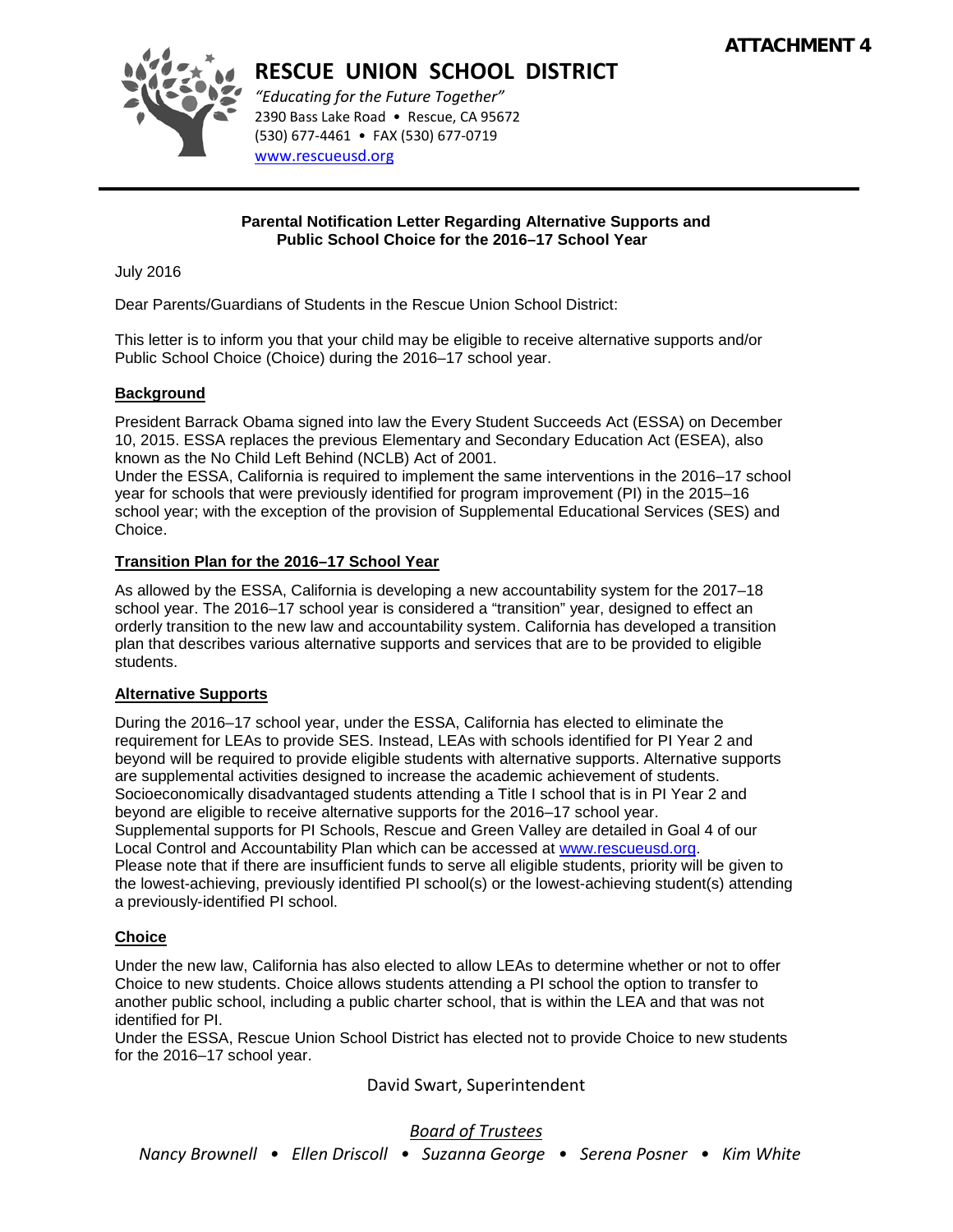(Please Note: If your child participated in Choice during the 2015–16 school year; he/she is permitted to remain in that school until they complete the highest grade in that school.)

#### **Contact Information**

If you are interested in learning more about the alternative supports and/or Choice options offered for your child, please contact Dave Scroggins, Assistant Superintendent of Curriculum and Instruction for additional information.

Sincerely,

Jamid Swart

David Swart **Superintendent** Rescue Union School District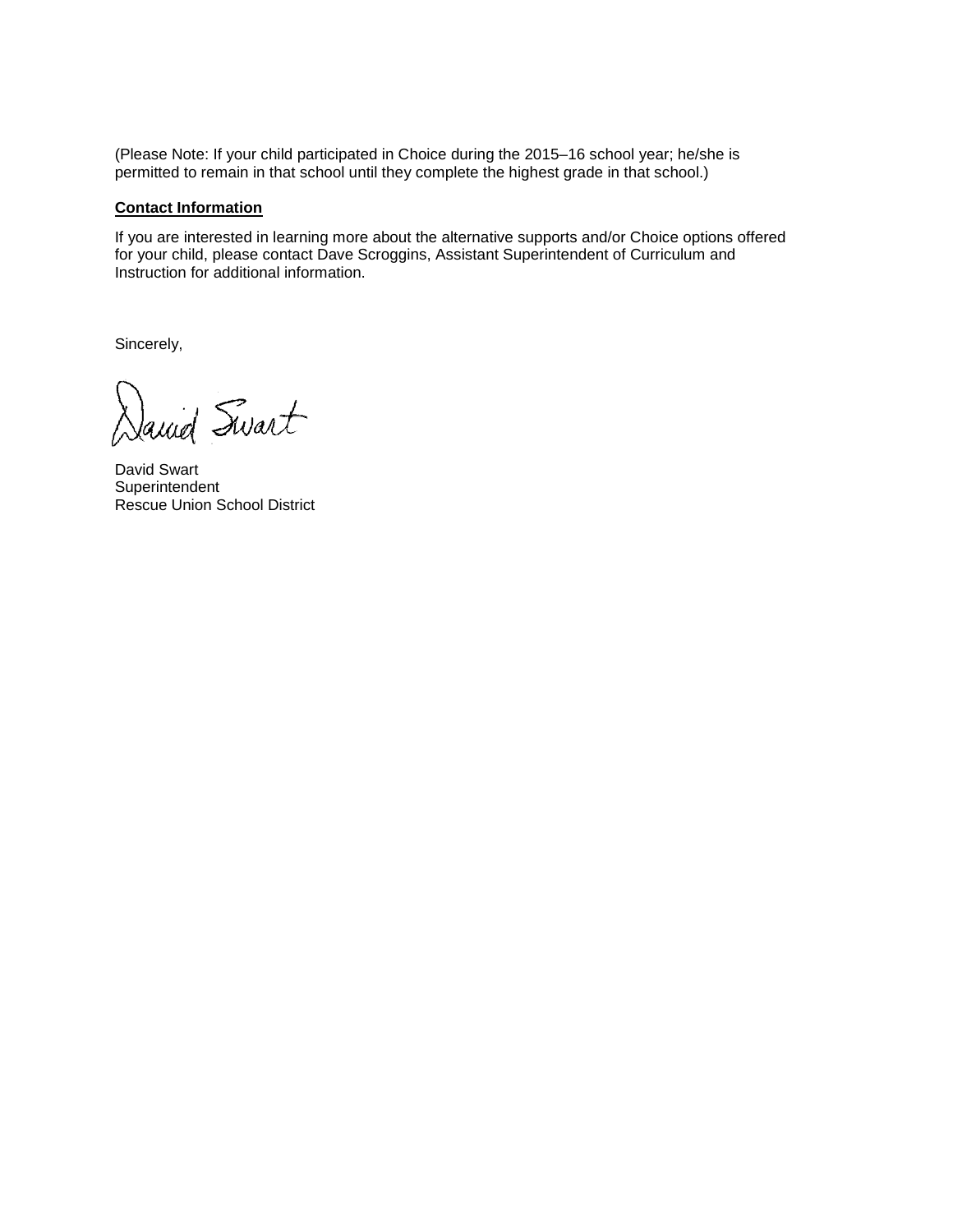## PROGRAMMATIC OPTIONS OFFERED WITHIN RESCUE UNION SCHOOL DISTRICT

# **Transitional Kindergarten**

**Green Valley Elementary School Rescue Elementary School Lakeview Elementary School Lake Forest Elementary School Jackson Elementary School**

The Rescue Union School District Transitional Kindergarten Program is a state funded twoyear kindergarten experience that supports students to develop foundational behaviors, skills, and attitudes to promote competence and confidence in kindergarten and throughout their comprehensive school experience.

It is designed for students who may benefit from an extra year prior to entry into a traditional Kindergarten class.

| For more information call: Green Valley School |                                           | 530-677-3686 |
|------------------------------------------------|-------------------------------------------|--------------|
|                                                | Rescue School                             | 530-677-2720 |
|                                                | Lakeview School                           | 916-941-2600 |
|                                                | Lake Forest School                        | 916-933-0652 |
|                                                | Jackson School                            | 916-933-18   |
|                                                | District Office                           | 530-672-4810 |
|                                                | (Sharon Laurel, Administrative Assistant) |              |

# **Visual & Performing Arts**

#### **JACKSON ELEMENTARY SCHOOL EDUCATING THE WHOLE CHILD THROUGH THE ARTS**

Many opportunities exist for students to experience the arts at Jackson Elementary School. California State Standards are embedded into the curriculum in all academic areas including VAPA. Music, theatrical performance, and visual arts are woven through the curriculum in all areas of study at each grade level. Opportunities in the Visual and Performing Arts at Jackson include:

- Providing a safe, nurturing environment where children can explore personal creativity through the Arts
- Opportunities for critical thinking, problem solving and creative risk taking
- Examining the world through Visual and Performing Arts
- Fostering an appreciation of diverse cultures
- Developing a deeper understanding of self
- Exploring ways to express self
- Investigating talents and showcasing newly acquired skills
- Music instruction, music appreciation, band, dance, choir, musical productions and oral interpretation of poetry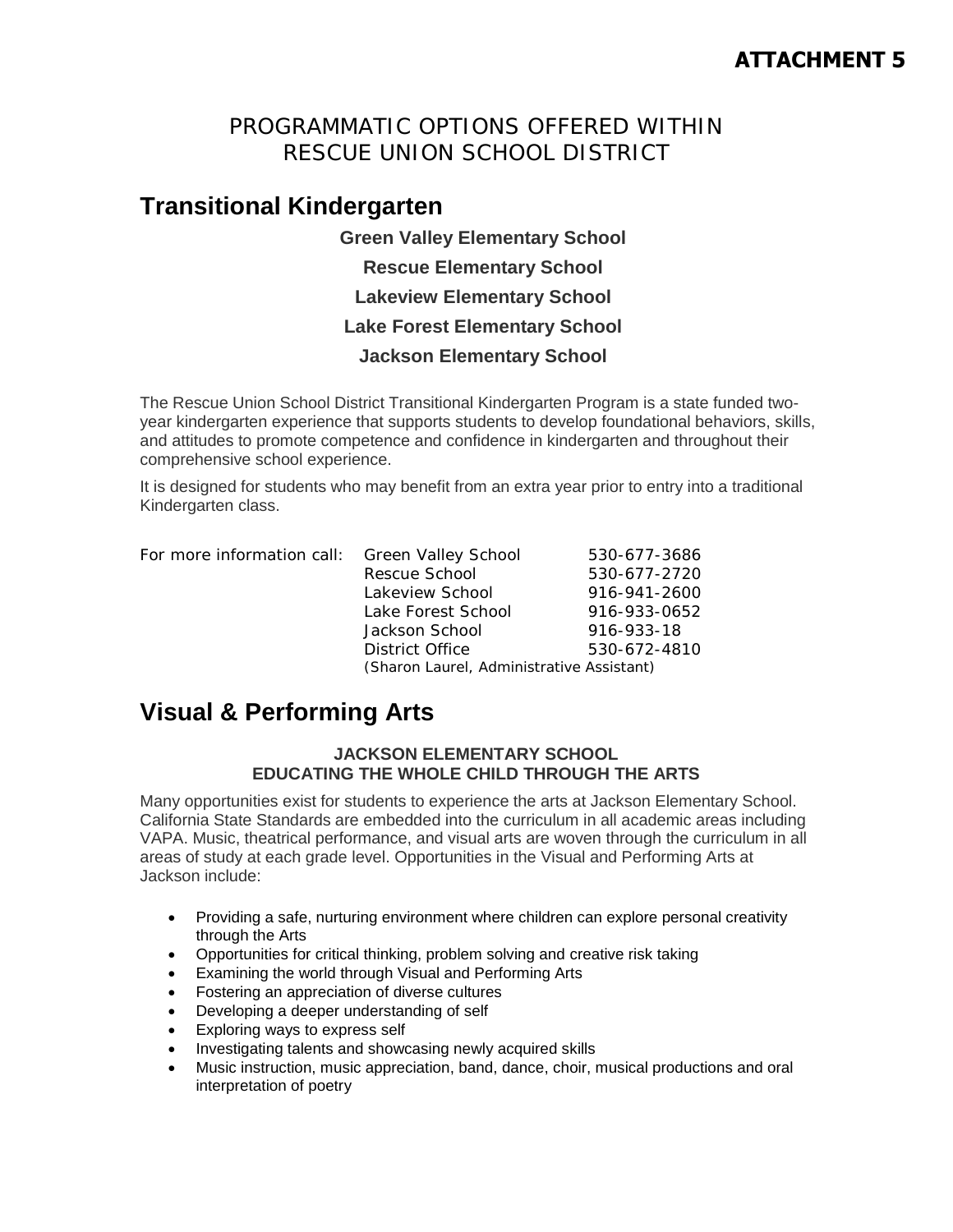# **C.O.O.L. SCHOOL Collaborative Opportunities for Online Learning**

#### **INNOVATIVE FLEXIBLE STUDENT-CENTERED CHOICES**

COOL School is a public, tuition-free independent study program offered through the Rescue Union School District. The COOL School offers an innovative, 21st century learning experience where students have the opportunity to complete coursework online at home. All curriculum is aligned to the Common Core State Standards. Students enroll full-time in one of three flexible learning options involving choices of online coursework, face-to-face instruction and traditional independent study. The blended learning model combines virtual learning with face-to-face instruction and allows students rich socialization experiences.

#### **FEATURES AND BENEFITS:**

- Innovative, relevant and personalized learning plans
- Engaging, self-paced curriculum
- Flexible to meet the needs of the student and family
- Rigorous standards-based curriculum
- Blended learning model offers ample opportunity for social opportunities
- Student progress is closely monitored by credentialed instructors
- Allows for differentiation for each student
- Accessible anytime and anywhere

#### **MISSION**

To provide an innovative, rigorous digital learning environment that prepares students for the  $21<sup>st</sup>$ century and beyond.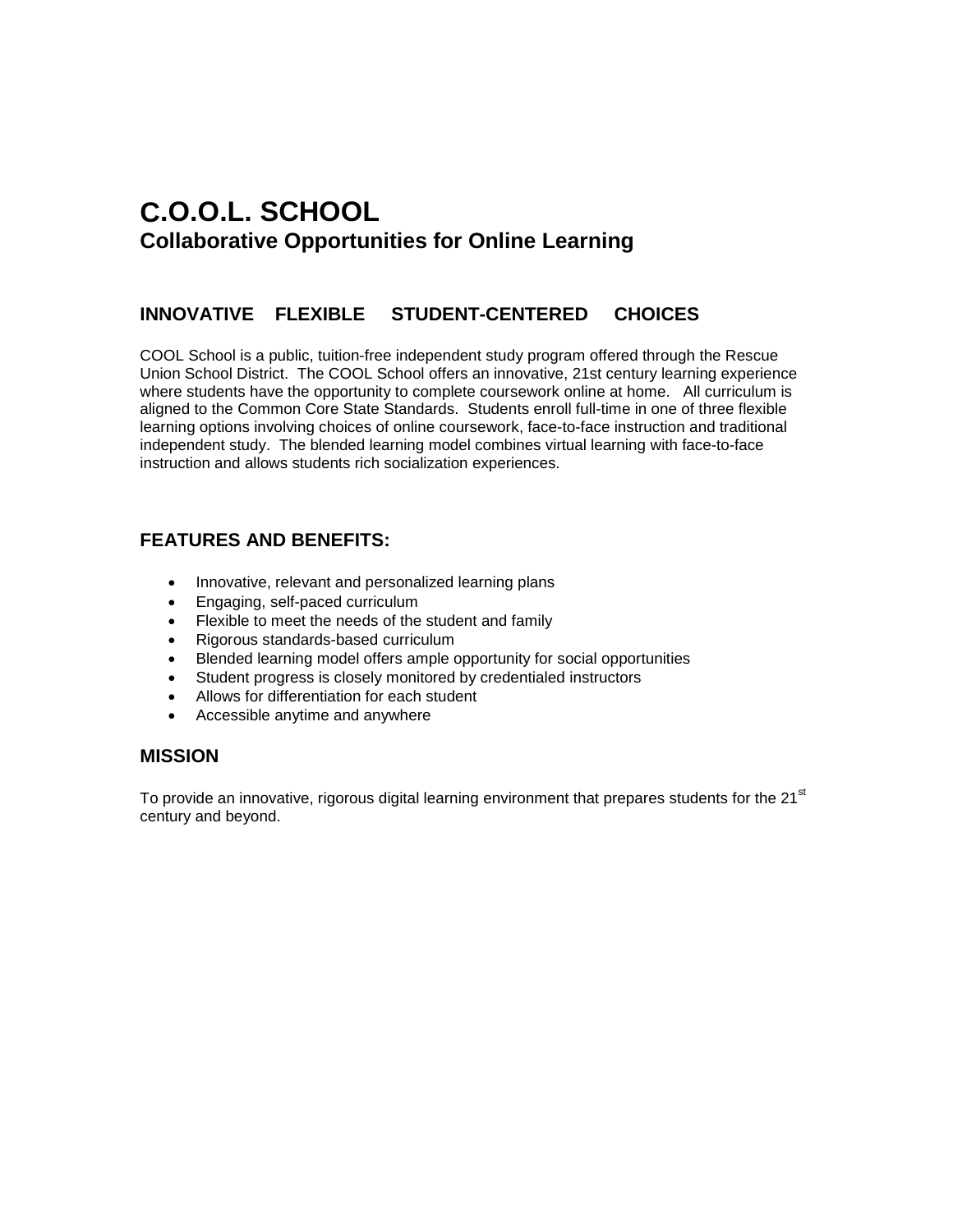# **ATTACHMENT 6**

# ALTERNATIVE SCHOOLS

"Notice of Alternative Schools: California state law authorizes all school districts to provide for alternative schools. Section 58500 of the Education Code defines alternative school as a school or separate class group within a school which is operated in a manner designed to:

(a) Maximize the opportunity for students to develop the positive values of self-reliance, initiative, kindness, spontaneity, resourcefulness, courage, creativity, responsibility, and joy.

(b) Recognize that the best learning takes place when the student learns because of his desire to learn.

- (c) Maintain a learning situation maximizing student self-motivation and encouraging the student in his own time to follow his own interests. These interests may be conceived by him totally and independently or may result in whole or in part from a presentation by his teachers of choices of learning projects.
- (d) Maximize the opportunity for teachers, parents, and students to cooperatively develop the learning process and its subject matter. This opportunity shall be a continuous permanent process.
- (e) Maximize the opportunity for the students, teachers, and parents to continuously react to the changing world, including but not limited to the community in which the school is located.

In the event any parent, pupil, or teacher is interested in further information concerning alternative schools, the county superintendent of schools, the administrative office of this district, and the principal's office in each attendance unit have copies of the law available for your information. This law particularly authorizes interested persons to request the governing board of the district to establish alternative school programs in each district."

[E.C. 58501]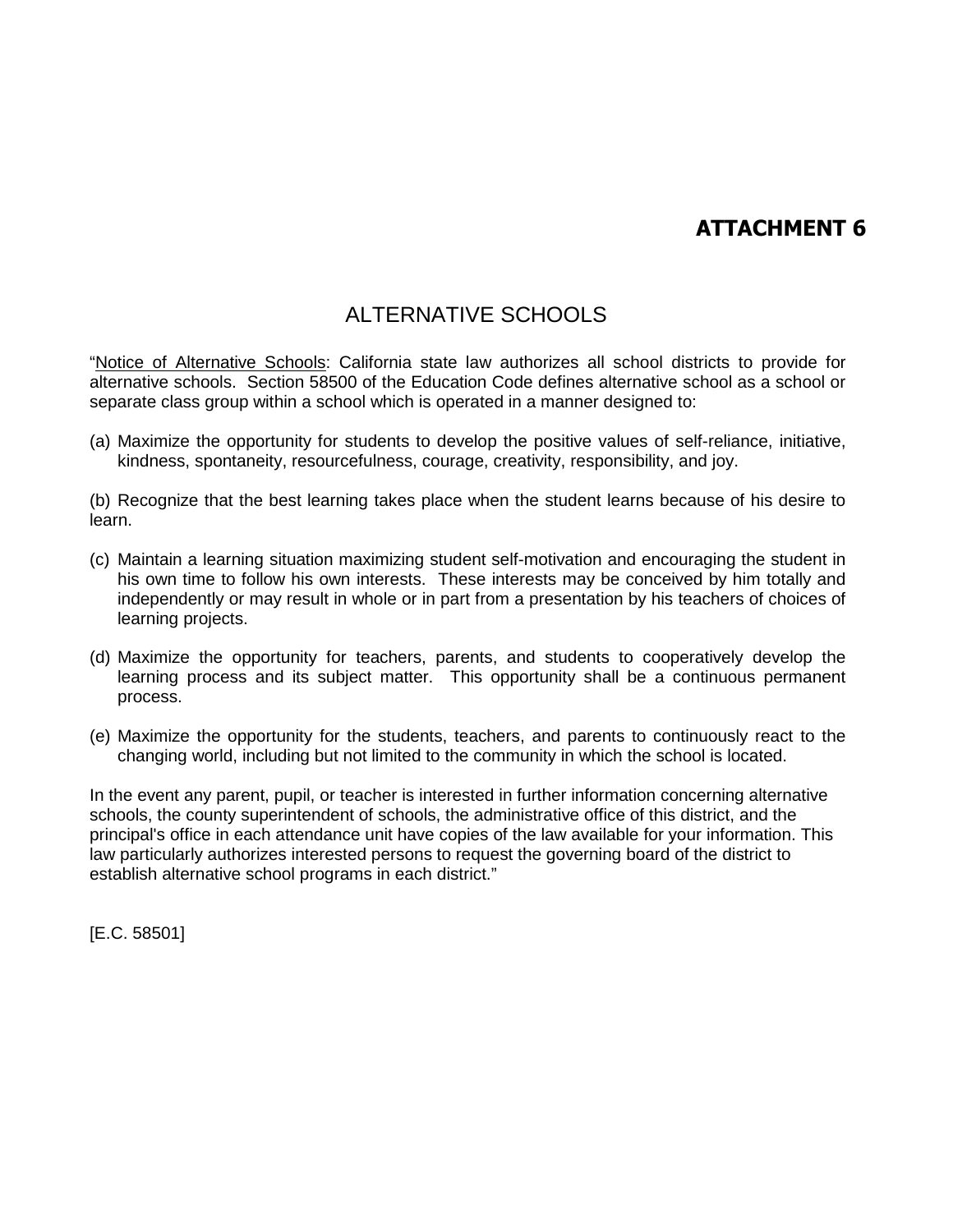#### **EL DORADO COUNTY**<br> **EL DORADO COUNTY**<br> **Check One:** Check Or RESIDENCY AGREEMENT<br>
C New Application **APPLICATION FOR INTERDISTRICT ATTENDANCE OR RESIDENCY AGREEMENT**

 $\square$  Re-Application

PROCEDURE: Parents/Guardians are requested to FIRST present this application to the district of residence. If the application is accepted, it is then the responsibility of the parents/guardians to present the accepted application to the district which they desire their child to attend. **One form per child is required**.

| lo present the accepted application to the district which they desire their child to attend. One form per child is required.<br>Part One: Application and the contract of the contract of the contract of the contract of the contract of the                                                                                                                                                                                                                                                                                                                                                                                                                                                                                | Applicable Year: New York Street, New York Street, New York Street, New York Street, New York Street, New York                                                                                                                          |
|------------------------------------------------------------------------------------------------------------------------------------------------------------------------------------------------------------------------------------------------------------------------------------------------------------------------------------------------------------------------------------------------------------------------------------------------------------------------------------------------------------------------------------------------------------------------------------------------------------------------------------------------------------------------------------------------------------------------------|-----------------------------------------------------------------------------------------------------------------------------------------------------------------------------------------------------------------------------------------|
|                                                                                                                                                                                                                                                                                                                                                                                                                                                                                                                                                                                                                                                                                                                              |                                                                                                                                                                                                                                         |
|                                                                                                                                                                                                                                                                                                                                                                                                                                                                                                                                                                                                                                                                                                                              | Grade for year requested: example and a series of the series of the series of the series of the series of the series of the series of the series of the series of the series of the series of the series of the series of the           |
|                                                                                                                                                                                                                                                                                                                                                                                                                                                                                                                                                                                                                                                                                                                              | Parent Email Address: No. 1996. The Contract of the Contract of the Contract of the Contract of the Contract of the Contract of the Contract of the Contract of the Contract of the Contract of the Contract of the Contract o          |
| $\overline{\text{(Street)}}$<br>$\overline{(City)}$                                                                                                                                                                                                                                                                                                                                                                                                                                                                                                                                                                                                                                                                          | Phone: Note: The Commission of the Commission of the Commission of the Commission of the Commission of the Commission of the Commission of the Commission of the Commission of the Commission of the Commission of the Commiss<br>(ZIP) |
|                                                                                                                                                                                                                                                                                                                                                                                                                                                                                                                                                                                                                                                                                                                              | School:                                                                                                                                                                                                                                 |
| Desired District: <u>Desired States and States and States and States and States and States and States and States and States and States and States and States and States and States and States and States and States and States a</u>                                                                                                                                                                                                                                                                                                                                                                                                                                                                                         |                                                                                                                                                                                                                                         |
|                                                                                                                                                                                                                                                                                                                                                                                                                                                                                                                                                                                                                                                                                                                              |                                                                                                                                                                                                                                         |
| Part Two:                                                                                                                                                                                                                                                                                                                                                                                                                                                                                                                                                                                                                                                                                                                    |                                                                                                                                                                                                                                         |
| 1. REASON FOR INTERDISTRICT TRANSFER REQUEST: Change of school of attendance is necessary because (be specific):                                                                                                                                                                                                                                                                                                                                                                                                                                                                                                                                                                                                             |                                                                                                                                                                                                                                         |
| Interdistrict Attendance Agreements are subject to considerations of program availability and may be revoked for unexcused absences and tardiness, violations of State School Laws and<br>Codes, as well as district rules and regulations, including behavior issues. (Parent Initials)<br>2. RESIDENCE BASED ON EMPLOYMENT WITHIN DISTRICT BOUNDARIES:<br>I request consideration of residency because of my physical employment within the District for a minimum of 10 hours during the school week under the provisions of Education Code Section                                                                                                                                                                       |                                                                                                                                                                                                                                         |
| 48204(b) which allows but does not require such residency to be granted.                                                                                                                                                                                                                                                                                                                                                                                                                                                                                                                                                                                                                                                     |                                                                                                                                                                                                                                         |
|                                                                                                                                                                                                                                                                                                                                                                                                                                                                                                                                                                                                                                                                                                                              |                                                                                                                                                                                                                                         |
| Employment Address: Note that the contract of the contract of the contract of the contract of the contract of the contract of the contract of the contract of the contract of the contract of the contract of the contract of                                                                                                                                                                                                                                                                                                                                                                                                                                                                                                | Phone: Phone Phone Phone Phone Phone Phone Phone Phone Phone Phone Phone Phone Phone Phone Phone Phone Phone Phone Phone Phone Phone Phone Phone Phone Phone Phone Phone Phone Phone Phone Phone Phone Phone Phone Phone Phone          |
| Located in the: example of the state of the state of the state of the state of the state of the state of the state of the state of the state of the state of the state of the state of the state of the state of the state of                                                                                                                                                                                                                                                                                                                                                                                                                                                                                                | <b>School District</b>                                                                                                                                                                                                                  |
| (I understand that I need not reapply annually for residency, but I must provide annual verification of my continued employment within District boundaries.)<br>District considerations for residence based on physical employment within District boundaries will include costs in excess of additional State aid and availability of space.<br>Please check one area and complete information requested:                                                                                                                                                                                                                                                                                                                   |                                                                                                                                                                                                                                         |
| Has your child been expelled?<br>$\Box$ Yes<br>$\Box$ No                                                                                                                                                                                                                                                                                                                                                                                                                                                                                                                                                                                                                                                                     | Is your child in any special program?<br>$\Box$ Yes<br>$\square$ No<br>If yes, please explain.                                                                                                                                          |
| Before any expelled pupil may be enrolled, a district Board hearing is required to determine<br>whether the pupil poses a continuing danger to either the pupils or employees of the district.<br>(Education Code 48915.1(a)).                                                                                                                                                                                                                                                                                                                                                                                                                                                                                               |                                                                                                                                                                                                                                         |
| (Transportation is not furnished to students outside the school district boundaries.)<br><b>SIGNATURE OF PARENTS/GUARDIANS:</b>                                                                                                                                                                                                                                                                                                                                                                                                                                                                                                                                                                                              | Date:                                                                                                                                                                                                                                   |
| Part Three: Approval or Denial                                                                                                                                                                                                                                                                                                                                                                                                                                                                                                                                                                                                                                                                                               |                                                                                                                                                                                                                                         |
| This agreement is effective for the school year beginning July 1,<br>The district of attendance will credit average daily attendance (ADA).                                                                                                                                                                                                                                                                                                                                                                                                                                                                                                                                                                                  |                                                                                                                                                                                                                                         |
| Part Four:<br><b>CONDITIONS REQUIRING REAPPLICATION:</b> It is understood and agreed that reapplication shall be required after the current [2012/2013] school year if student has not met all of the<br>А.<br>following requirements:<br>1. maintain passing grades in all subjects; 2. maintain proper behavior --free from imposition of any disciplinary action; 3. is not excessively tardy or absent.<br>CONDITIONS REQUIRING REVOCATION: It is further understood and agreed that this interdistrict attendance may be revoked if the student:<br>В.<br>1. does not maintain passing grades in all subjects; 2. engages in any improper behavior resulting in disciplinary action; 3. is excessively tardy or absent. |                                                                                                                                                                                                                                         |
| <b>RESIDENT DISTRICT</b>                                                                                                                                                                                                                                                                                                                                                                                                                                                                                                                                                                                                                                                                                                     | <b>REQUESTED DISTRICT</b>                                                                                                                                                                                                               |
| The request for transfer is approved and referred to the requesting district.<br>□                                                                                                                                                                                                                                                                                                                                                                                                                                                                                                                                                                                                                                           | □<br>The request for transfer is approved.                                                                                                                                                                                              |
| The request for transfer is denied. The reason(s) for this determination are indicated on<br>□<br>the reverse of this form. Reason(s) cited:                                                                                                                                                                                                                                                                                                                                                                                                                                                                                                                                                                                 | □<br>The request for transfer is denied. The reason(s) for this determination are<br>indicated on the reverse of this form. Reason(s) cited:                                                                                            |
| Approval by <b>both</b> the District of Residence and the Requested District are required prior to enrollment and placement in the Requested District.<br>SIGNED BY THE AUTHORIZED DISTRICT REPRESENTATIVES:                                                                                                                                                                                                                                                                                                                                                                                                                                                                                                                 |                                                                                                                                                                                                                                         |
| <b>DISTRICT OF RESIDENCE</b>                                                                                                                                                                                                                                                                                                                                                                                                                                                                                                                                                                                                                                                                                                 | <b>REQUESTED DISTRICT</b>                                                                                                                                                                                                               |

| Name:  |       | nmo.<br>ivalile. |       |  |
|--------|-------|------------------|-------|--|
| Title: | Date: | Title            | Date: |  |

| <b>PARENTS RIGHTS: On reverse side</b> |  |
|----------------------------------------|--|
|----------------------------------------|--|

**PISTRIBUTION: District of Residence (white); District of Attendance (yellow); Parents/Guardians (pink)**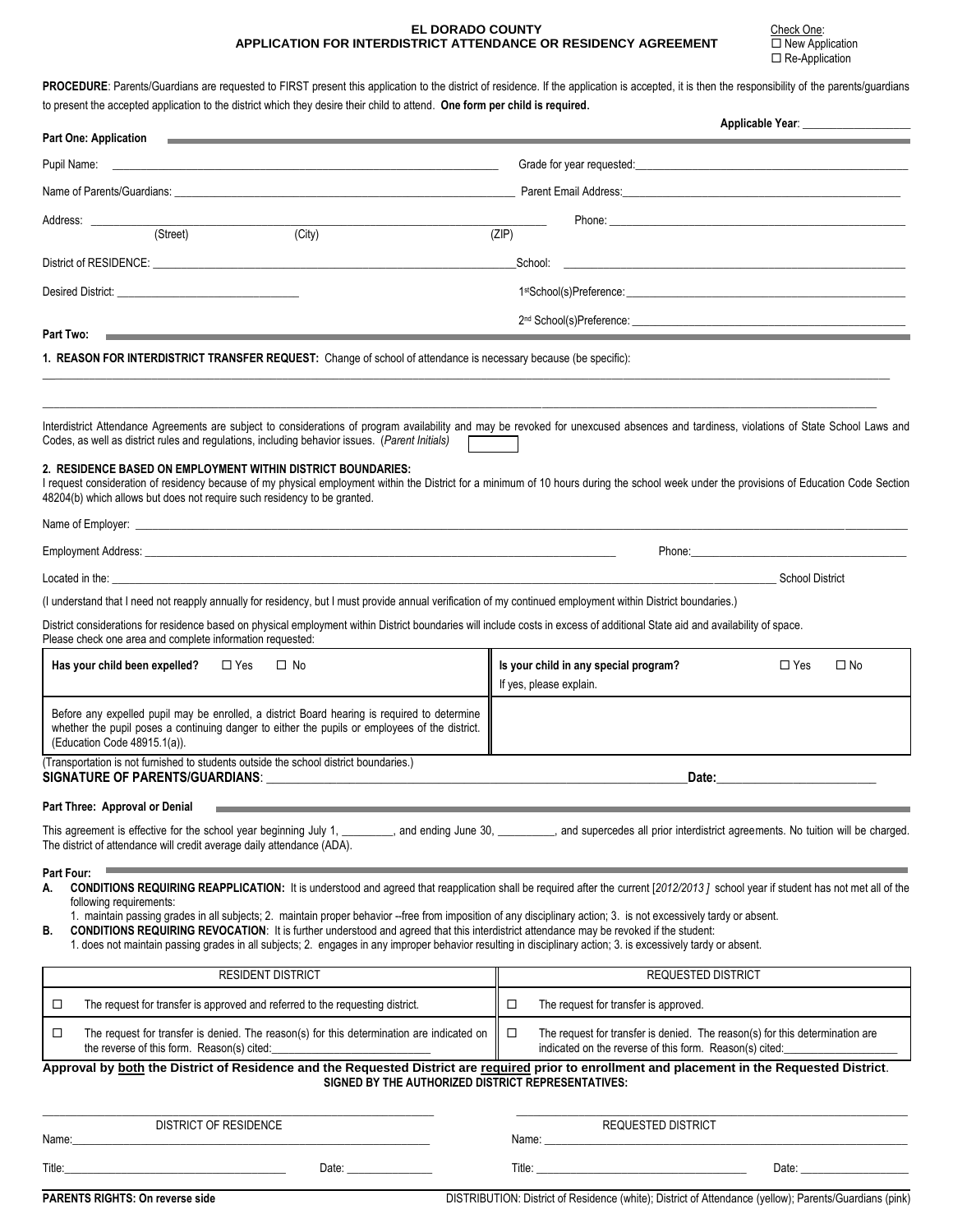#### **Considerations for Denial of Request for Transfer**

- A. Excess number of students transferring out of district and denial based on policies of the governing board.
- B. Additional cost of educating student would exceed the amount of additional state aid received as a result of the transfer.
- C. School facilities are overcrowded at the relevant grade level.
- D. Unexcused absences and tardiness or behavior issues.
- E. Enrollment of student would adversely affect the district's court-ordered or voluntary desegregation plan.
- F. Proof of parent/guardian's physical employment within district boundaries not provided.
- G. Transfer denied due to overcrowding within district schools or due to limited district resources.
- H. Other

### **Parents Rights**

If you have not been given permission for interdistrict attendance as you have requested within 30 calendar days after having made such a request, you are entitled to appeal to the County Board of Education. Your appeal rights are as follows:

- 1. You must appeal within 30 calendar days of the failure or refusal of the Governing Board of either school district to issue a permit or to enter into an agreement allowing the attendance.
- 2. Your appeal must be made to the El Dorado County Board of Education at 6767 Green Valley Road, Placerville, CA 95667. Telephone Number: (530)622-7130
- 3. If your current district of residence is outside of El Dorado County, you must appeal to the County Board of Education having jurisdiction over the district of residence where you reside.
- 4. Failure to appeal within the required time is good cause for denial of an appeal.
- 5. An appeal can only be accepted if it is verified that you have fully exhausted all appeals within the districts.
- 6. The County Superintendent of Schools, through someone he/she designates, shall investigate to determine whether local remedies in the matter have been exhausted and to provide any additional information deemed useful to the County Board in reaching a decision.
- 7. You shall have the opportunity to have a hearing according to rules and regulations adopted by the County Board of Education and to submit written statements and documentation.
- 8. You shall be provided notice as to the time and date of any hearing scheduled.
- 9. If you introduce new evidence at the County Board level, the County Board may remand the matter for further consideration by the district or districts. In all of the cases, the appeal shall be granted or denied on its merits.
- 10. The County Board of Education is required, within 30 calendar days after the appeal is filed, to determine whether the pupil should be permitted to attend in the district in which he/she desires to attend and the applicable period of time.
- 11. The County Board rules may provide for the granting of additional time if good cause is shown.
- 12. If the County Board cannot make a decision in the required time as practical matter, the time period may be extended for up to an additional five (5) school days.
- 13. If the interdistrict attendance involves school districts located in different counties, the County Board of Education having jurisdiction over the district denying the permit, or refusing or failing to enter into an agreement to allow the issuance of a permit, shall have jurisdiction for the purposes of an appeal.
- 14. If both County districts deny a permit, or refuse or fail to enter into an agreement to allow for the issuance of a permit, the County Board having jurisdiction over the district of residence shall have jurisdiction for purposes of an appeal, and upon granting a pupil's appeal, shall seek concurrence in the decision by the County Board of the other county which shall provide adequate opportunity for the district under its jurisdiction to be heard on the matter before making a decision. If the two County Boards do not then concur, the pupil's appeal shall be denied.
- 15. Students who are under consideration for expulsion, or who have been expelled pursuant to Sections 48915(a) and 48918 may not appeal interdistrict attendance denials or recisions while expulsion proceedings are pending or during the term of the expulsion.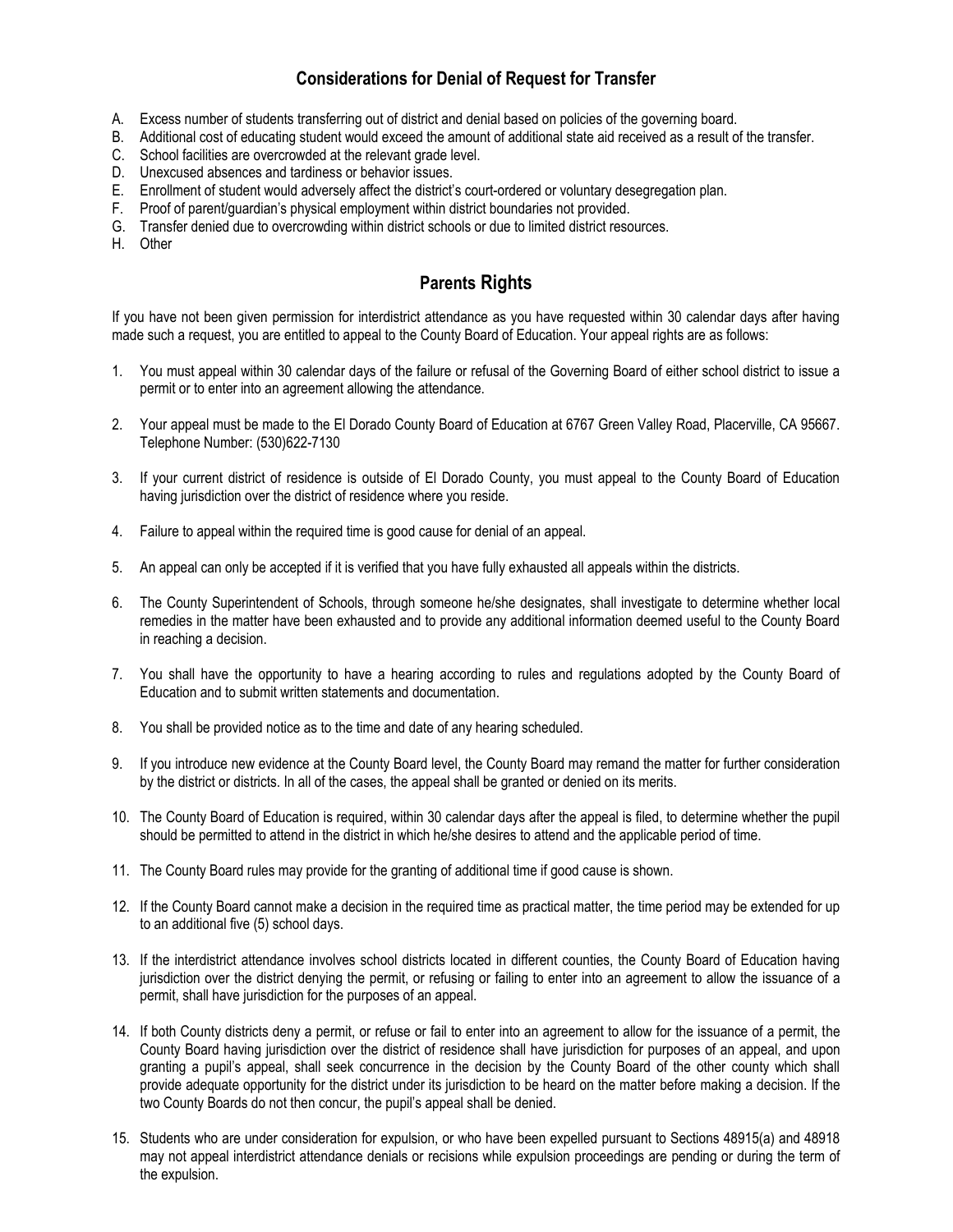| Rescue Union School District<br>2390 Bass Lake Road & Rescue, CA 95672 ♦ (530) 677-4461                                                                                                                                                                                                                                                                                                                                                                                                                                                                                                                                                                                                                     |                                |                                         |                                                       |                    |             | <b>For School Year</b> |  |
|-------------------------------------------------------------------------------------------------------------------------------------------------------------------------------------------------------------------------------------------------------------------------------------------------------------------------------------------------------------------------------------------------------------------------------------------------------------------------------------------------------------------------------------------------------------------------------------------------------------------------------------------------------------------------------------------------------------|--------------------------------|-----------------------------------------|-------------------------------------------------------|--------------------|-------------|------------------------|--|
| <b>INTRADISTRICT TRANSFER REQUEST</b><br>Intradistrict Transfer refers to student transfers to another school site within the Rescue Union School District                                                                                                                                                                                                                                                                                                                                                                                                                                                                                                                                                  |                                |                                         |                                                       |                    |             |                        |  |
| STUDENT NAME(S)                                                                                                                                                                                                                                                                                                                                                                                                                                                                                                                                                                                                                                                                                             | <b>DATE OF</b><br><b>BIRTH</b> | <b>GRADE</b><br>(FOR YEAR<br>REQUESTED) | <b>SCHOOL OF RESIDENCE</b><br><b>SCHOOL REQUESTED</b> |                    |             |                        |  |
|                                                                                                                                                                                                                                                                                                                                                                                                                                                                                                                                                                                                                                                                                                             |                                |                                         |                                                       |                    |             |                        |  |
|                                                                                                                                                                                                                                                                                                                                                                                                                                                                                                                                                                                                                                                                                                             |                                |                                         |                                                       |                    |             |                        |  |
| PARENT/GUARDIAN:                                                                                                                                                                                                                                                                                                                                                                                                                                                                                                                                                                                                                                                                                            |                                |                                         |                                                       | <b>HOME PHONE:</b> |             |                        |  |
| <b>STREET ADDRESS:</b>                                                                                                                                                                                                                                                                                                                                                                                                                                                                                                                                                                                                                                                                                      |                                |                                         |                                                       | <b>WORK PHONE:</b> |             |                        |  |
|                                                                                                                                                                                                                                                                                                                                                                                                                                                                                                                                                                                                                                                                                                             |                                |                                         |                                                       | CELL:              |             |                        |  |
| CITY/ZIP:<br><b>EMAIL ADDRESS::</b>                                                                                                                                                                                                                                                                                                                                                                                                                                                                                                                                                                                                                                                                         |                                |                                         |                                                       |                    |             |                        |  |
|                                                                                                                                                                                                                                                                                                                                                                                                                                                                                                                                                                                                                                                                                                             |                                |                                         | <b>REASON FOR TRANSFER REQUEST</b>                    |                    |             |                        |  |
| □ Special District Program: Name of program ___________________________________<br>□ Continuing Intradistrict Transfer<br>□ Sibling of student currently enrolled at school requested<br>$\Box$ New Intradistrict applicant meeting priority enrollment deadline<br>$\Box$ New Intradistrict applicant submitted after priority enrollment deadline<br>□ Overflow Student                                                                                                                                                                                                                                                                                                                                   |                                |                                         |                                                       |                    |             |                        |  |
| Check any category below that applies to your child:                                                                                                                                                                                                                                                                                                                                                                                                                                                                                                                                                                                                                                                        |                                |                                         |                                                       |                    |             |                        |  |
| Gifted<br>$\Box$ English Learner<br>□ Special Ed (SDC, RSP, Speech)<br>$\Box$ 504 Plan<br>Title I<br>$\Box$ Academic Intervention                                                                                                                                                                                                                                                                                                                                                                                                                                                                                                                                                                           |                                |                                         |                                                       |                    |             |                        |  |
| <b>PARENT / GUARDIAN SIGNATURE</b>                                                                                                                                                                                                                                                                                                                                                                                                                                                                                                                                                                                                                                                                          |                                |                                         |                                                       |                    |             |                        |  |
|                                                                                                                                                                                                                                                                                                                                                                                                                                                                                                                                                                                                                                                                                                             | <b>SIGNATURE</b>               |                                         |                                                       |                    | <b>DATE</b> |                        |  |
| APPROVAL Intradistrict transfers must be submitted to your school of residence first for administrator's approval.                                                                                                                                                                                                                                                                                                                                                                                                                                                                                                                                                                                          |                                |                                         |                                                       |                    |             |                        |  |
| 1. SCHOOL OF RESIDENCE                                                                                                                                                                                                                                                                                                                                                                                                                                                                                                                                                                                                                                                                                      |                                |                                         |                                                       |                    |             |                        |  |
|                                                                                                                                                                                                                                                                                                                                                                                                                                                                                                                                                                                                                                                                                                             |                                |                                         |                                                       |                    | DATE        | APPROVED               |  |
|                                                                                                                                                                                                                                                                                                                                                                                                                                                                                                                                                                                                                                                                                                             |                                |                                         |                                                       |                    |             | DENIED                 |  |
| 2. REQUESTED SCHOOL                                                                                                                                                                                                                                                                                                                                                                                                                                                                                                                                                                                                                                                                                         |                                |                                         |                                                       |                    |             |                        |  |
|                                                                                                                                                                                                                                                                                                                                                                                                                                                                                                                                                                                                                                                                                                             |                                |                                         |                                                       |                    | DATE        | APPROVED               |  |
| Reason for Denial <u>entropy control and control and control and control and control and control and control and control and control and control and control and control and control and control and control and control and con</u>                                                                                                                                                                                                                                                                                                                                                                                                                                                                        |                                |                                         |                                                       |                    |             | DENIED                 |  |
| 3. FINAL DISTRICT APPROVAL                                                                                                                                                                                                                                                                                                                                                                                                                                                                                                                                                                                                                                                                                  |                                |                                         |                                                       |                    |             |                        |  |
|                                                                                                                                                                                                                                                                                                                                                                                                                                                                                                                                                                                                                                                                                                             |                                |                                         |                                                       |                    | DATE        | APPROVED               |  |
| Reason for Denial                                                                                                                                                                                                                                                                                                                                                                                                                                                                                                                                                                                                                                                                                           |                                |                                         |                                                       |                    |             | DENIED                 |  |
| This application may be denied during the school year if a site or educational placement becomes impacted.<br>For priority guidelines for intradistrict transfers, please refer to Board Policy 5116.1 and to the information on the back.<br>Acceptance of this transfer has no correlation with the EI Dorado Union High School District's intradistrict transfer policies or assigned high school. The EI Dorado Union High School<br>District boundaries are based upon home address/residence. Should there be any questions feel free to call the EDUSHD, Student Services Office at 530-622-5081, Ext. 7224<br>copies: School of Residence School Requested Parent Guardian<br>Last revised: 1.14.13 |                                |                                         |                                                       |                    |             |                        |  |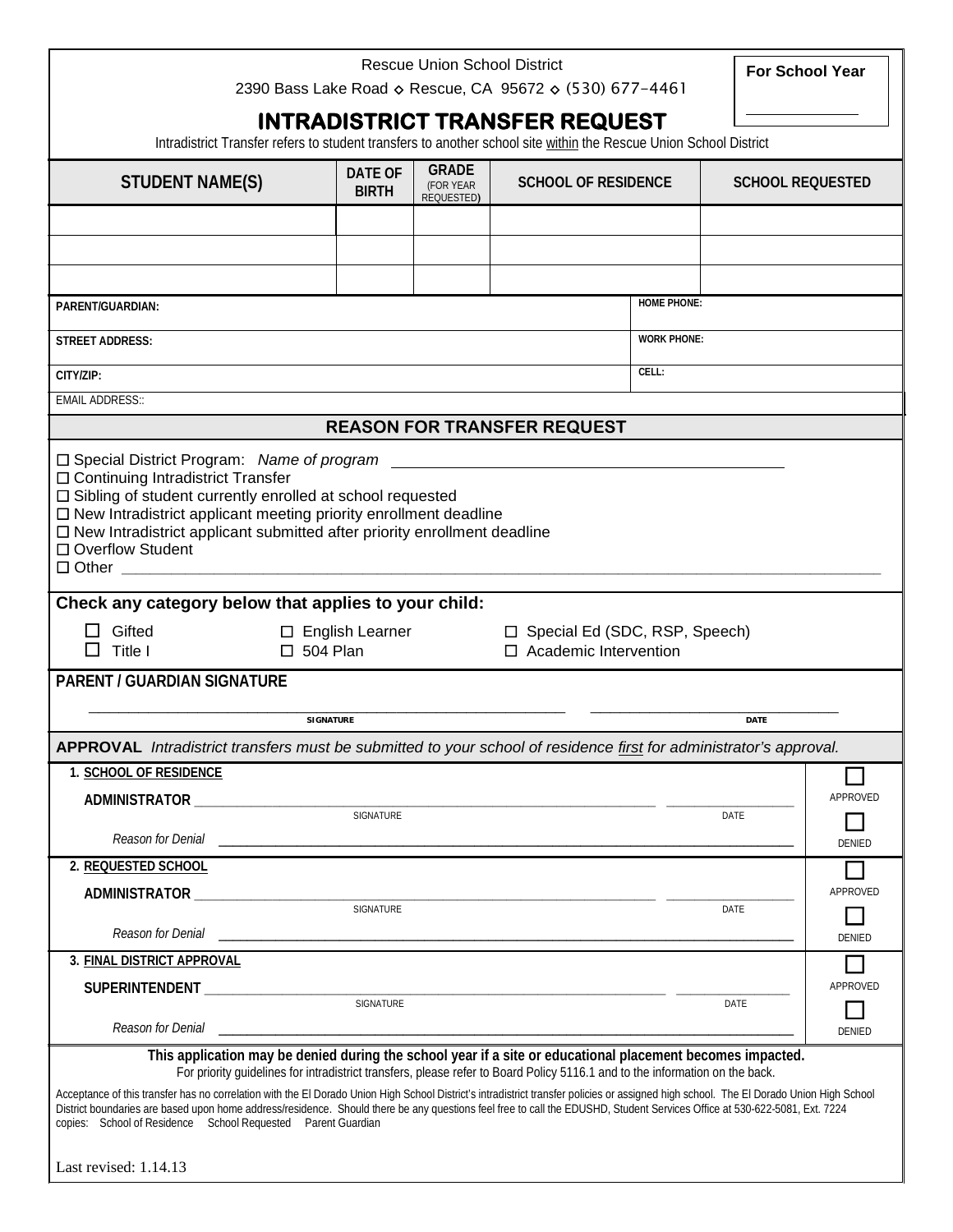#### Rescue Union School District **INTRADISTRICT TRANSFER INFORMATION**

#### **ATTENDANCE PRIORITIES**

Priority for attendance and waiting list will be given to students within the following categories:

**First**, students residing within a school's attendance area (Education Code 35160.5), and

**Secondly**, continuing students wishing to remain at the same school—intradistrict and overflow students (overflow students are students displaced by the district from their school of residence due to unavailability of space).

Intradistrict transfers are for one year only and requests must be submitted annually.

*Intradistrict enrollment will be determined based on the following priorities:*

- 1. Siblings of intradistrict, and overflow students concurrently enrolled at the same school.
- 2. Continuing intradistrict transfer students.
- 3. New intradistrict transfers for students with siblings already admitted at the school.
- 4. New intradistrict applicants Students will be selected by lot and if space is not available will be placed on a waiting list. *Those students who are on the waiting list will be given priority over new intradistrict applicants submitted after the last week in July unless they request to be dropped.*
- 5. Interdistrict Transfers:
	- a. Continuing interdistrict transfers
	- b. New applications *(If space is not available student will be placed on the waiting list for the remainder of the year)*

| <b>Order of Consideration</b>      | <b>New</b><br><b>Request</b>                                                                  | Continuing | <b>Sibling</b><br><b>Already</b><br><b>Admitted at</b><br>the School |  |  |
|------------------------------------|-----------------------------------------------------------------------------------------------|------------|----------------------------------------------------------------------|--|--|
| 1 <sup>st</sup> Priority           |                                                                                               | ν          | v                                                                    |  |  |
| 2 <sup>nd</sup><br><b>Priority</b> |                                                                                               | ν          |                                                                      |  |  |
| 3 <sup>rd</sup><br><b>Priority</b> |                                                                                               |            | ν                                                                    |  |  |
| $4^{\text{th}}$<br><b>Priority</b> | ν                                                                                             |            |                                                                      |  |  |
| 5 <sup>th</sup> Priority           | Interdistrict transfer:<br><b>Continuing transfers</b><br>a.<br><b>New applications</b><br>b. |            |                                                                      |  |  |

#### Priority for Intra- Interdistrict Transfer Requests

Intradistrict enrollment requests will be approved, as space is available, using the priority ranking listed above. In the event of limited space, with multiple applicants meeting the same priority criteria, a lottery process will be used to select the requests to be approved. Spaces will be filled in the order in which the applications are drawn. The names from the remaining requests will be drawn, using the lottery process, and placed on a wait list.

#### TRANSPORTATION

Transportation will not be provided for students attending other schools on an intradistrict transfer.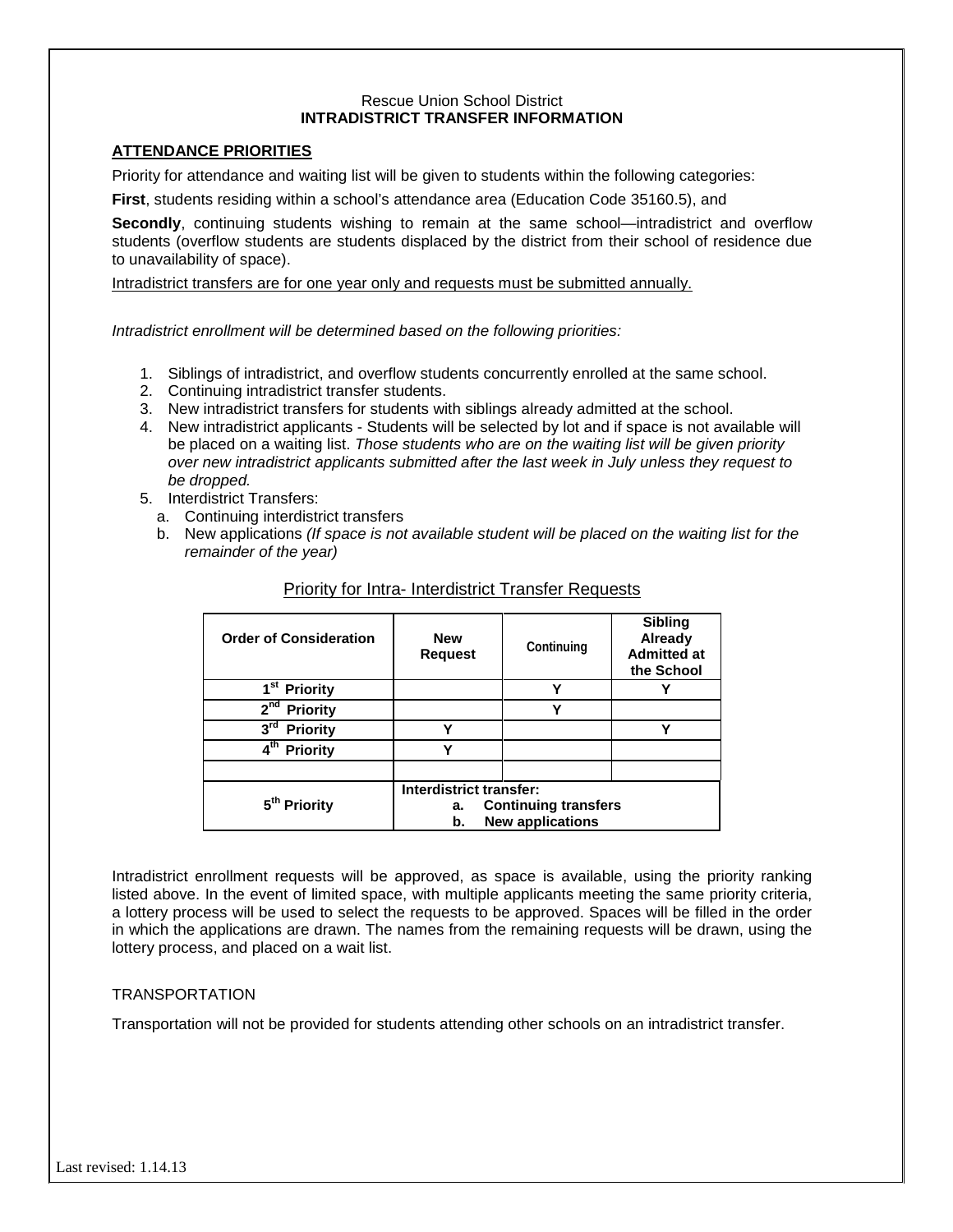# **Rescue Union ESD Board Policy**

**Uniform Complaint Procedures**

#### BP 1312.3 **Community Relations**

The Governing Board recognizes that the district has the primary responsibility to ensure compliance with applicable state and federal laws and regulations governing educational programs. The Board encourages the early, informal resolution of complaints whenever possible and appropriate. To resolve complaints which cannot be resolved through such informal process, the Board adopts the uniform system of complaint processes specified in 5 CCR 4600-4670 and the accompanying administrative regulation.

The district's uniform complaint procedures (UCP) shall be used to investigate and resolve the following complaints:

- 1. Any complaint alleging district violation of applicable state or federal law or regulations governing adult education programs, consolidated categorical aid programs, migrant education, career technical and technical education and training programs, child care and development programs, child nutrition programs, and special education programs (5 CCR 4610)
- *(cf. 3553 Free and Reduced Price Meals)*
- *(cf. 3555 Nutrition Program Compliance)*
- *(cf. 5141.4 Child Abuse Prevention and Reporting)*
- *(cf. 5148 Child Care and Development)*
- *(cf. 6159 Individualized Education Program)*
- *(cf. 6171 Title I Programs)*
- *(cf. 6174 Education for English Language Learners)*
- *(cf. 6175 Migrant Education Program)*
- *(cf. 6178 Career Technical Education)*
- *(cf. 6178.1 Work-Based Learning)*
- *(cf. 6178.2 Regional Occupational Center/Program)*
- *(cf. 6200 Adult Education)*
- 2. Any complaint alleging the occurrence of unlawful discrimination (such as discriminatory harassment, intimidation, or bullying) against any person in district programs and activities, including, but not limited to, those programs or activities funded directly by or that receive or benefit from any state financial assistance, based on the person's actual or perceived characteristics of race or ethnicity, color, ancestry, nationality, national origin, ethnic group identification, age, religion, marital or parental status, physical or mental disability, sex, sexual orientation, gender, gender identity, gender expression, or genetic information, or any other characteristic identified in Education Code 200 or 220, Government Code 11135, or Penal Code 422.55, or based on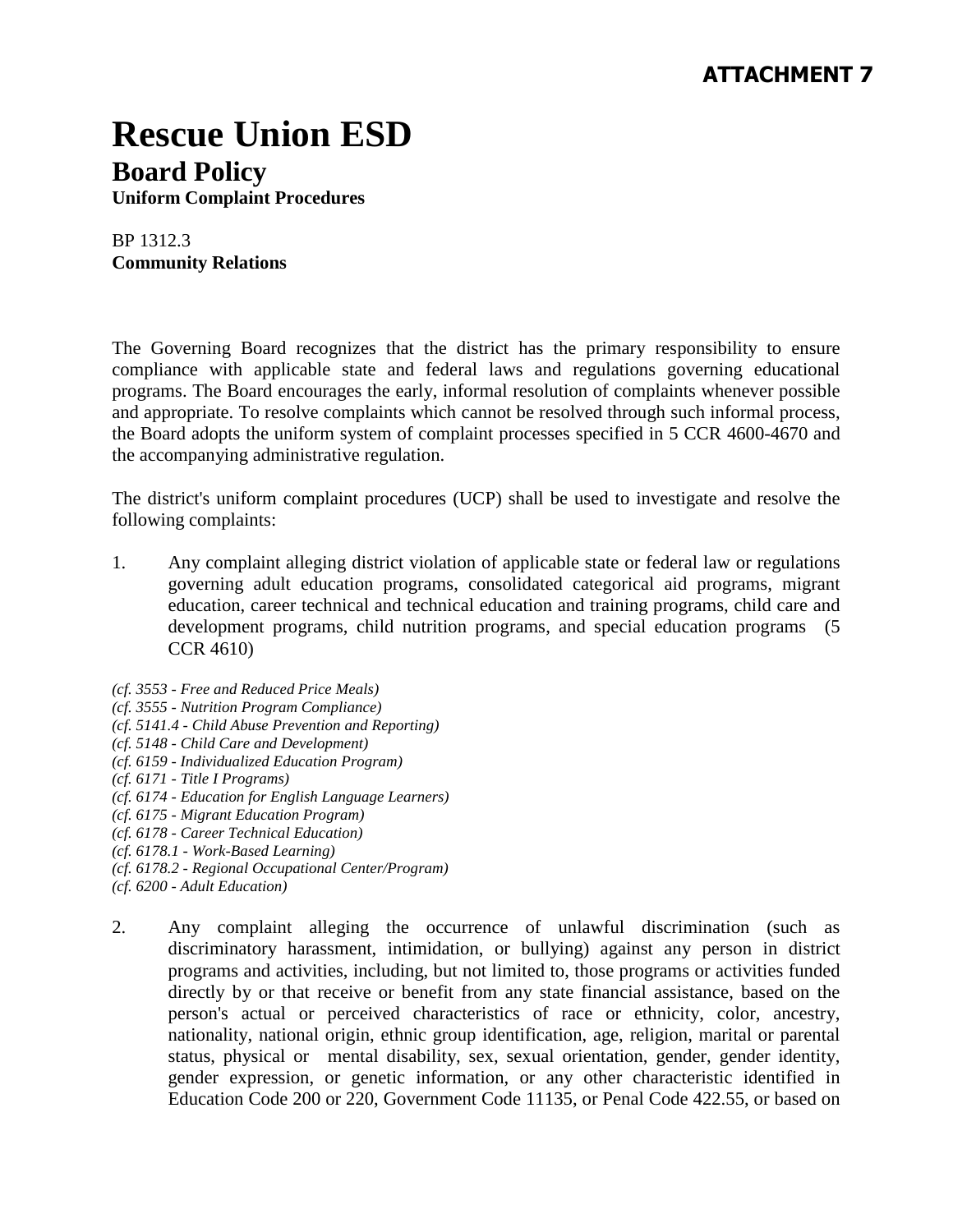his/her association with a person or group with one or more of these actual or perceived characteristics (5 CCR 4610)

*(cf. 0410 - Nondiscrimination in District Programs and Activities) (cf. 4030 - Nondiscrimination in Employment) (cf. 5145.3 - Nondiscrimination/Harassment) (cf. 5145.7 - Sexual Harassment)*

- 3. Any complaint alleging district noncompliance with the requirement to provide reasonable accommodation to a lactating student on school campus to express breast milk, breastfeed an infant child, or address other breastfeeding-related needs of the student (Education Code 222)
- *(cf. 5146 - Married/Pregnant/Parenting Students)*
- 4. Any complaint alleging district noncompliance with the prohibition against requiring students to pay fees, deposits, or other charges for participation in educational activities (5 CCR 4610)

*(cf. 3260 - Fees and Charges) (cf. 3320 - Claims and Actions Against the District)*

- 5. Any complaint alleging district noncompliance with legal requirements related to the implementation of the local control and accountability plan (Education Code 52075)
- *(cf. 0460 - Local Control and Accountability Plan)*
- 6. Any complaint, by or on behalf of any student who is a foster youth, alleging district noncompliance with any legal requirement applicable to the student regarding placement decisions, the responsibilities of the district's educational liaison to the student, the award of credit for coursework satisfactorily completed in another school or district, school transfer, or the grant of an exemption from Board-imposed graduation requirements (Education Code 48853, 48853.5, 49069.5, 51225.1, 51225.2)
- *(cf. 6173.1 - Education for Foster Youth)*
- 7. Any complaint, by or on behalf of a homeless student as defined in 42 USC 11434a, alleging district noncompliance with any requirement applicable to the student regarding the award of credit for coursework satisfactorily completed in another school or district or the grant of an exemption from Board-imposed graduation requirements (Education Code 51225.1, 51225.2)

#### *(cf. 6173 - Education for Homeless Children)*

8. Any complaint alleging district noncompliance with the requirements of Education Code 51228.1 and 51228.2 that prohibit the assignment of a student to a course without educational content for more than one week in any semester or to a course the student has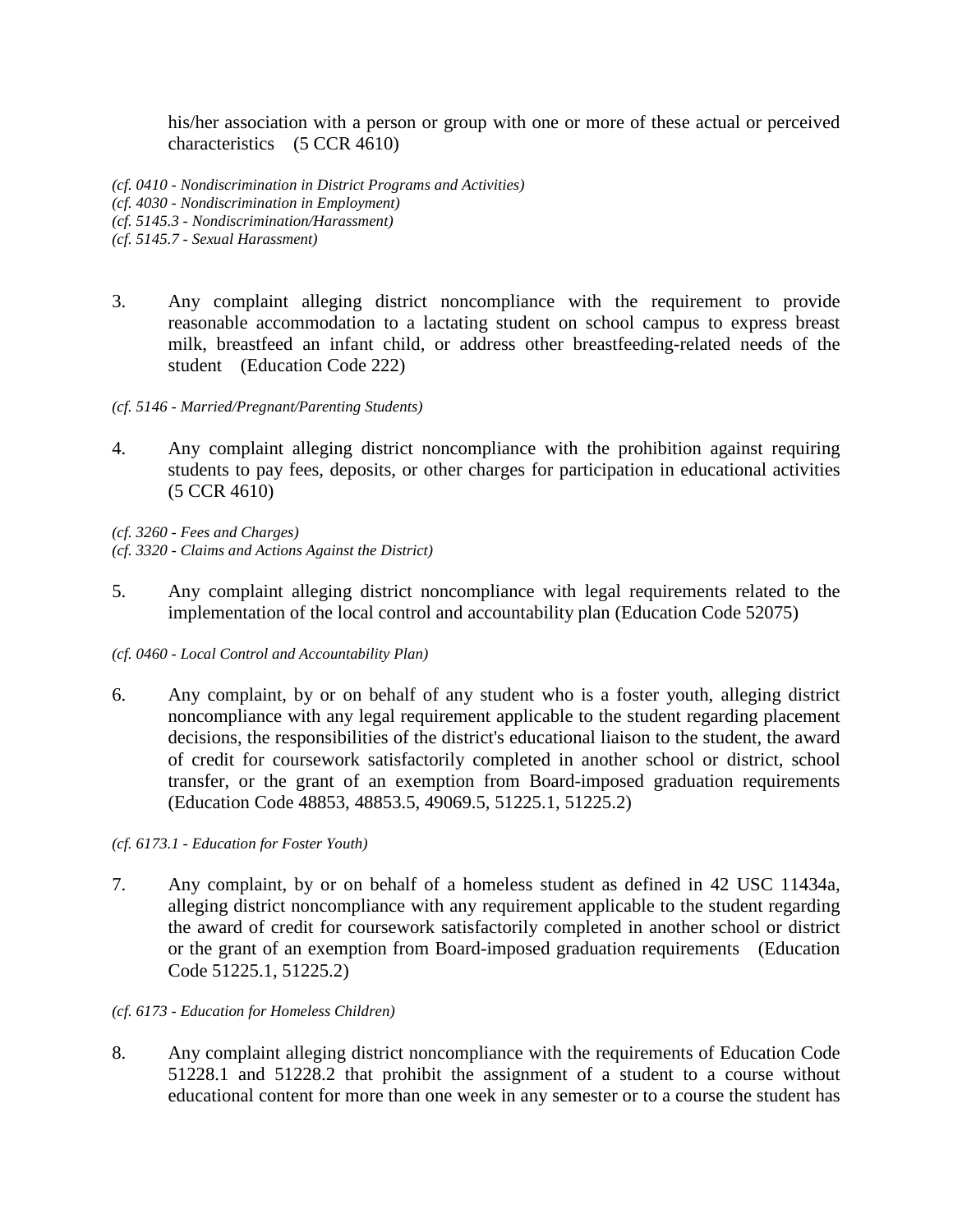previously satisfactorily completed, without meeting specified conditions (Education Code 51228.3)

*(cf. 6152 - Class Assignment)*

9. Any complaint alleging district noncompliance with the physical education instructional minutes requirement for students in elementary school (Education Code 51210, 51223)

*(cf. 6142.7 - Physical Education and Activity)*

- 10. Any complaint alleging retaliation against a complainant or other participant in the complaint process or anyone who has acted to uncover or report a violation subject to this policy
- 11. Any other complaint as specified in a district policy

The Board recognizes that alternative dispute resolution (ADR) can, depending on the nature of the allegations, offer a process to reach a resolution to the complaint that is acceptable to all parties. ADR such as mediation may be offered to resolve complaints that involve more than one student and no adult. However, mediation shall not be offered or used to resolve any complaint involving sexual assault or where there is a reasonable risk that a party to the mediation would feel compelled to participate. The Superintendent or designee shall ensure that the use of ADR is consistent with state and federal laws and regulations.

The district shall protect all complainants from retaliation. In investigating complaints, the confidentiality of the parties involved shall be protected as required by law. As appropriate for any complaint alleging retaliation or unlawful discrimination (such as discriminatory harassment, intimidation, or bullying), the Superintendent or designee shall keep confidential the identity of the complainant and/or the subject of the complaint if he/she is different from the complainant, as long as the integrity of the complaint process is maintained.

*(cf. 4119.23/4219.23/4319.23 - Unauthorized Release of Confidential/Privileged Information) (cf. 5125 - Student Records) (cf. 9011 - Disclosure of Confidential/Privileged Information)*

When an allegation that is not subject to the UCP is included in a UCP complaint, the district shall refer the non-UCP allegation to the appropriate staff or agency and shall investigate and, if appropriate, resolve the UCP-related allegation(s) through the district's UCP.

The Superintendent or designee shall provide training to district staff to ensure awareness and knowledge of current law and related requirements, including the steps and timelines specified in this policy and the accompanying administrative regulation.

*(cf. 4131 - Staff Development) (cf. 4231 - Staff Development) (cf. 4331 - Staff Development)*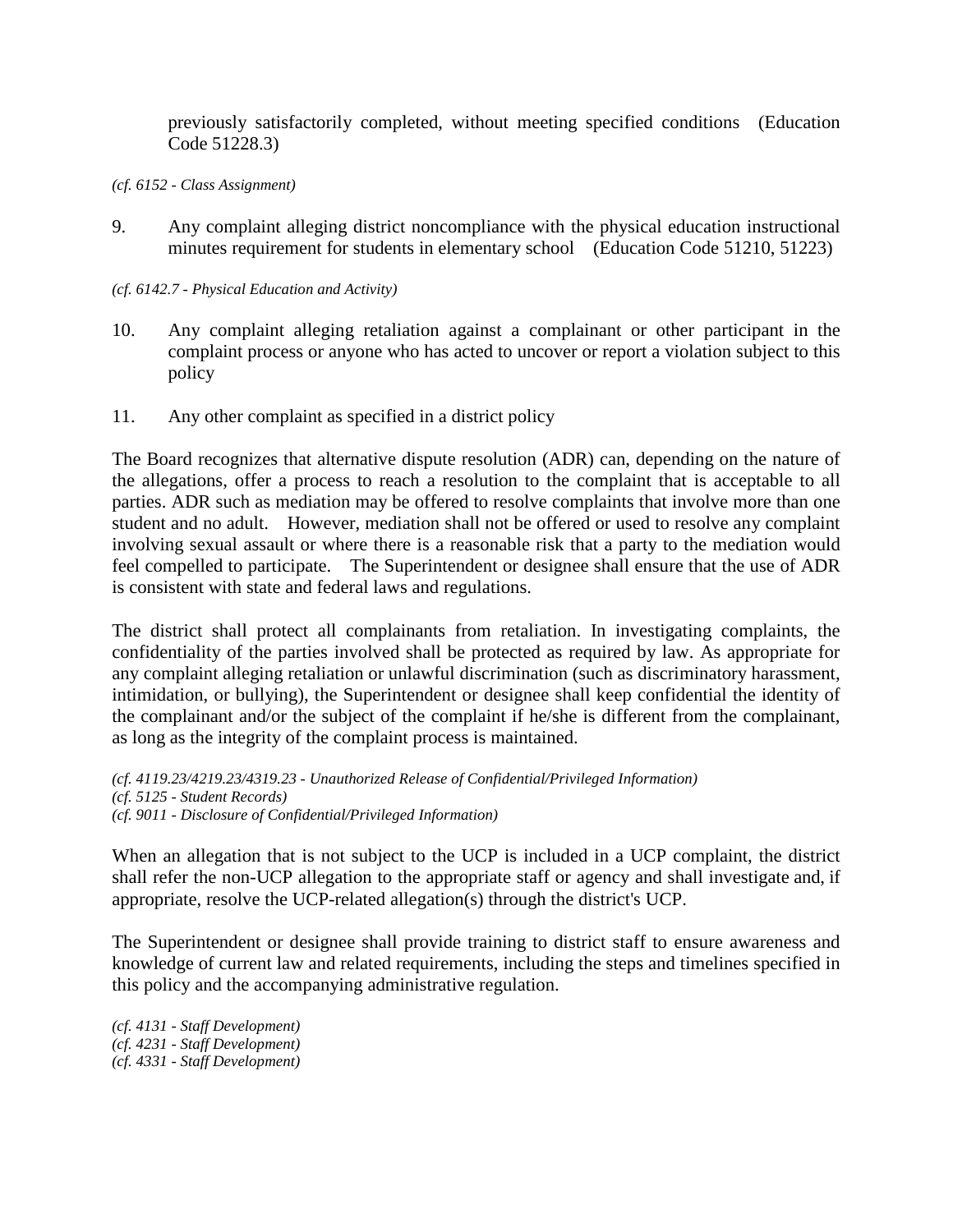The Superintendent or designee shall maintain records of all UCP complaints and the investigations of those complaints. All such records shall be destroyed in accordance with applicable state law and district policy.

*(cf. 3580 - District Records)*

#### **Non-UCP Complaints**

The following complaints shall not be subject to the district's UCP but shall be referred to the specified agency: (5 CCR 4611)

- 1. Any complaint alleging child abuse or neglect shall be referred to the County Department of Social Services, the County Protective Services Division, and the appropriate law enforcement agency.
- 2. Any complaint alleging health and safety violations by a child development program shall, for licensed facilities, be referred to Department of Social Services and shall, for licensing-exempt facilities, be referred to the appropriate Child Development regional administrator.
- 3. Any complaint alleging employment discrimination shall be sent to the California Department of Fair Employment and Housing and the compliance officer shall notify the complainant by first class mail of the transfer.
- 4. Any complaint alleging fraud shall be referred to the California Department of Education.

In addition, the district's Williams Uniform Complaint Procedures, AR 1312.4, shall be used to investigate and resolve any complaint related to sufficiency of textbooks or instructional materials, emergency or urgent facilities conditions that pose a threat to the health or safety of students or staff, or teacher vacancies and misassignments. (Education Code 35186)

*(cf. 1312.4 - Williams Uniform Complaint Procedures)*

*Legal Reference:*

*EDUCATION CODE 200-262.4 Prohibition of discrimination 222 Reasonable accommodations; lactating students 8200-8498 Child care and development programs 8500-8538 Adult basic education 18100-18203 School libraries 32289 School safety plan, uniform complaint procedures 35186 Williams uniform complaint procedures 48853-48853.5 Foster youth 48985 Notices in language other than English 49010-49013 Student fees 49060-49079 Student records 49069.5 Rights of parents 49490-49590 Child nutrition programs*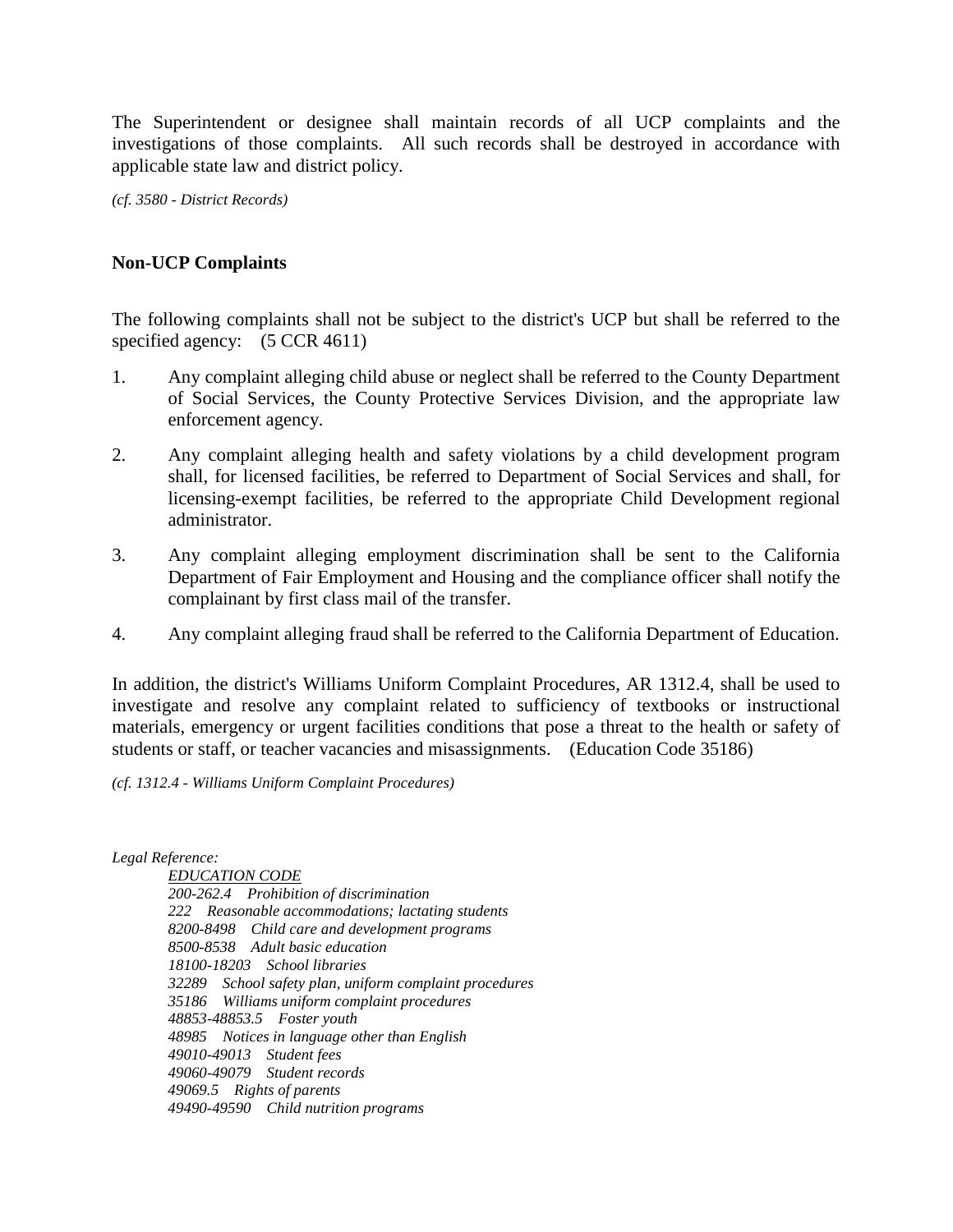*51210 Courses of study grades 1-6 51223 Physical education, elementary schools 51225.1-51225.2 Foster youth and homeless children; course credits; graduation requirements 51228.1-51228.3 Course periods without educational content 52060-52077 Local control and accountability plan, especially 52075 Complaint for lack of compliance with local control and accountability plan requirements 52160-52178 Bilingual education programs 52300-52490 Career technical education 52500-52616.24 Adult schools 52800-52870 School-based program coordination 54400-54425 Compensatory education programs 54440-54445 Migrant education 54460-54529 Compensatory education programs 56000-56867 Special education programs 59000-59300 Special schools and centers 64000-64001 Consolidated application process GOVERNMENT CODE 11135 Nondiscrimination in programs or activities funded by state 12900-12996 Fair Employment and Housing Act PENAL CODE 422.55 Hate crime; definition 422.6 Interference with constitutional right or privilege CODE OF REGULATIONS, TITLE 5 3080 Application of section 4600-4687 Uniform complaint procedures 4900-4965 Nondiscrimination in elementary and secondary education programs UNITED STATES CODE, TITLE 20 1221 Application of laws 1232g Family Educational Rights and Privacy Act 1681-1688 Title IX of the Education Amendments of 1972 6301-6577 Title I basic programs 6801-6871 Title III language instruction for limited English proficient and immigrant students 7101-7184 Safe and Drug-Free Schools and Communities Act 7201-7283g Title V promoting informed parental choice and innovative programs 7301-7372 Title V rural and low-income school programs 12101-12213 Title II equal opportunity for individuals with disabilities UNITED STATES CODE, TITLE 29 794 Section 504 of Rehabilitation Act of 1973 UNITED STATES CODE, TITLE 42 2000d-2000e-17 Title VI and Title VII Civil Rights Act of 1964, as amended 2000h-2-2000h-6 Title IX of the Civil Rights Act of 1964 6101-6107 Age Discrimination Act of 1975 CODE OF FEDERAL REGULATIONS, TITLE 28 35.107 Nondiscrimination on basis of disability; complaints CODE OF FEDERAL REGULATIONS, TITLE 34 99.1-99.67 Family Educational Rights and Privacy Act 100.3 Prohibition of discrimination on basis of race, color or national origin 104.7 Designation of responsible employee for Section 504 106.8 Designation of responsible employee for Title IX 106.9 Notification of nondiscrimination on basis of sex 110.25 Notification of nondiscrimination on the basis of age Management Resources: U.S. DEPARTMENT OF EDUCATION, OFFICE FOR CIVIL RIGHTS PUBLICATIONS*

*Dear Colleague Letter: Title IX Coordinators, April 2015 Questions and Answers on Title IX and Sexual Violence, April 2014*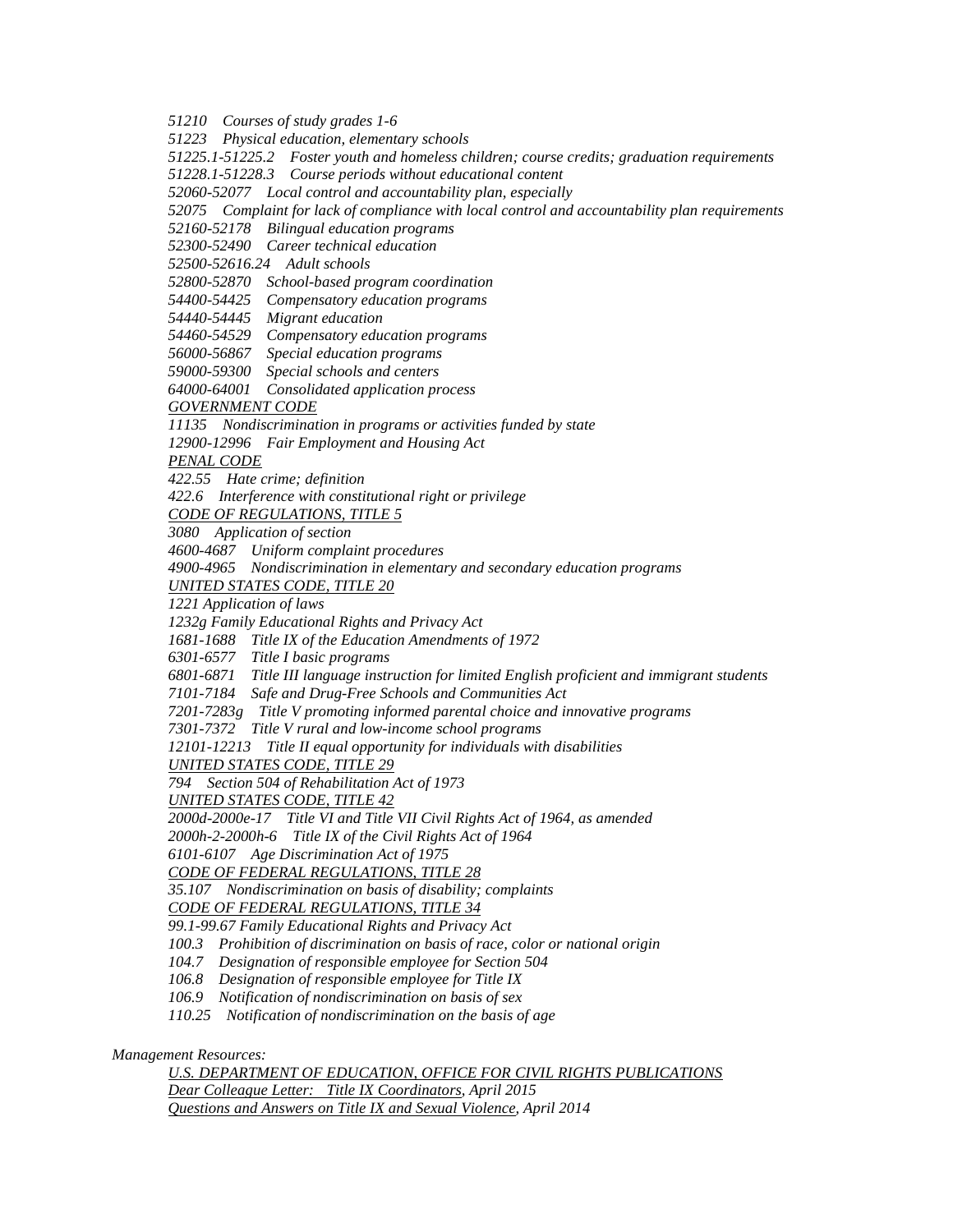*Dear Colleague Letter: Bullying of Students with Disabilities, August 2013 Dear Colleague Letter: Sexual Violence, April 2011 Dear Colleague Letter: Harassment and Bullying, October 2010 Revised Sexual Harassment Guidance: Harassment of Students by School Employees, Other Students, or Third Parties, January 2001 U.S. DEPARTMENT OF JUSTICE PUBLICATIONS Guidance to Federal Financial Assistance Recipients Regarding Title VI Prohibition Against National Origin Discrimination Affecting Limited English Proficient Persons, 2002 WEB SITES CSBA: http://www.csba.org California Department of Education: http://www.cde.ca.gov Family Policy Compliance Office: http://familypolicy.ed.gov U.S. Department of Education, Office for Civil Rights: http://www.ed.gov/about/offices/list/ocr U.S. Department of Justice: http://www.justice.gov*

revised: December 11, 2012 revised: February 26, 2013

revised: December 9, 2014

revised: October 13, 2015

revised: April 12, 2016

#### Policy RESCUE UNION SCHOOL DISTRICT adopted: January 2006 Rescue, California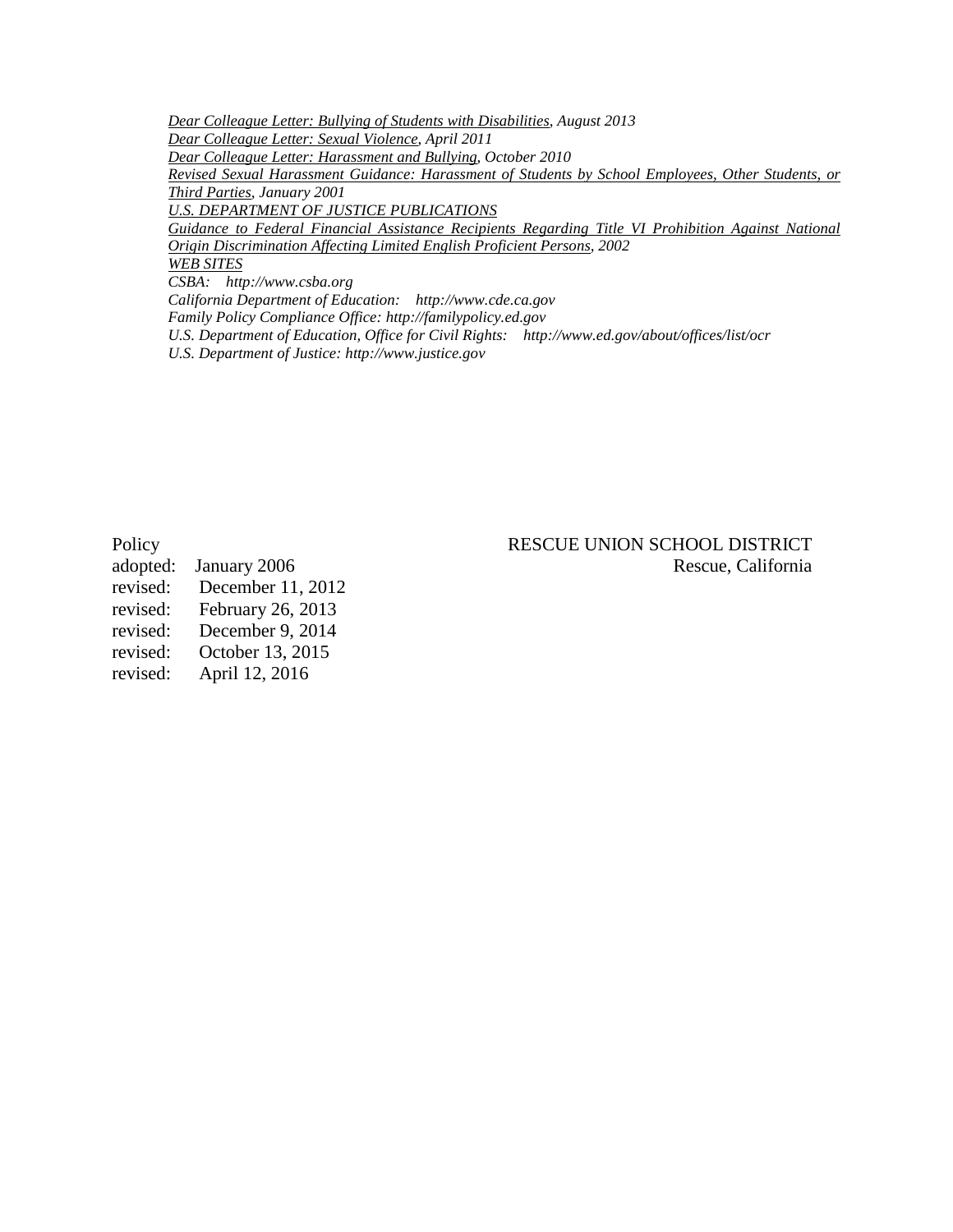# **Rescue Union ESD Administrative Regulation**

**Uniform Complaint Procedures**

#### AR 1312.3 **Community Relations**

Except as the Governing Board may otherwise specifically provide in other district policies, these uniform complaint procedures (UCP) shall be used to investigate and resolve only the complaints specified in BP 1312.3.

*(cf. 1312.1 - Complaints Concerning District Employees) (cf. 1312.2 - Complaints Concerning Instructional Materials) (cf. 1312.4 - Williams Uniform Complaint Procedures) (cf. 4030 - Nondiscrimination in Employment)*

#### **Compliance Officers**

The district designates the individual(s) identified below as the employee(s) responsible for coordinating the district's response to complaints and for complying with state and federal civil rights laws. The individual(s) also serve as the compliance officer(s) specified in AR 5145.3 - Nondiscrimination/Harassment as the responsible employee to handle complaints regarding sex discrimination. The individual(s) shall receive and coordinate the investigation of complaints and shall ensure district compliance with law.

*(cf. 5145.3 - Nondiscrimination/Harassment) (cf. 5145.7 - Sexual Harassment)*

Director of Human Resources 2390 Bass Lake Road Rescue, CA 95672 (530) 677-4461 [djohnson@rescueusd.org](mailto:djohnson@rescueusd.org)

The compliance officer who receives a complaint may assign another compliance officer to investigate and resolve the complaint. The compliance officer shall promptly notify the complainant if another compliance officer is assigned to the complaint.

In no instance shall a compliance officer be assigned to a complaint in which he/she has a bias or conflict of interest that would prohibit him/her from fairly investigating or resolving the complaint. Any complaint against or implicating a compliance officer may be filed with the Superintendent or designee.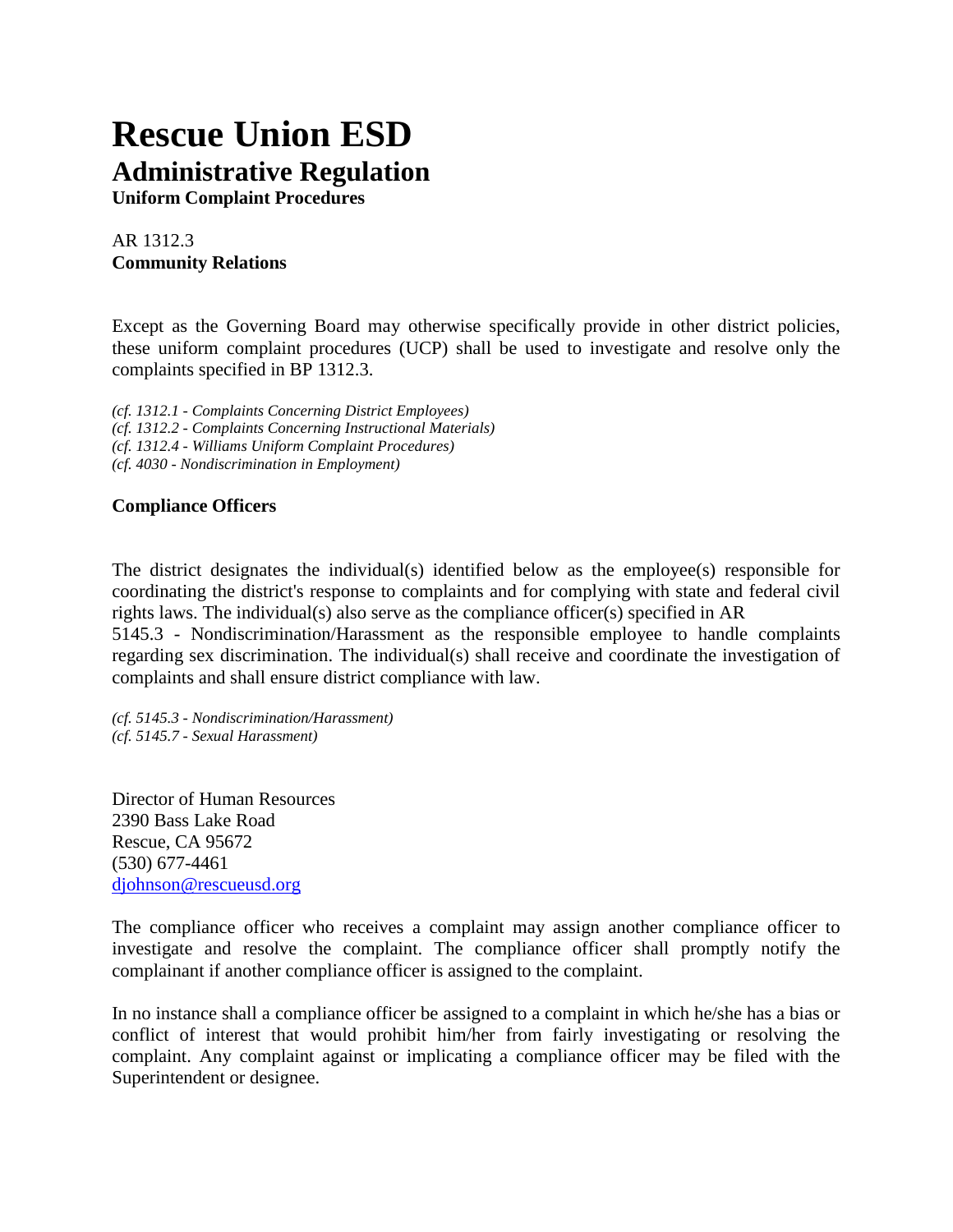The Superintendent or designee shall ensure that employees assigned to investigate and resolve complaints receive training and are knowledgeable about the laws and programs at issue in the complaints to which they are assigned. Training provided to such employees shall include current state and federal laws and regulations governing the program, applicable processes for investigating and resolving complaints, including those involving alleged unlawful discrimination (such as discriminatory harassment, intimidation, or bullying), applicable standards for reaching decisions on complaints, and appropriate corrective measures. Assigned employees may have access to legal counsel as determined by the Superintendent or designee.

*(cf. 4331 - Staff Development) (cf. 9124 - Attorney)*

The compliance officer or, if necessary, any appropriate administrator shall determine whether interim measures are necessary during and pending the result of an investigation. If interim measures are determined to be necessary, the compliance officer or the administrator shall consult with the Superintendent, the Superintendent's designee, or, if appropriate, the

site principal to implement, if possible, one or more interim measures. The interim measures may remain in place until the compliance officer determines that they are no longer necessary or until the district issues its final written decision, whichever occurs first.

#### **Notifications**

The district's UCP policy and administrative regulation shall be posted in all district schools and offices, including staff lounges and student government meeting rooms. (Education Code 234.1)

The Superintendent or designee shall annually provide written notification of the district's UCP, including information regarding unlawful student fees, local control and accountability plan (LCAP) requirements, and requirements related to the educational rights of foster youth and homeless students, to students, employees, parents/guardians, the district advisory committee, school advisory committees, appropriate private school officials or representatives, and other interested parties. (Education Code 262.3, 48853, 48853.5, 49013, 49069.5, 51225.1, 51225.2, 52075; 5 CCR 4622)

- *(cf. 0420 - School Plans/Site Councils) (cf. 0460 - Local Control and Accountability Plan) (cf. 1220 - Citizen Advisory Committees) (cf. 3260 - Fees and Charges) (cf. 4112.9/4212.9/4312.9 - Employee Notifications) (cf. 5145.6 - Parental Notifications) (cf. 6173 - Education for Homeless Children)*
- *(cf. 6173.1 - Education for Foster Youth)*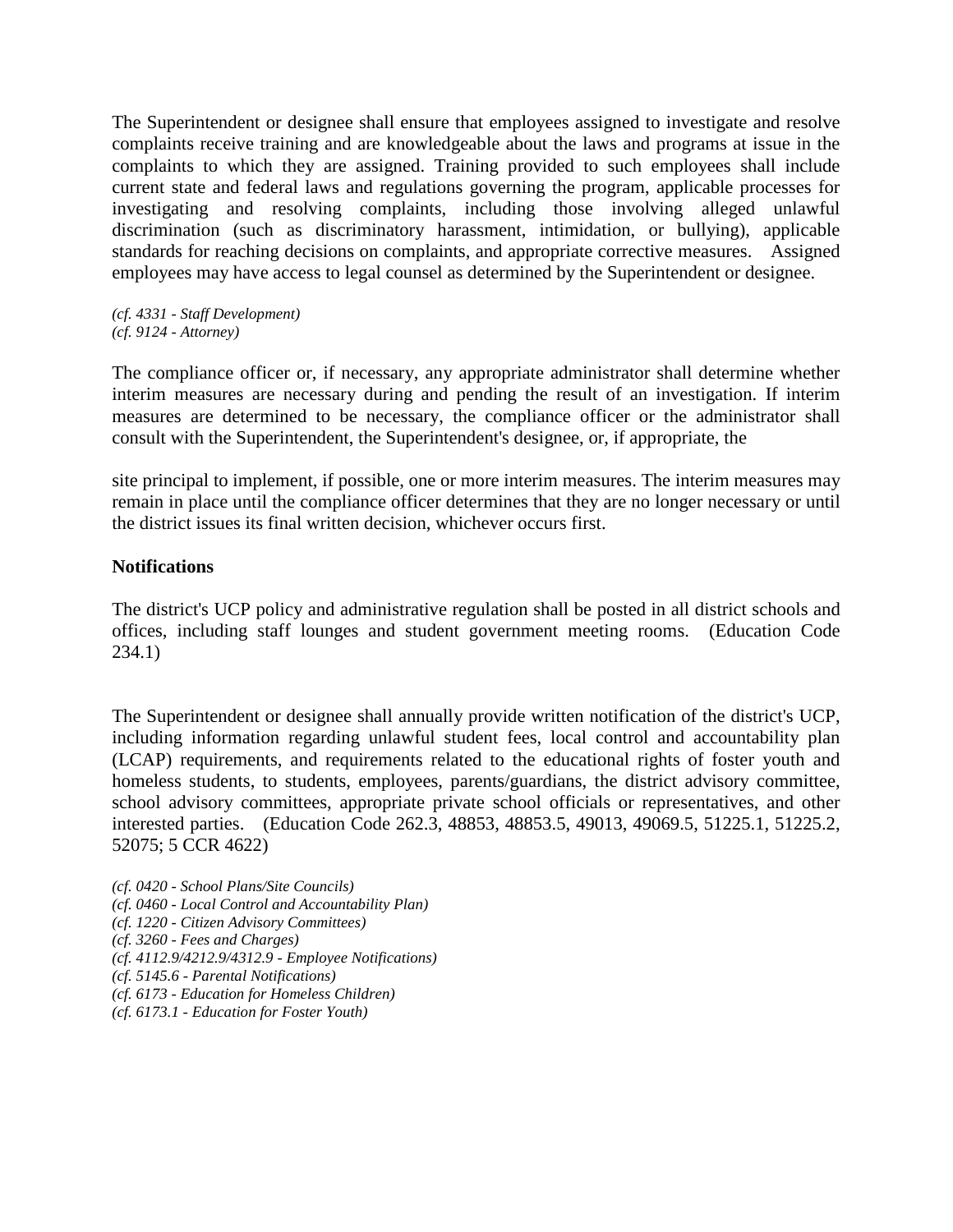The annual notification and complete contact information of the compliance officer(s) may be posted on the district web site and, if available, provided through district-supported social media.

*(cf. 1113 - District and School Web Sites) (cf. 1114 - District-Sponsored Social Media)*

The Superintendent or designee shall ensure that all students and parents/guardians, including students and parents/guardians with limited English proficiency, have access to the relevant information provided in the district's policy, regulation, forms, and notices concerning the UCP.

If 15 percent or more of students enrolled in a particular district school speak a single primary language other than English, the district's policy, regulation, forms, and notices concerning the UCP shall be translated into that language, in accordance with Education Code 234.1 and 48985. In all other instances, the district shall ensure meaningful access to all relevant UCP information for parents/guardians with limited English proficiency.

The notice shall:

- 1. Identify the person(s), position(s), or unit(s) responsible for receiving complaints
- 2. Advise the complainant of any civil law remedies that may be available to him/her under state or federal antidiscrimination laws, if applicable
- 3. Advise the complainant of the appeal process, including, if applicable, the complainant's right to take a complaint directly to the California Department of Education (CDE) or to pursue remedies before civil courts or other public agencies, such as the U.S. Department of Education's Office for Civil Rights (OCR) in cases involving unlawful discrimination (such as discriminatory harassment, intimidation, or bullying).
- 4. Include statements that:
	- a. The district has the primary responsibility to ensure compliance with applicable state and federal laws and regulations governing educational programs.
	- b. The complaint review shall be completed within 60 calendar days from the date of receipt of the complaint unless the complainant agrees in writing to an extension of the timeline.
	- c. A complaint alleging retaliation or unlawful discrimination (such as discriminatory harassment, intimidation, or bullying) must be filed not later than six months from the date it occurred, or six months from the date the complainant first obtained knowledge of the facts of the alleged unlawful discrimination. The time for filing may be extended for up to 90 days by the Superintendent or designee for good cause upon written request by the complainant setting forth the reasons for the extension.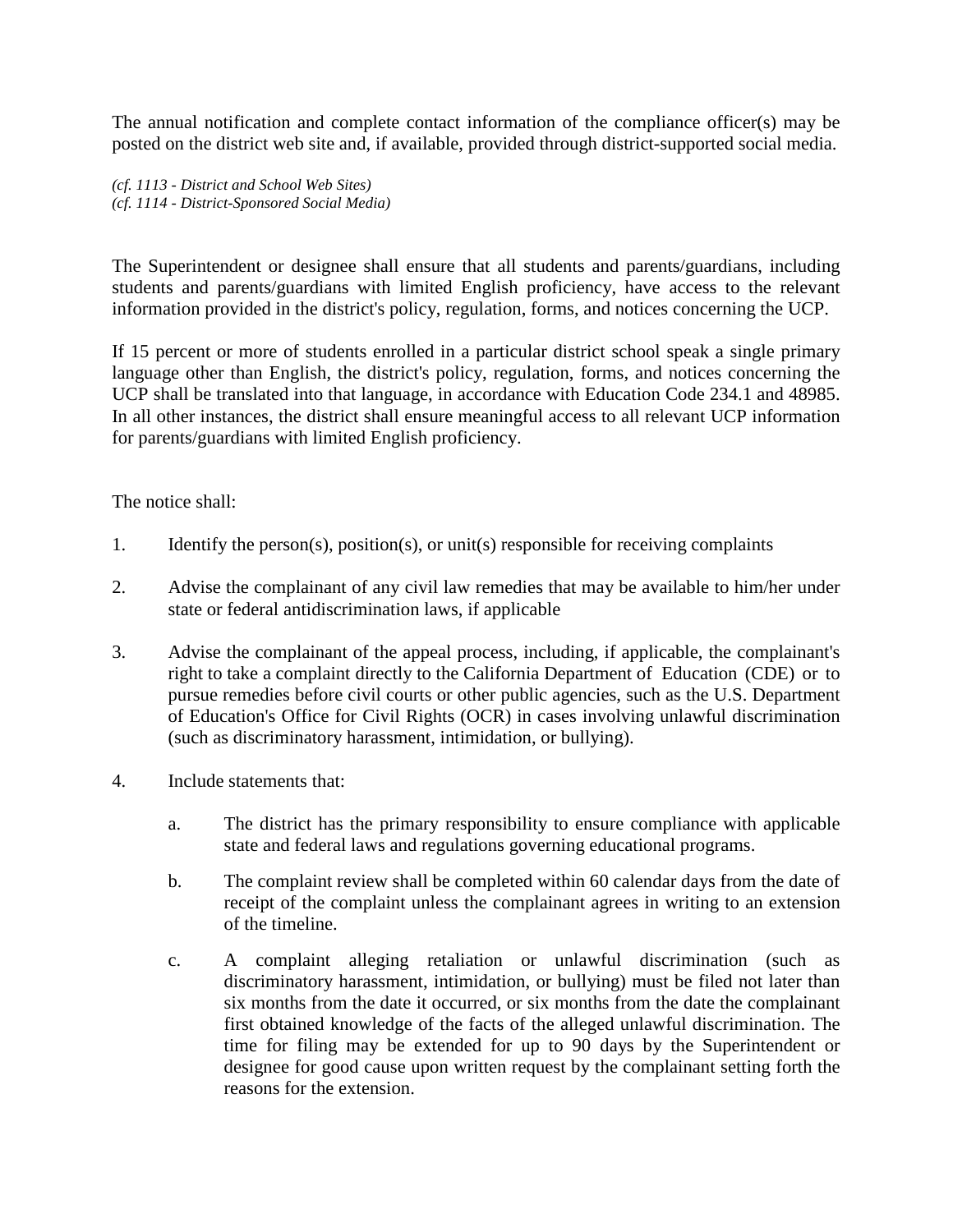- d. A student enrolled in a public school shall not be required to pay a fee for his/her participation in an educational activity that constitutes an integral fundamental part of the district's educational program, including curricular and extracurricular activities.
- e. The Board is required to adopt and annually update the LCAP in a manner that includes meaningful engagement of parents/guardians, students, and other stakeholders in the development and/or review of the LCAP.
- f. A foster youth shall receive information about educational rights related to his/her educational placement, enrollment in and checkout from school, as well as the responsibilities of the district liaison for foster youth to ensure and facilitate these requirements and to assist the student in ensuring proper transfer of his/her credits, records, and grades when he/she transfers between schools or between the district and another district.
- g. A foster youth or homeless student who transfers into a district high school or between district high schools shall be notified of the district's responsibility to:
	- (1) Accept any coursework or part of the coursework that the student has satisfactorily completed in another public school, juvenile court school, or a nonpublic, nonsectarian school or agency, and to issue full or partial credit for the coursework completed
	- (2) Not require the student to retake any course or a portion of a course which he/she has satisfactorily completed in another public school, juvenile court school, or a nonpublic, nonsectarian school or agency
	- (3) If the student has completed his/her second year of high school before the transfer, provide the student information about district-adopted coursework and Board-imposed graduation requirements from which he/she may be exempted pursuant to Education Code 51225.1
- h. The complainant has a right to appeal the district's decision to the CDE by filing a written appeal within 15 calendar days of receiving the district's decision.
- i. The appeal to the CDE must include a copy of the complaint filed with the district and a copy of the district's decision.
- j. Copies of the district's UCP are available free of charge.

#### **District Responsibilities**

All UCP-related complaints shall be investigated and resolved within 60 calendar days of the district's receipt of the complaint unless the complainant agrees in writing to an extension of the timeline. (5 CCR 4631)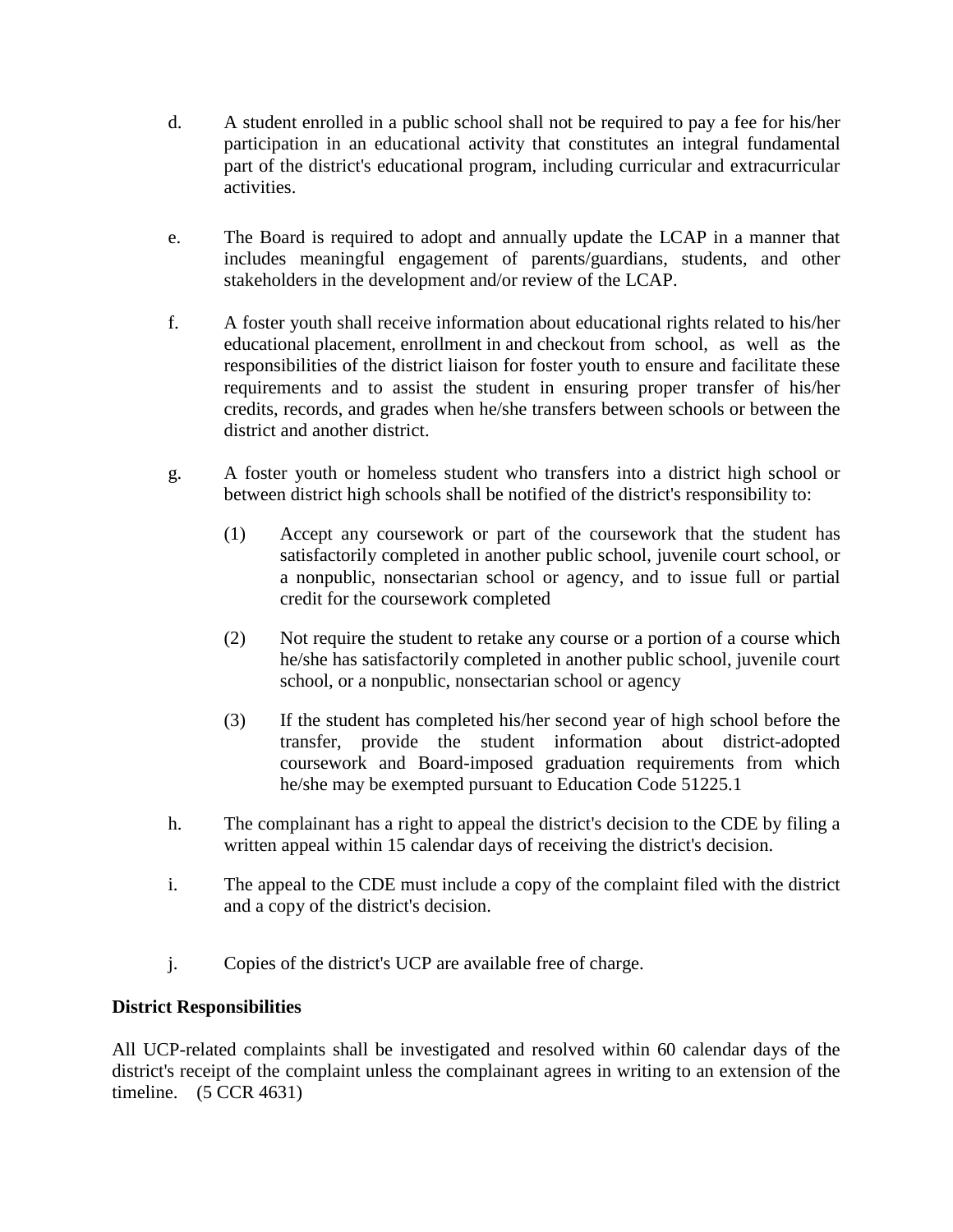The compliance officer shall maintain a record of each complaint and subsequent related actions, including steps taken during the investigation and all information required for compliance with 5 CCR 4631 and 4633.

All parties involved in the allegations shall be notified when a complaint is filed and when a decision or ruling is made. However, the compliance officer shall keep all complaints or allegations of retaliation or unlawful discrimination (such as discriminatory harassment, intimidation, or bullying) confidential except when disclosure is necessary to carry out the investigation, take subsequent corrective action, conduct ongoing monitoring, or maintain the integrity of the process. (5 CCR 4630, 4964)

#### **Filing of Complaints**

The complaint shall be presented to the compliance officer who shall maintain a log of complaints received, providing each with a code number and a date stamp.

All complaints shall be filed in accordance with the following:

- 1. A written complaint alleging district violation of applicable state or federal law or regulations governing adult education programs, consolidated categorical aid programs, migrant education, career technical and technical education and training programs, child care and development programs, child nutrition programs, and special education programs may be filed by any individual, public agency, or organization. (5 CCR 4630)
- 2. Any complaint alleging noncompliance with law regarding the prohibition against requiring students to pay student fees, deposits, and charges or any requirement related to the LCAP may be filed anonymously if the complaint provides evidence, or information leading to evidence, to support an allegation of noncompliance. A complaint about a violation of the prohibition against the charging of unlawful student fees may be filed with the principal of the school. However, any such complaint shall be filed no later than one year from the date the alleged violation occurred. (Education Code 49013, 52075; 5 CCR 4630)
- 3. A complaint alleging unlawful discrimination (such as discriminatory harassment, intimidation, or bullying) may be filed only by a person who alleges that he/she personally suffered the unlawful discrimination or by a person who believes that an individual or any specific class of individuals has been subjected to it. The complaint shall be initiated no later than six months from the date when the alleged unlawful discrimination occurred, or six months from the date when the complainant first obtained knowledge of the facts of the alleged unlawful discrimination. The time for filing may be extended for up to 90 days by the Superintendent or designee for good cause upon written request by the complainant setting forth the reasons for the extension. (5 CCR 4630)
- 4. When a complaint alleging unlawful discrimination (such as discriminatory harassment, intimidation, or bullying) is filed anonymously, the compliance officer shall pursue an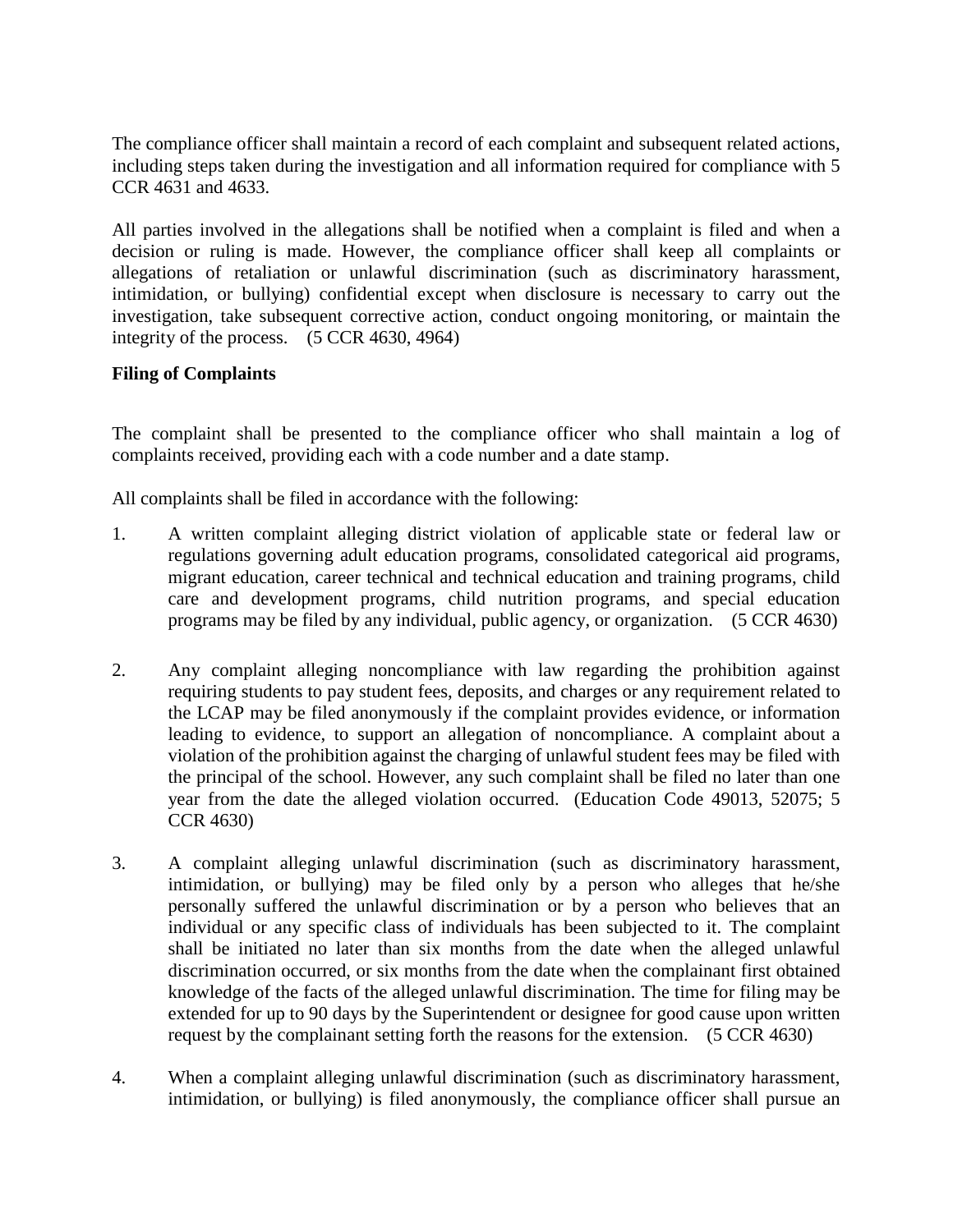investigation or other response as appropriate, depending on the specificity and reliability of the information provided and the seriousness of the allegation.

- 5. When the complainant or alleged victim of unlawful discrimination (such as discriminatory harassment, intimidation, or bullying) requests confidentiality, the compliance officer shall inform him/her that the request may limit the district's ability to investigate the conduct or take other necessary action. When honoring a request for confidentiality, the district shall nevertheless take all reasonable steps to investigate and resolve/respond to the complaint consistent with the request.
- 6. If a complainant is unable to put a complaint in writing due to conditions such as a disability or illiteracy, district staff shall assist him/her in the filing of the complaint. (5) CCR 4600)

#### **Mediation**

Within three business days after the compliance officer receives the complaint, he/she may informally discuss with all the parties the possibility of using mediation. Mediation shall be offered to resolve complaints that involve more than one student and no adult. However, mediation shall not be offered or used to resolve any complaint involving an allegation of sexual assault or where there is a reasonable risk that a party to the mediation would feel compelled to participate. If the parties agree to mediation, the compliance officer shall make all arrangements for this process.

Before initiating the mediation of a complaint alleging retaliation or unlawful discrimination (such as discriminatory harassment, intimidation, or bullying), the compliance officer shall ensure that all parties agree to make the mediator a party to relevant confidential information. The compliance officer shall also notify all parties of the right to end the informal process at any time.

If the mediation process does not resolve the problem within the parameters of law, the compliance officer shall proceed with his/her investigation of the complaint.

The use of mediation shall not extend the district's timelines for investigating and resolving the complaint unless the complainant agrees in writing to such an extension of time. If mediation is successful and the complaint is withdrawn, then the district shall take only the actions agreed to through the mediation. If mediation is unsuccessful, the district shall then continue with subsequent steps specified in this administrative regulation.

#### **Investigation of Complaint**

Within 10 business days after the compliance officer receives the complaint, the compliance officer shall begin an investigation into the complaint.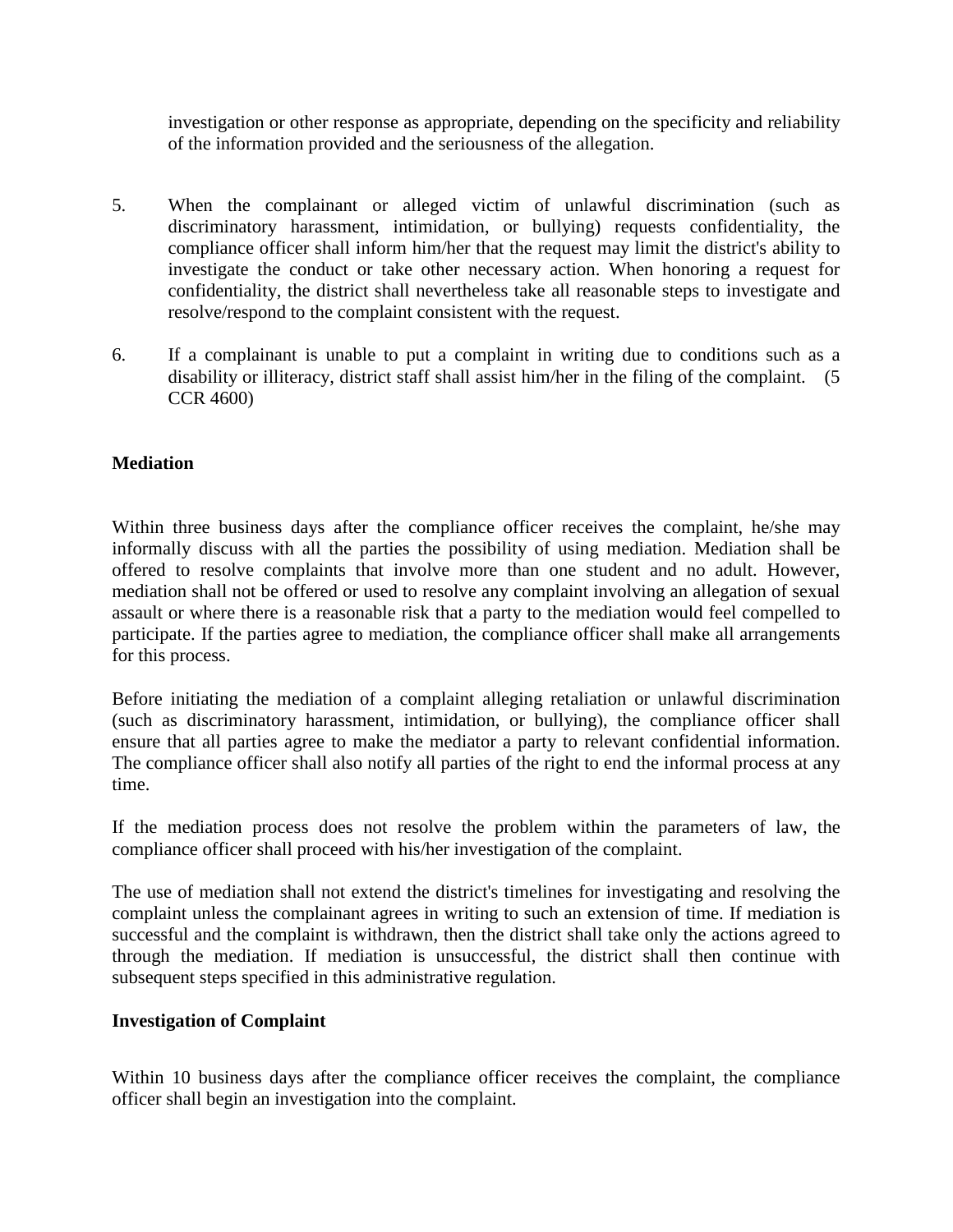Within one business day of initiating the investigation, the compliance officer shall provide the complainant and/or his/her representative with the opportunity to present the information contained in the complaint to the compliance officer and shall notify the complainant and/or his/her representative of the opportunity to present the compliance officer with any evidence, or information leading to evidence, to support the allegations in the complaint. Such evidence or information may be presented at any time during the investigation.

In conducting the investigation, the compliance officer shall collect all available documents and review all available records, notes, or statements related to the complaint, including any additional evidence or information received from the parties during the course of the investigation. He/she shall individually interview all available witnesses with information pertinent to the complaint, and may visit any reasonably accessible location where the relevant actions are alleged to have taken place. To investigate a complaint alleging retaliation or unlawful discrimination (such as discriminatory harassment, intimidation, or bullying), the compliance officer shall interview the alleged victim(s), any alleged offenders, and other relevant witnesses privately, separately, and in a confidential manner. As necessary, additional staff or legal counsel may conduct or support the investigation.

A complainant's refusal to provide the district's investigator with documents or other evidence related to the allegations in the complaint, failure or refusal to cooperate in the investigation, or engagement in any other obstruction of the investigation may result in the dismissal of the complaint because of a lack of evidence to support the allegation. (5 CCR 4631)

In accordance with law, the district shall provide the investigator with access to records and other information related to the allegation in the complaint and shall not in any way obstruct the investigation. Failure or refusal of the district to cooperate in the investigation may result in a finding based on evidence collected that a violation has occurred and in the imposition of a remedy in favor of the complainant. (5 CCR 4631)

The compliance officer shall apply a "preponderance of the evidence" standard in determining the veracity of the factual allegations in a complaint. This standard is met if the allegation is more likely to be true than not.

#### **Report of Findings**

Unless extended by written agreement with the complainant, a final decision shall be sent to the complainant within 60 calendar days of the district's receipt of the complaint. Within 30 calendar days of receiving the complaint, the compliance officer shall prepare and send to the complainant a written report, as described in the section "Final Written Decision" below. If the complainant is dissatisfied with the compliance officer's decision, he/she may, within five business days, file his/her complaint in writing with the Board.

The Board may consider the matter at its next regular Board meeting or at a special Board meeting convened in order to meet the 60-day time limit within which the complaint must be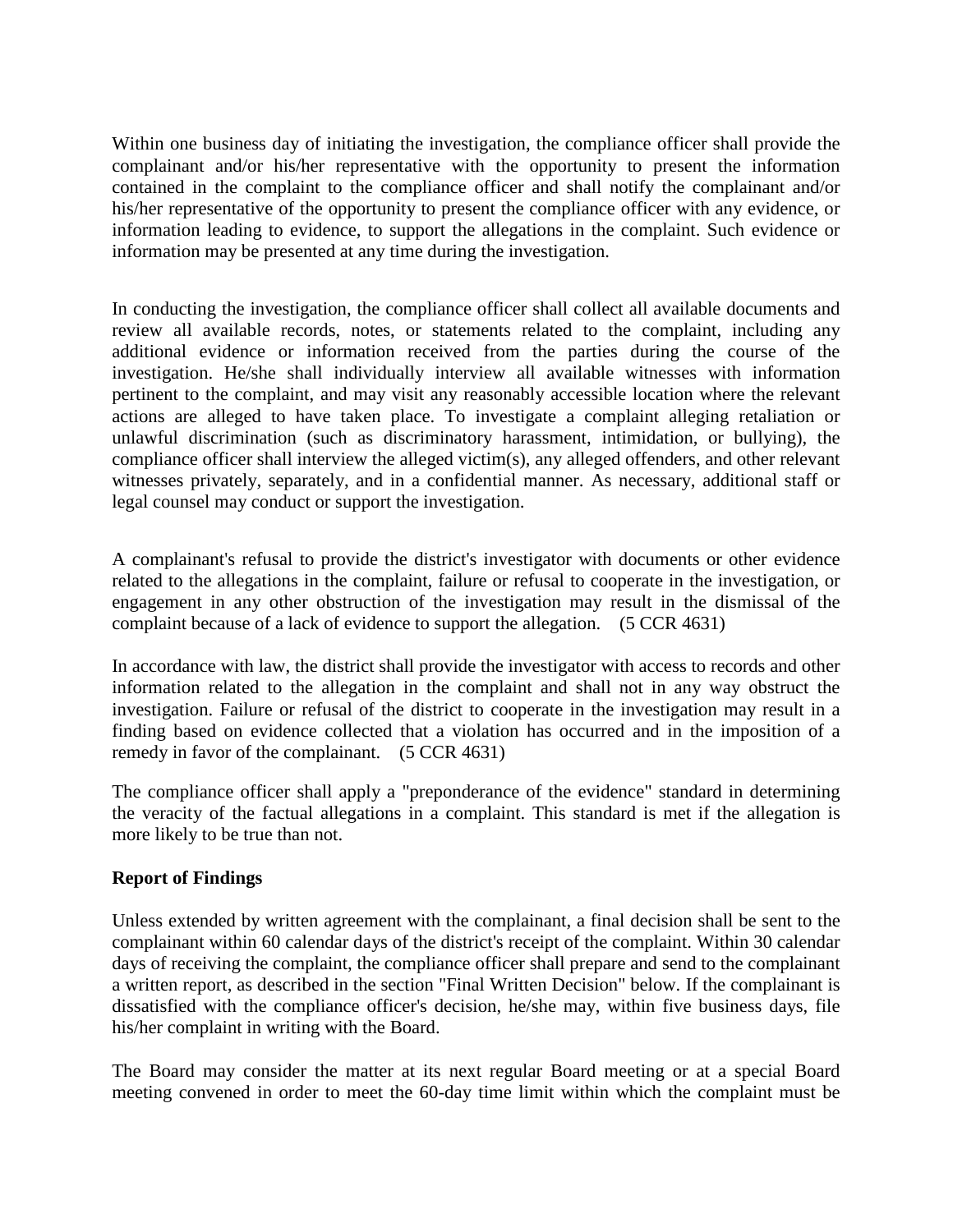answered. The Board may decide not to hear the complaint, in which case the compliance officer's decision shall be final.

If the Board hears the complaint, the compliance officer shall send the Board's decision to the complainant within 60 calendar days of the district's initial receipt of the complaint or within the time period that has been specified in a written agreement with the complainant. (5 CCR 4631)

#### **Final Written Decision**

The district's decision on how it will resolve the complaint shall be in writing and shall be sent to the complainant. (5 CCR 4631)

In consultation with district legal counsel, information about the relevant part of a decision may be communicated to a victim who is not the complainant and to other parties who may be involved in implementing the decision or are affected by the complaint, as long as the privacy of the parties is protected.

If the complaint involves a limited-English-proficient student or parent/guardian and the student involved attends a school at which 15 percent or more of the students speak a single primary language other than English, then the decision shall also be translated into that language. In all other instances, the district shall ensure meaningful access to all relevant information for parents/guardians with limited English proficiency.

For all complaints, the decision shall include: (5 CCR 4631)

- 1. The findings of fact based on the evidence gathered. In reaching a factual determination, the following factors may be taken into account:
	- a. Statements made by any witnesses
	- b. The relative credibility of the individuals involved
	- c. How the complaining individual reacted to the incident
	- d. Any documentary or other evidence relating to the alleged conduct
	- e. Past instances of similar conduct by any alleged offenders
	- f. Past false allegations made by the complainant
- 2. The conclusion(s) of law
- 3. Disposition of the complaint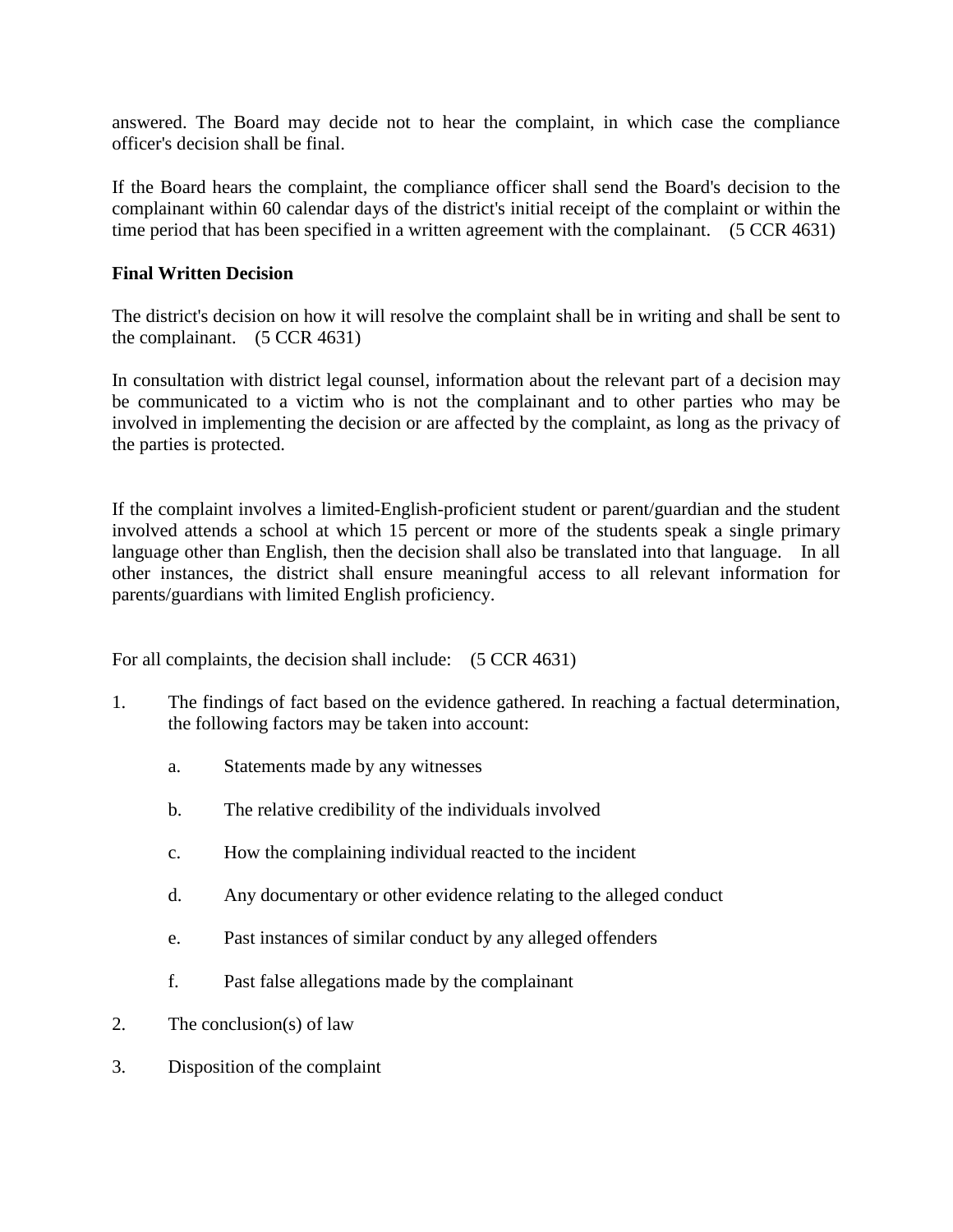#### 4. Rationale for such disposition

For complaints of retaliation or unlawful discrimination (such as discriminatory harassment, intimidation, or bullying), the disposition of the complaint shall include a determination for each allegation as to whether retaliation or unlawful discrimination has occurred.

The determination of whether a hostile environment exists may involve consideration of the following:

- a. How the misconduct affected one or more students' education
- b. The type, frequency, and duration of the misconduct
- c. The relationship between the alleged victim(s) and offender(s)
- d. The number of persons engaged in the conduct and at whom the conduct was directed
- e. The size of the school, location of the incidents, and context in which they occurred
- f. Other incidents at the school involving different individuals
- 5. Corrective action(s), including any actions that have been taken or will be taken to address the allegations in the complaint and including, with respect to a student fees complaint, a remedy that comports with Education Code 49013 and 5 CCR 4600

For complaints of unlawful discrimination (such as discriminatory harassment, intimidation, or bullying), the decision may, as required by law, include:

- a. The corrective actions imposed on the individual found to have engaged in the conduct that relate directly to the subject of the complaint
- b. Individual remedies offered or provided to the complainant or another person who was the subject of the complaint
- c. Systemic measures the school has taken to eliminate a hostile environment and prevent recurrence
- 6. Notice of the complainant's right to appeal the district's decision to the CDE within 15 calendar days, and procedures to be followed for initiating such an appeal

The decision may also include follow-up procedures to prevent recurrence or retaliation and for reporting any subsequent problems.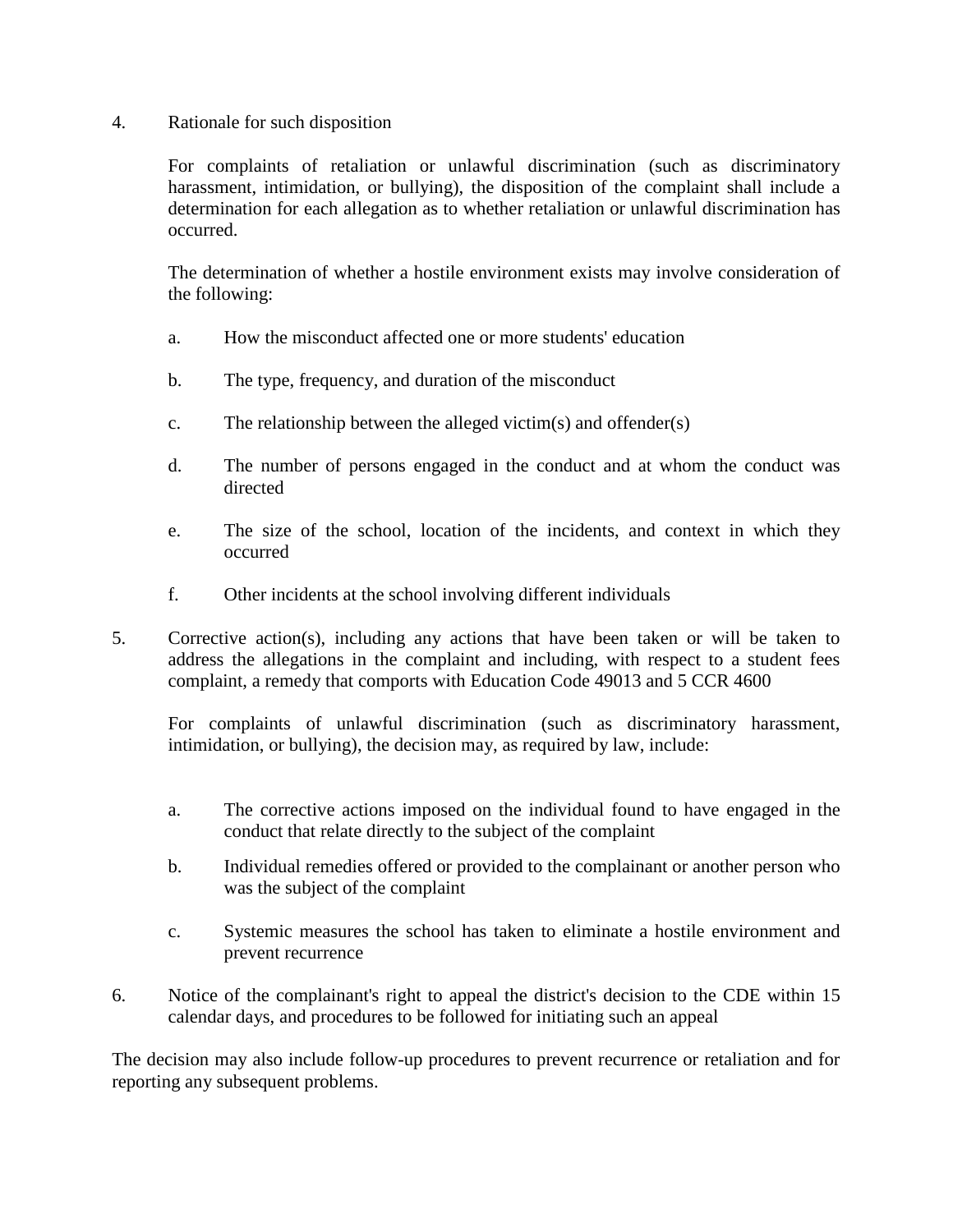For complaints alleging unlawful discrimination based on state law (such as discriminatory harassment, intimidation, and bullying), the decision shall also include a notice to the complainant that:

- 1. He/she may pursue available civil law remedies outside of the district's complaint procedures, including seeking assistance from mediation centers or public/private interest attorneys, 60 calendar days after the filing of an appeal with the CDE. (Education Code 262.3)
- 2. The 60 days moratorium does not apply to complaints seeking injunctive relief in state courts or to discrimination complaints based on federal law. (Education Code 262.3)
- 3. Complaints alleging discrimination based on race, color, national origin, sex, gender, disability, or age may also be filed with the U.S. Department of Education, Office for Civil Rights at www.ed.gov/ocr within 180 days of the alleged discrimination.

#### **Corrective Actions**

When a complaint is found to have merit, the compliance officer shall adopt any appropriate corrective action permitted by law. Appropriate corrective actions that focus on the larger school or district environment may include, but are not limited to, actions to reinforce district policies; training for faculty, staff, and students; updates to school policies; or school climate surveys.

For complaints involving retaliation or unlawful discrimination (such as discriminatory harassment, intimidation, or bullying), appropriate corrective actions that focus on the victim may include, but are not limited to, the following:

- 1. Counseling
- 2. Academic support
- 3. Health services
- 4. Assignment of an escort to allow the victim to move safely about campus
- 5. Information regarding available resources and how to report similar incidents or retaliation
- 6. Separation of the victim from any other individuals involved, provided the separation does not penalize the victim
- 7. Restorative justice
- 8. Follow-up inquiries to ensure that the conduct has stopped and there has been no retaliation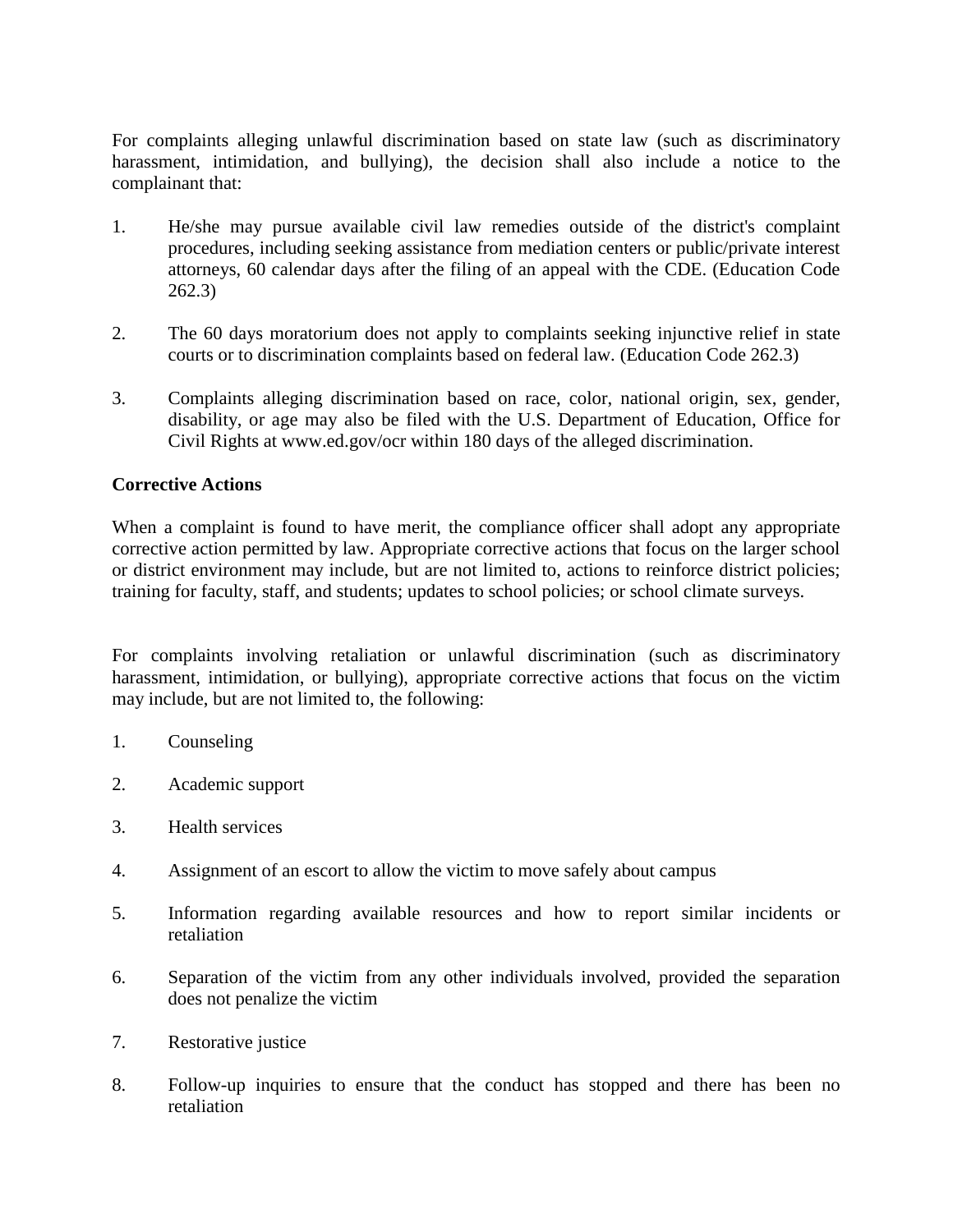9. Determination of whether any past actions of the victim that resulted in discipline were related to the treatment the victim received and described in the complaint

For complaints involving retaliation or unlawful discrimination (such as discriminatory harassment, intimidation, or bullying), appropriate corrective actions that focus on a student offender may include, but are not limited to, the following:

- 1. Transfer from a class or school as permitted by law
- 2. Parent/guardian conference
- 3. Education regarding the impact of the conduct on others
- 4. Positive behavior support
- 5. Referral to a student success team
- 6. Denial of participation in extracurricular or co-curricular activities or other privileges as permitted by law
- 7. Disciplinary action, such as suspension or expulsion, as permitted by law

The district may also consider training and other interventions for the larger school community to ensure that students, staff, and parents/guardians understand the types of behavior that constitute unlawful discrimination (such as discriminatory harassment, intimidation, or bullying), that the district does not tolerate it, and how to report and respond to it.

If a complaint alleging noncompliance with the laws regarding student fees, deposits, and other charges, physical education instructional minutes for students in elementary schools, or any requirement related to the LCAP is found to have merit, the district shall provide a remedy to all affected students and parents/guardians subject to procedures established by regulation of the State Board of Education. (Education Code 49013, 51223, 52075)

For complaints alleging noncompliance with the laws regarding student fees, the district shall attempt in good faith, by engaging in reasonable efforts, to identify and fully reimburse all affected students and parents/guardians who paid the unlawful student fees within one year prior to the filing of the complaint. (Education Code 49013; 5 CCR 4600)

#### **Appeals to the California Department of Education**

Any complainant who is dissatisfied with the district's final written decision may file an appeal in writing with the CDE within 15 calendar days of receiving the district's decision. (Education Code 222, 48853, 48853.5, 49013, 49069.5, 51223, 51225.1, 51225.2, 51228.3, 52075; 5 CCR 4632)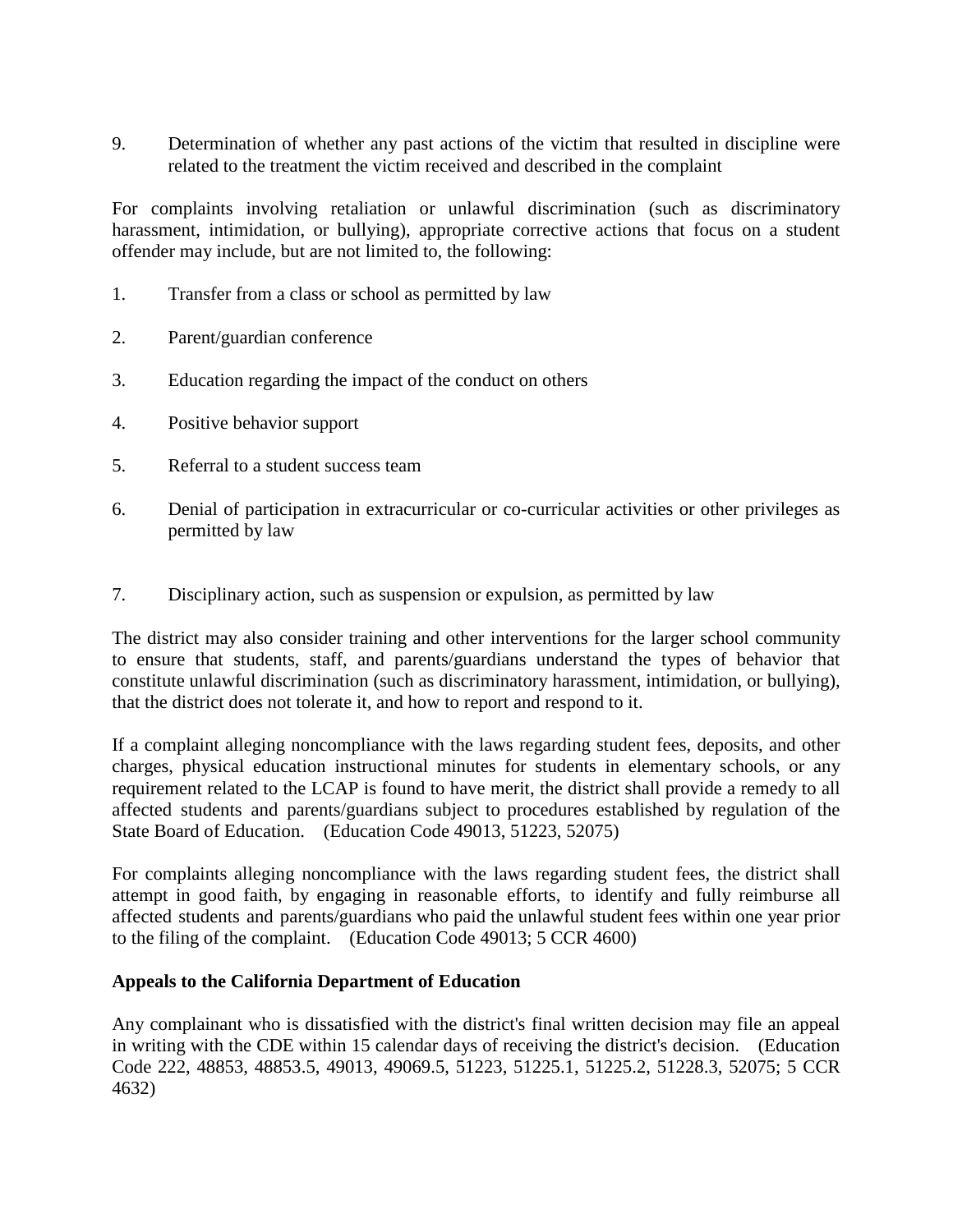The complainant shall specify the basis for the appeal of the decision and whether the facts are incorrect and/or the law has been misapplied. The appeal shall be accompanied by a copy of the locally filed complaint and a copy of the district's decision. (5 CCR 4632)

Upon notification by the CDE that the complainant has appealed the district's decision, the Superintendent or designee shall forward the following documents to the CDE: (5 CCR 4633)

- 1. A copy of the original complaint
- 2. A copy of the written decision
- 3. A summary of the nature and extent of the investigation conducted by the district, if not covered by the decision
- 4. A copy of the investigation file including, but not limited to, all notes, interviews, and documents submitted by the parties and gathered by the investigator
- 5. A report of any action taken to resolve the complaint
- 6. A copy of the district's uniform complaint procedures
- 7. Other relevant information requested by the CDE

approved: January 2006<br>
revised: December 11, 2012<br>
Rescue, California December 11, 2012 revised: February 26, 2013 revised: December 9, 2014 revised: October 13, 2015 revised: April 12, 2016

# Regulation RESCUE UNION SCHOOL DISTRICT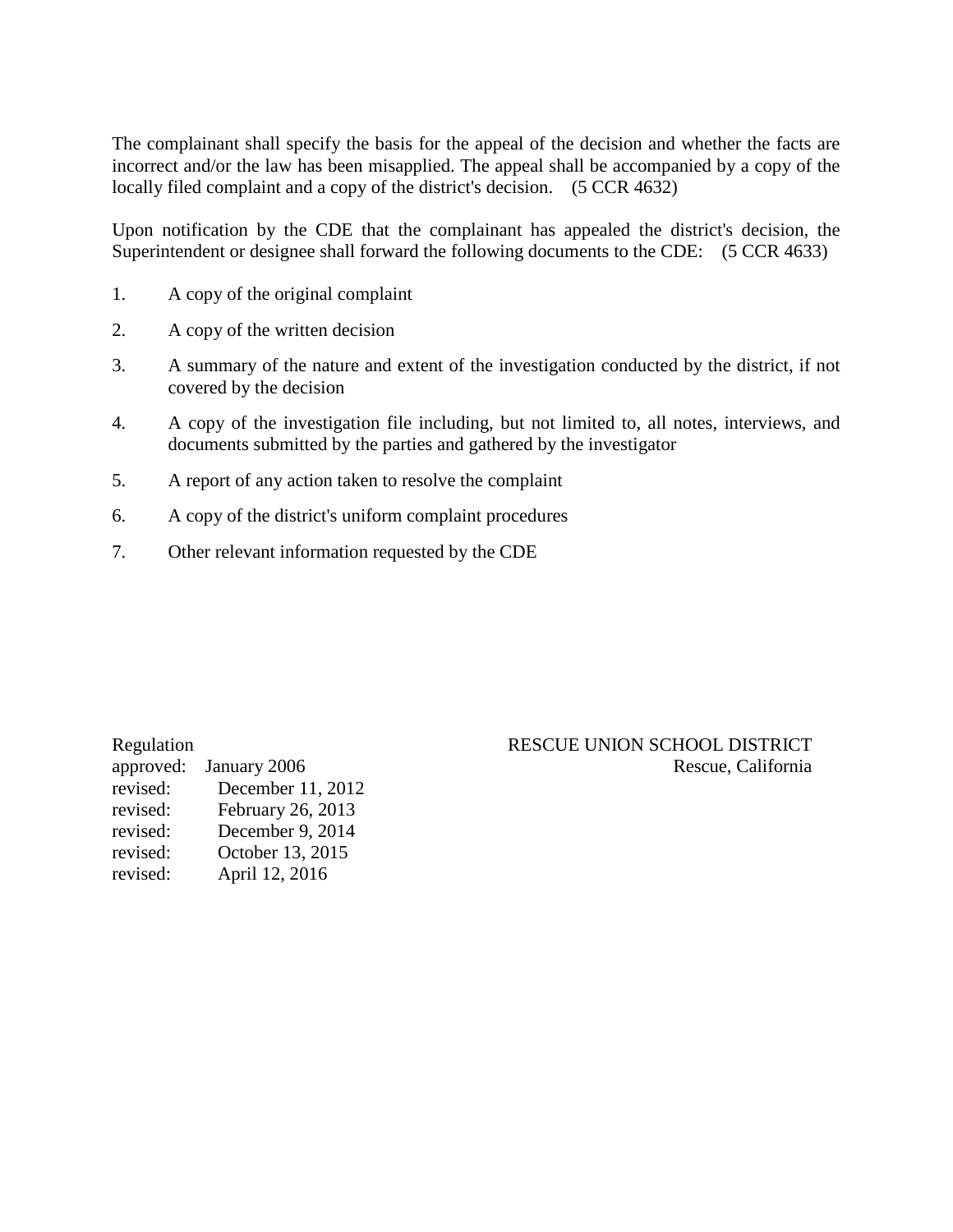Response Requested?  $\overrightarrow{D}$  Yes  $\overleftarrow{D}$  No

**Rescue Union School District**

2390 Bass Lake Road, Rescue, CA 95672 Office: 530.677.4461 Fax: 530.677.0719

| For Office Use Only |
|---------------------|
| Received:           |
| By:                 |

## **COMPLAINT FORM**

| Name of Complainant (Print):                                                                                                                                                                                                                                                                                                                                                                                                                                                                                                                                                                                                                                                                                                                                                                                                                                                                                               |                                                                                                                                                                                                                                                                                                                                                                                                                                     |         |              |                                                                                                                                                                                                                                                                                                                                                                                                                                                                                                                                                                                                                                                                                                                                                                                                                                                                                                                                                                                                                                                                                                                                                                                                                                                                                                                                                          |  |  |
|----------------------------------------------------------------------------------------------------------------------------------------------------------------------------------------------------------------------------------------------------------------------------------------------------------------------------------------------------------------------------------------------------------------------------------------------------------------------------------------------------------------------------------------------------------------------------------------------------------------------------------------------------------------------------------------------------------------------------------------------------------------------------------------------------------------------------------------------------------------------------------------------------------------------------|-------------------------------------------------------------------------------------------------------------------------------------------------------------------------------------------------------------------------------------------------------------------------------------------------------------------------------------------------------------------------------------------------------------------------------------|---------|--------------|----------------------------------------------------------------------------------------------------------------------------------------------------------------------------------------------------------------------------------------------------------------------------------------------------------------------------------------------------------------------------------------------------------------------------------------------------------------------------------------------------------------------------------------------------------------------------------------------------------------------------------------------------------------------------------------------------------------------------------------------------------------------------------------------------------------------------------------------------------------------------------------------------------------------------------------------------------------------------------------------------------------------------------------------------------------------------------------------------------------------------------------------------------------------------------------------------------------------------------------------------------------------------------------------------------------------------------------------------------|--|--|
| Address:                                                                                                                                                                                                                                                                                                                                                                                                                                                                                                                                                                                                                                                                                                                                                                                                                                                                                                                   |                                                                                                                                                                                                                                                                                                                                                                                                                                     |         |              |                                                                                                                                                                                                                                                                                                                                                                                                                                                                                                                                                                                                                                                                                                                                                                                                                                                                                                                                                                                                                                                                                                                                                                                                                                                                                                                                                          |  |  |
| Day Phone:                                                                                                                                                                                                                                                                                                                                                                                                                                                                                                                                                                                                                                                                                                                                                                                                                                                                                                                 |                                                                                                                                                                                                                                                                                                                                                                                                                                     |         | Night Phone: |                                                                                                                                                                                                                                                                                                                                                                                                                                                                                                                                                                                                                                                                                                                                                                                                                                                                                                                                                                                                                                                                                                                                                                                                                                                                                                                                                          |  |  |
| Today's Date (mm/dd/yy):<br>Email:                                                                                                                                                                                                                                                                                                                                                                                                                                                                                                                                                                                                                                                                                                                                                                                                                                                                                         |                                                                                                                                                                                                                                                                                                                                                                                                                                     |         |              |                                                                                                                                                                                                                                                                                                                                                                                                                                                                                                                                                                                                                                                                                                                                                                                                                                                                                                                                                                                                                                                                                                                                                                                                                                                                                                                                                          |  |  |
| Complainant's Role (Check One): □ Employee □ Employee Applicant □ Student □ Parent/Guardian □ Public □ Other:                                                                                                                                                                                                                                                                                                                                                                                                                                                                                                                                                                                                                                                                                                                                                                                                              |                                                                                                                                                                                                                                                                                                                                                                                                                                     |         |              |                                                                                                                                                                                                                                                                                                                                                                                                                                                                                                                                                                                                                                                                                                                                                                                                                                                                                                                                                                                                                                                                                                                                                                                                                                                                                                                                                          |  |  |
| Complainant's Site/Location (if applicable):                                                                                                                                                                                                                                                                                                                                                                                                                                                                                                                                                                                                                                                                                                                                                                                                                                                                               |                                                                                                                                                                                                                                                                                                                                                                                                                                     |         |              |                                                                                                                                                                                                                                                                                                                                                                                                                                                                                                                                                                                                                                                                                                                                                                                                                                                                                                                                                                                                                                                                                                                                                                                                                                                                                                                                                          |  |  |
| Please indicate the type of complaint below by checking all that apply: (Note-"BP" refers to Board Policy; "AR" refers to Administrative Regulation, "E" refers to Exhibit.)                                                                                                                                                                                                                                                                                                                                                                                                                                                                                                                                                                                                                                                                                                                                               |                                                                                                                                                                                                                                                                                                                                                                                                                                     |         |              |                                                                                                                                                                                                                                                                                                                                                                                                                                                                                                                                                                                                                                                                                                                                                                                                                                                                                                                                                                                                                                                                                                                                                                                                                                                                                                                                                          |  |  |
|                                                                                                                                                                                                                                                                                                                                                                                                                                                                                                                                                                                                                                                                                                                                                                                                                                                                                                                            |                                                                                                                                                                                                                                                                                                                                                                                                                                     |         |              |                                                                                                                                                                                                                                                                                                                                                                                                                                                                                                                                                                                                                                                                                                                                                                                                                                                                                                                                                                                                                                                                                                                                                                                                                                                                                                                                                          |  |  |
| <b>GENERAL</b><br><b>Discrimination</b><br>(Refer to BP & AR 1312.3 - Uniform Complaint<br>Procedures)<br>$\Box$ Age<br>Sex (actual or perceived)<br>Sexual Orientation<br>$\Box$ Gender<br>Ethnic Group Identification<br>$\Box$ Race<br>Ancestry<br>National Origin<br>$\Box$ Religion<br>$\Box$ Color<br>Mental or Physical Disability<br>Harassment , Intimidation or Bullying<br>Schools/Program<br>Complaint Concerning School<br>(Refer to BP 1312)<br>O Complaint Concerning Instructional Material<br>(Refer to BP/AR & E 1312.2)<br>Complaint Concerning Programs<br>(Refer to BP 0410 and Guide to Categorical Programs<br>Complaints)<br>Complaint Concerning Educational Rights of Foster<br>Youth and Homeless Students (Refer to BP/AR 6173,<br>6173.1)<br>□ Complaints Concerning Unlawful Student Fees (Refer<br>to BP 3260)<br>Employee<br>$\Box$ Complaint about an Employee (Refer to BP/AR<br>1312.1) | <b>WILLIAMS SETTLEMENT</b><br>(Refer to AR & E 1312.4 - Williams Uniform Complaint<br>Procedures)<br>□ Emergency or Urgent Facilities Conditions (that<br>pose a threat to the health or safety of students or<br>staff)<br>□ Cleanliness or Maintenance of Facilities<br>□ Insufficiency of Instructional Materials<br>□ Teacher Vacancy or Misassignment<br>Teacher Name:<br>Site:<br>Grade:<br>Course (if applicable):<br>Other: |         |              | POLICIES AND REGULATIONS<br>Please indicate if you would like a copy of Board<br>Policy (BP), Administrative Regulation (AR) or<br>Exhibit (E) as follows:<br>BP 0410: Philosophy, Goals, Objective and<br>Comprehensive Plans - Nondiscrimination in District<br>Programs and Activities<br>BP/AR 0460 Local Control Accountability Plan<br>$\Box$ BP 1312: Community Relations - Complaints Concerning<br>the Schools<br>BP/AR 1312.1: Community Relations - Complaints<br><b>Concerning District Employees</b><br>$\Box$ BP/AR/E 1312.2: Community Relations - Complaints<br><b>Concerning Instructional Materials</b><br>BP/AR 1312.3: Community Relations - Uniform<br><b>Complaint Procedures</b><br>AR & E 1312.4: Community Relations - Williams Uniform<br><b>Complaint Procedures</b><br>BP 3260 Fees and Charges<br>□ BP/AR 4119.11, 4219.11 or 4319.11: Personnel - Sexual<br>Harassment<br>□ BP 4119.1, 4219.1 or 4319.1: Personnel - Civil and Legal<br>Rights<br>$\Box$ BP 5131.2 Bullying<br>BP/AR 5144: Students - Discipline<br>□ BP 5145.3: Students - Nondiscrimination/Harassment<br>BP/AR 5145.7: Students - Sexual Harassment<br>□ BP 5145.9: Students – Hate-Motivated Behavior<br>BP/AR 6173 Education for Homeless Children<br>BP/AR 6173.1 Education for Foster Youth<br>□ Guide to Categorical Programs Complaints<br>Other: |  |  |
| Employee Name:                                                                                                                                                                                                                                                                                                                                                                                                                                                                                                                                                                                                                                                                                                                                                                                                                                                                                                             |                                                                                                                                                                                                                                                                                                                                                                                                                                     |         |              |                                                                                                                                                                                                                                                                                                                                                                                                                                                                                                                                                                                                                                                                                                                                                                                                                                                                                                                                                                                                                                                                                                                                                                                                                                                                                                                                                          |  |  |
| Person/s Involved in Complaint: 1.                                                                                                                                                                                                                                                                                                                                                                                                                                                                                                                                                                                                                                                                                                                                                                                                                                                                                         |                                                                                                                                                                                                                                                                                                                                                                                                                                     |         | 2.           |                                                                                                                                                                                                                                                                                                                                                                                                                                                                                                                                                                                                                                                                                                                                                                                                                                                                                                                                                                                                                                                                                                                                                                                                                                                                                                                                                          |  |  |
| Date of Occurrence (mm/dd/yy):                                                                                                                                                                                                                                                                                                                                                                                                                                                                                                                                                                                                                                                                                                                                                                                                                                                                                             | Time:                                                                                                                                                                                                                                                                                                                                                                                                                               | Witness |              |                                                                                                                                                                                                                                                                                                                                                                                                                                                                                                                                                                                                                                                                                                                                                                                                                                                                                                                                                                                                                                                                                                                                                                                                                                                                                                                                                          |  |  |
| Ethnicity (if applicable):<br>Age (if applicable):<br>$\Box$ Male<br>$\Box$ Female<br>Sex (if applicable):                                                                                                                                                                                                                                                                                                                                                                                                                                                                                                                                                                                                                                                                                                                                                                                                                 |                                                                                                                                                                                                                                                                                                                                                                                                                                     |         |              |                                                                                                                                                                                                                                                                                                                                                                                                                                                                                                                                                                                                                                                                                                                                                                                                                                                                                                                                                                                                                                                                                                                                                                                                                                                                                                                                                          |  |  |
| Briefly Describe Complaint (Please attach additional pages if necessary to fully describe the complaint):                                                                                                                                                                                                                                                                                                                                                                                                                                                                                                                                                                                                                                                                                                                                                                                                                  |                                                                                                                                                                                                                                                                                                                                                                                                                                     |         |              |                                                                                                                                                                                                                                                                                                                                                                                                                                                                                                                                                                                                                                                                                                                                                                                                                                                                                                                                                                                                                                                                                                                                                                                                                                                                                                                                                          |  |  |
| Briefly Describe Efforts to Resolve Complaint:                                                                                                                                                                                                                                                                                                                                                                                                                                                                                                                                                                                                                                                                                                                                                                                                                                                                             |                                                                                                                                                                                                                                                                                                                                                                                                                                     |         |              |                                                                                                                                                                                                                                                                                                                                                                                                                                                                                                                                                                                                                                                                                                                                                                                                                                                                                                                                                                                                                                                                                                                                                                                                                                                                                                                                                          |  |  |
| Complainant's Requested Remedy:                                                                                                                                                                                                                                                                                                                                                                                                                                                                                                                                                                                                                                                                                                                                                                                                                                                                                            |                                                                                                                                                                                                                                                                                                                                                                                                                                     |         |              |                                                                                                                                                                                                                                                                                                                                                                                                                                                                                                                                                                                                                                                                                                                                                                                                                                                                                                                                                                                                                                                                                                                                                                                                                                                                                                                                                          |  |  |
|                                                                                                                                                                                                                                                                                                                                                                                                                                                                                                                                                                                                                                                                                                                                                                                                                                                                                                                            |                                                                                                                                                                                                                                                                                                                                                                                                                                     |         |              |                                                                                                                                                                                                                                                                                                                                                                                                                                                                                                                                                                                                                                                                                                                                                                                                                                                                                                                                                                                                                                                                                                                                                                                                                                                                                                                                                          |  |  |
| Signature of Complainant:                                                                                                                                                                                                                                                                                                                                                                                                                                                                                                                                                                                                                                                                                                                                                                                                                                                                                                  |                                                                                                                                                                                                                                                                                                                                                                                                                                     |         |              | Date:                                                                                                                                                                                                                                                                                                                                                                                                                                                                                                                                                                                                                                                                                                                                                                                                                                                                                                                                                                                                                                                                                                                                                                                                                                                                                                                                                    |  |  |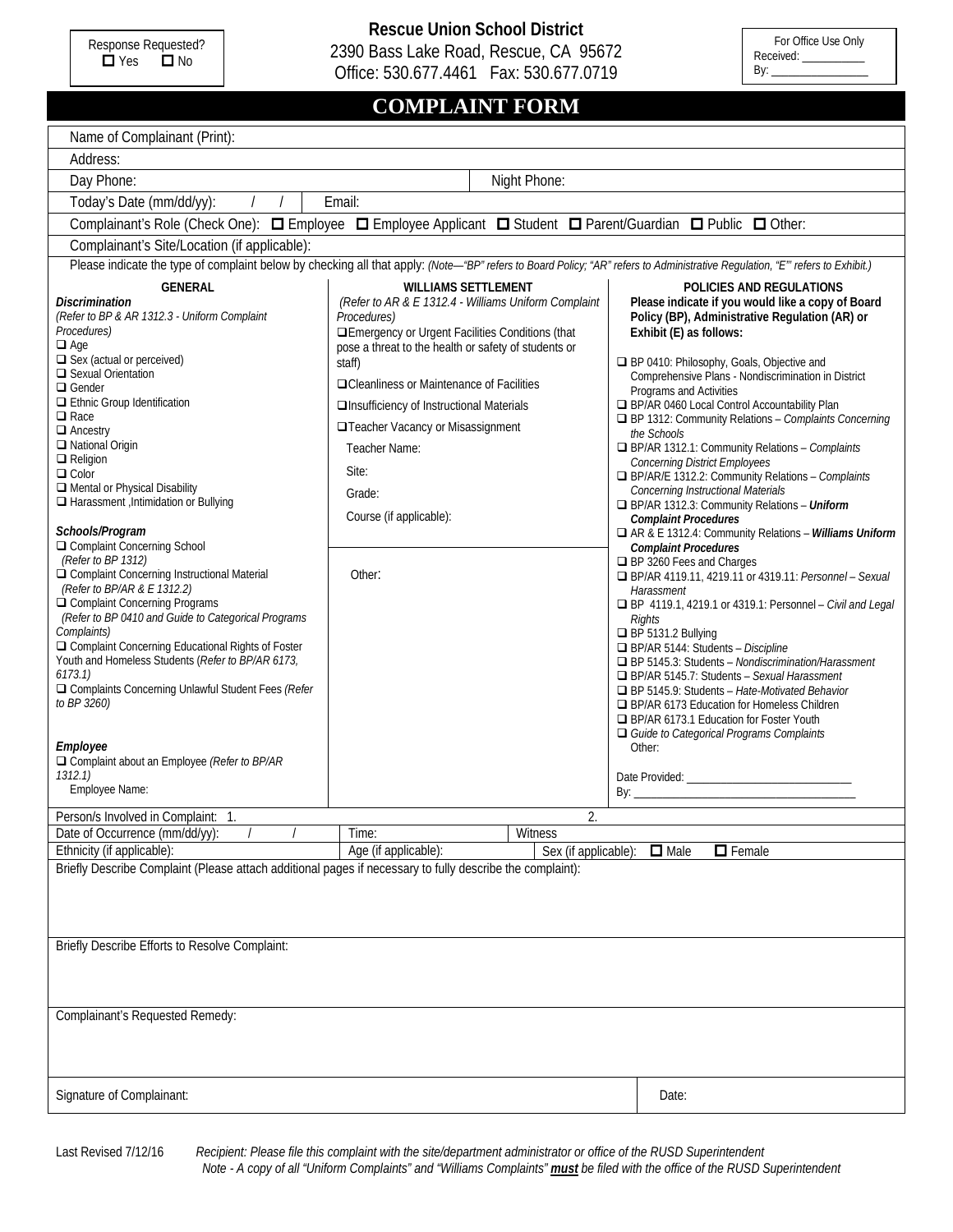### **WHAT IS A COMPLAINT?**

A complaint is a written and signed statement alleging a violation of a federal or state laws or regulations, which may include an allegation of unlawful discrimination, harassment, intimidation, or bullying. A complaint must be filed by way of the Uniform Complaint Procedures (UCP) as written in the *California Code of Regulations,* Title 5, sections 4600-4687. Issues that may involve filing a complaint using the UCP are under various state and federal programs that use categorical funds such as Adult Education, After School Education and Safety, Agricultural Vocational Education, American Indian Education Centers, American Indian Early Childhood Education, Career Technical Education, Child Care and Development, Consolidated Categorical Aid, Foster Youth Services, Local Control Funding Formula and Local Control Accountability Plans, Migrant Education, Nutrition Education, Regional Occupational Centers, School Facilities, Special Education, Tobacco-Use Prevention Education, and Unlawful Pupil Fees.

Williams Settlement complaints regarding instructional materials, emergency or urgent facilities conditions that pose a threat to the health and safety of pupils, and teacher vacancy or misassignment may be filed anonymously. Schools shall have a complaint form available for these types of complaints. Schools will not reject a complaint if the form is not used as long as the complaint is submitted in writing.

Not all complaints fall under the scope of the UCP. Many concerns are the responsibilities of the local agencies, including, hiring and evaluation of staff, employee relations, classroom assignments, student advancement and retention, selection/provision of textbooks and materials, student discipline, provision of core curricula subjects, facilities, graduation requirements, homework policies and practices, use of general education funds and dress codes and school uniforms.

*Source:<http://www.cde.ca.gov/re/cp/uc/> (downloaded 07/12/16)*

For further information, please contact the Rescue Union School District Director of Human Resources at (530) 672-4814.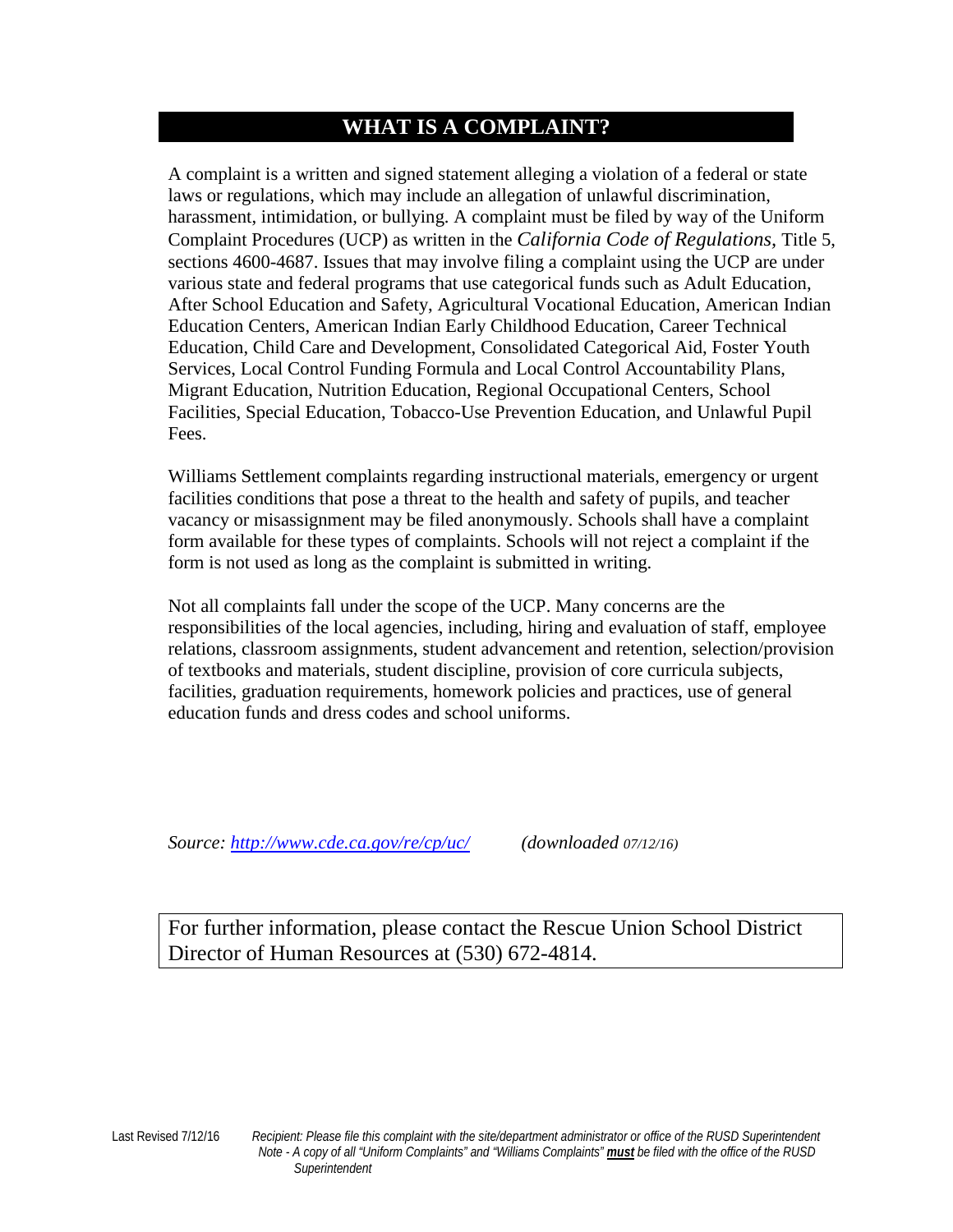# **ATTACHMENT 8**

# **Rescue Union ESD Board Policy Sexual Harassment**

BP 5145.7 **Students**

The Governing Board is committed to maintaining a safe school environment that is free from harassment and discrimination. The Board prohibits sexual harassment of students at school or at school-sponsored or school-related activities. The Board also prohibits retaliatory behavior or action against any person who files a complaint, testifies, or otherwise participates in district complaint processes.

*(cf. 0410 - Nondiscrimination in District Programs and Activities) (cf. 1312.3 - Uniform Complaint Procedures) (cf. 4119.11/4219.11/4319.11 - Sexual Harassment) (cf. 5131 - Conduct) (cf. 5131.2 - Bullying) (cf. 5137 - Positive School Climate) (cf. 5145.3 - Nondiscrimination/Harassment) (cf. 6142.1 - Sexual Health and HIV/AIDS Prevention Instruction)*

#### **Instruction/Information**

The Superintendent or designee shall ensure that all district students receive age-appropriate instruction and information on sexual harassment. Such instruction and information shall include:

- 1. What acts and behavior constitute sexual harassment, including the fact that sexual harassment could occur between people of the same sex and could involve sexual violence
- 2. A clear message that students do not have to endure sexual harassment
- 3. Encouragement to report observed instances of sexual harassment, even where the victim of the harassment has not complained
- 4. Information about the district's procedure for investigating complaints and the person(s) to whom a report of sexual harassment should be made
- 5. Information about the rights of students and parents/guardians to file a criminal complaint, as applicable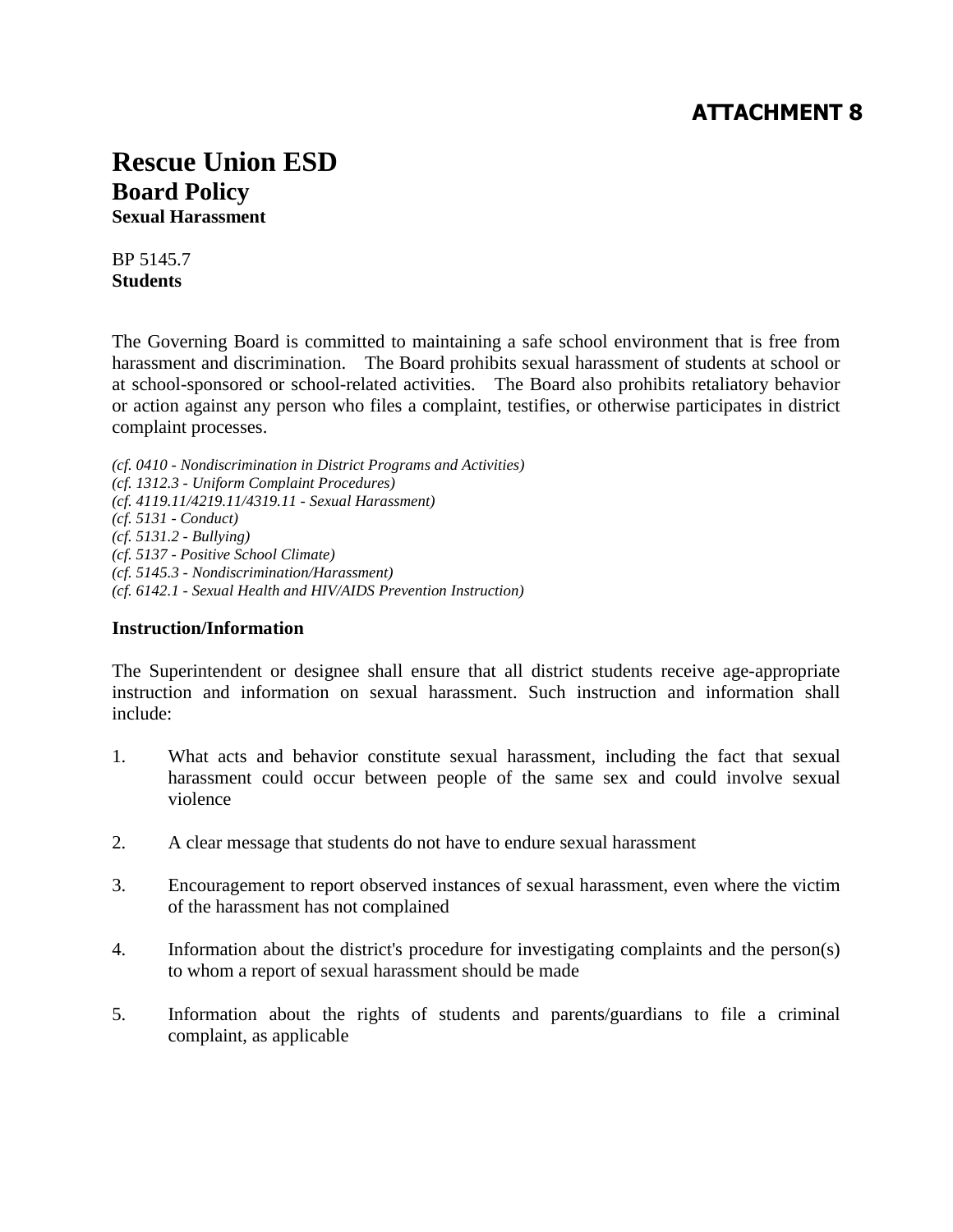#### **Complaint Process**

Any student who feels that he/she is being or has been sexually harassed on school grounds or at a school-sponsored or school-related activity (e.g., by a visiting athlete or coach) shall immediately contact his/her teacher or any other employee. An employee who receives such a complaint shall report it in accordance with administrative regulation.

*(cf. 1312.1 - Complaints Concerning District Employees) (cf. 5141.4 - Child Abuse Prevention and Reporting)*

The Superintendent or designee shall ensure that any complaints regarding sexual harassment are immediately investigated in accordance with administrative regulation. When the Superintendent or designee has determined that harassment has occurred, he/she shall take prompt, appropriate action to end the harassment and to address its effects on the victim.

#### **Disciplinary Actions**

Any student who engages in sexual harassment or sexual violence at school or at a school-sponsored or school-related activity is in violation of this policy and shall be subject to disciplinary action. For students in grades 4-12, disciplinary action may include suspension and/or expulsion, provided that, in imposing such discipline, the entire circumstances of the incident(s) shall be taken into account.

*(cf. 5144.1 - Suspension and Expulsion/Due Process) (cf. 5144.2 - Suspension and Expulsion/Due Process (Students with Disabilities))*

#### **Confidentiality and Record-Keeping**

All complaints and allegations of sexual harassment shall be kept confidential except as necessary to carry out the investigation or take other subsequent necessary action. (5 CCR 4964)

*(cf. 4119.23/4219.23/4319.23 - Unauthorized Release of Confidential/Privileged Information) (cf. 5125 - Student Records)*

The Superintendent or designee shall maintain a record of all reported cases of sexual harassment to enable the district to monitor, address, and prevent repetitive harassing behavior in the schools.

*Legal Reference:*

*EDUCATION CODE 200-262.4 Prohibition of discrimination on the basis of sex 48900 Grounds for suspension or expulsion 48900.2 Additional grounds for suspension or expulsion; sexual harassment 48904 Liability of parent/guardian for willful student misconduct 48980 Notice at beginning of term CIVIL CODE 51.9 Liability for sexual harassment; business, service and professional relationships 1714.1 Liability of parents/guardians for willful misconduct of minor GOVERNMENT CODE 12950.1 Sexual harassment training*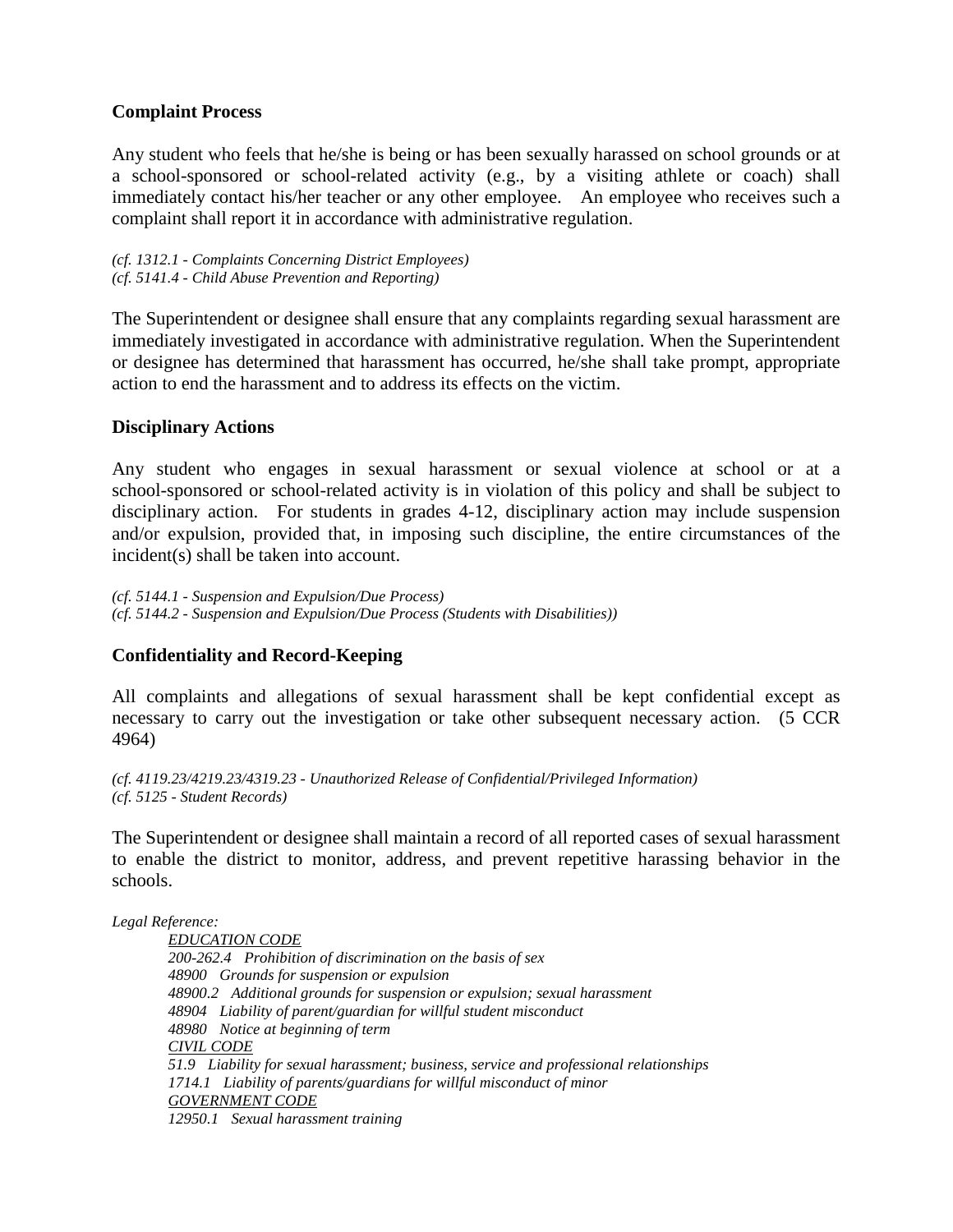*CODE OF REGULATIONS, TITLE 5 4600-4687 Uniform complaint procedures 4900-4965 Nondiscrimination in elementary and secondary education programs UNITED STATES CODE, TITLE 20 1681-1688 Title IX, discrimination UNITED STATES CODE, TITLE 42 1983 Civil action for deprivation of rights 2000d-2000d-7 Title VI, Civil Rights Act of 1964 2000e-2000e-17 Title VII, Civil Rights Act of 1964 as amended CODE OF FEDERAL REGULATIONS, TITLE 34 106.1-106.71 Nondiscrimination on the basis of sex in education programs COURT DECISIONS Donovan v. Poway Unified School District, (2008) 167 Cal.App.4th 567 Flores v. Morgan Hill Unified School District, (2003, 9th Cir.) 324 F.3d 1130 Reese v. Jefferson School District, (2001, 9th Cir.) 208 F.3d 736 Davis v. Monroe County Board of Education, (1999) 526 U.S. 629 Gebser v. Lago Vista Independent School District, (1998) 524 U.S. 274 Oona by Kate S. v. McCaffrey, (1998, 9th Cir.) 143 F.3d 473 Doe v. Petaluma City School District, (1995, 9th Cir.) 54 F.3d 1447*

#### *Management Resources:*

*CSBA PUBLICATIONS*

*Safe Schools: Strategies for Governing Boards to Ensure Student Success, 2011 Providing a Safe, Nondiscriminatory School Environment for All Students, Policy Brief, April 2010 OFFICE FOR CIVIL RIGHTS PUBLICATIONS Dear Colleague Letter: Sexual Violence, April 4, 2011 Sexual Harassment: It's Not Academic, September 2008 Revised Sexual Harassment Guidance, January 2001 WEB SITES CSBA: http://www.csba.org California Department of Education: http://www.cde.ca.gov U.S. Department of Education, Office for Civil Rights: http://www.ed.gov/about/offices/list/ocr*

adopted: August 11, 2009 Rescue, California revised: June 25, 2013

Policy RESCUE UNION SCHOOL DISTRICT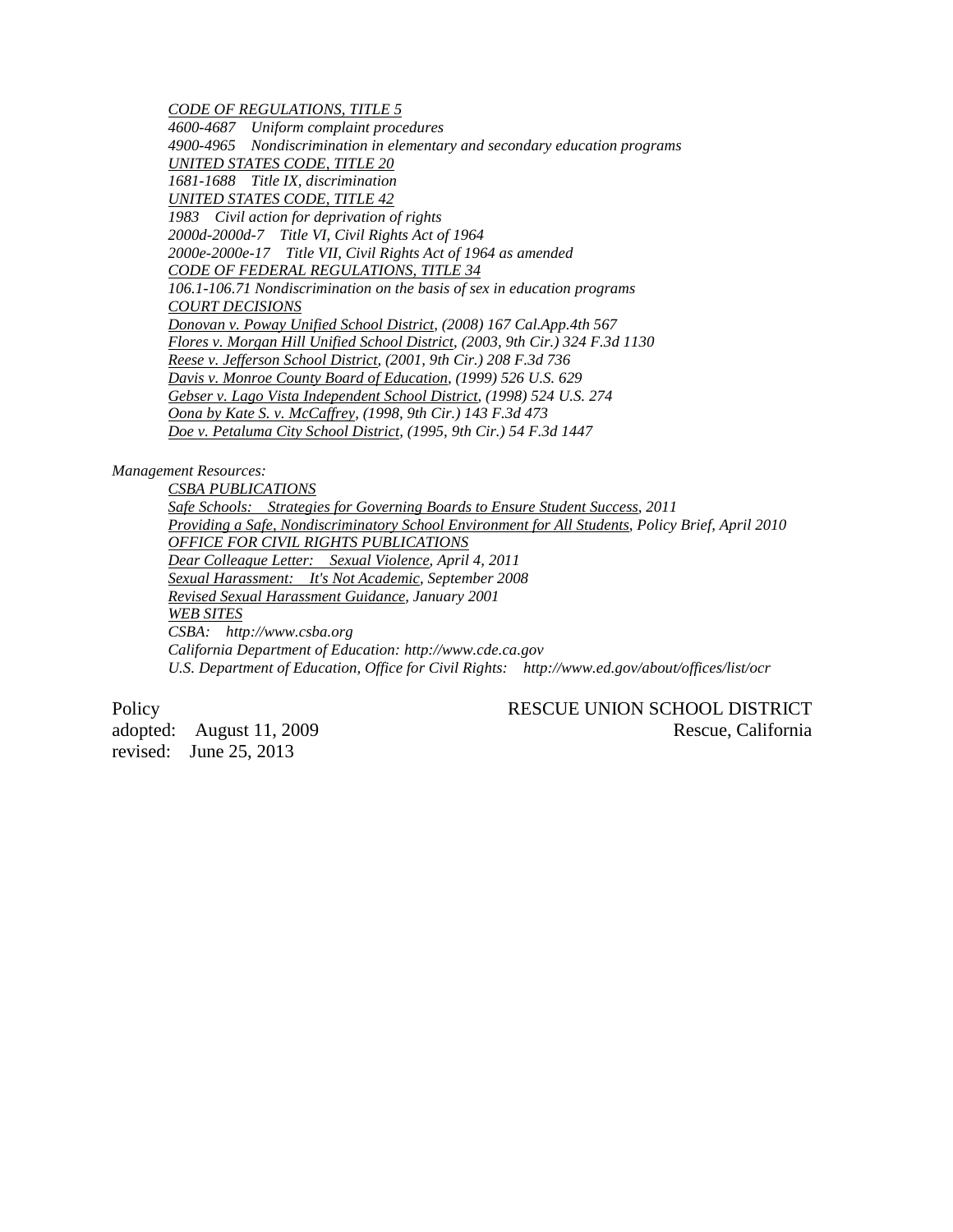## **Rescue Union ESD Administrative Regulation Sexual Harassment**

AR 5145.7

#### **Students**

Prohibited sexual harassment includes, but is not limited to, unwelcome sexual advances, unwanted requests for sexual favors, or other unwanted verbal, visual, or physical conduct of a sexual nature made against another person of the same or opposite sex in the educational setting, when made on the basis of sex and under any of the following conditions: (Education Code 212.5; 5 CCR 4916)

- 1. Submission to the conduct is explicitly or implicitly made a term or condition of a student's academic status or progress.
- 2. Submission to or rejection of the conduct by a student is used as the basis for academic decisions affecting the student.
- 3. The conduct has the purpose or effect of having a negative impact on the student's academic performance or of creating an intimidating, hostile, or offensive educational environment.
- 4. Submission to or rejection of the conduct by the student is used as the basis for any decision affecting the student regarding benefits and services, honors, programs, or activities available at or through any district program or activity.

*(cf. 5131 - Conduct) (cf. 5131.2 - Bullying) (cf. 5137 - Positive School Climate) (cf. 5145.3 - Nondiscrimination/Harassment) (cf. 6142.1 - Sexual Health and HIV/AIDS Prevention Instruction)*

Examples of types of conduct which are prohibited in the district and which may constitute sexual harassment include, but are not limited to:

- 1. Unwelcome leering, sexual flirtations, or propositions
- 2. Unwelcome sexual slurs, epithets, threats, verbal abuse, derogatory comments, or sexually degrading descriptions
- 3. Graphic verbal comments about an individual's body or overly personal conversation
- 4. Sexual jokes, derogatory posters, notes, stories, cartoons, drawings, pictures, obscene gestures, or computer-generated images of a sexual nature
- 5. Spreading sexual rumors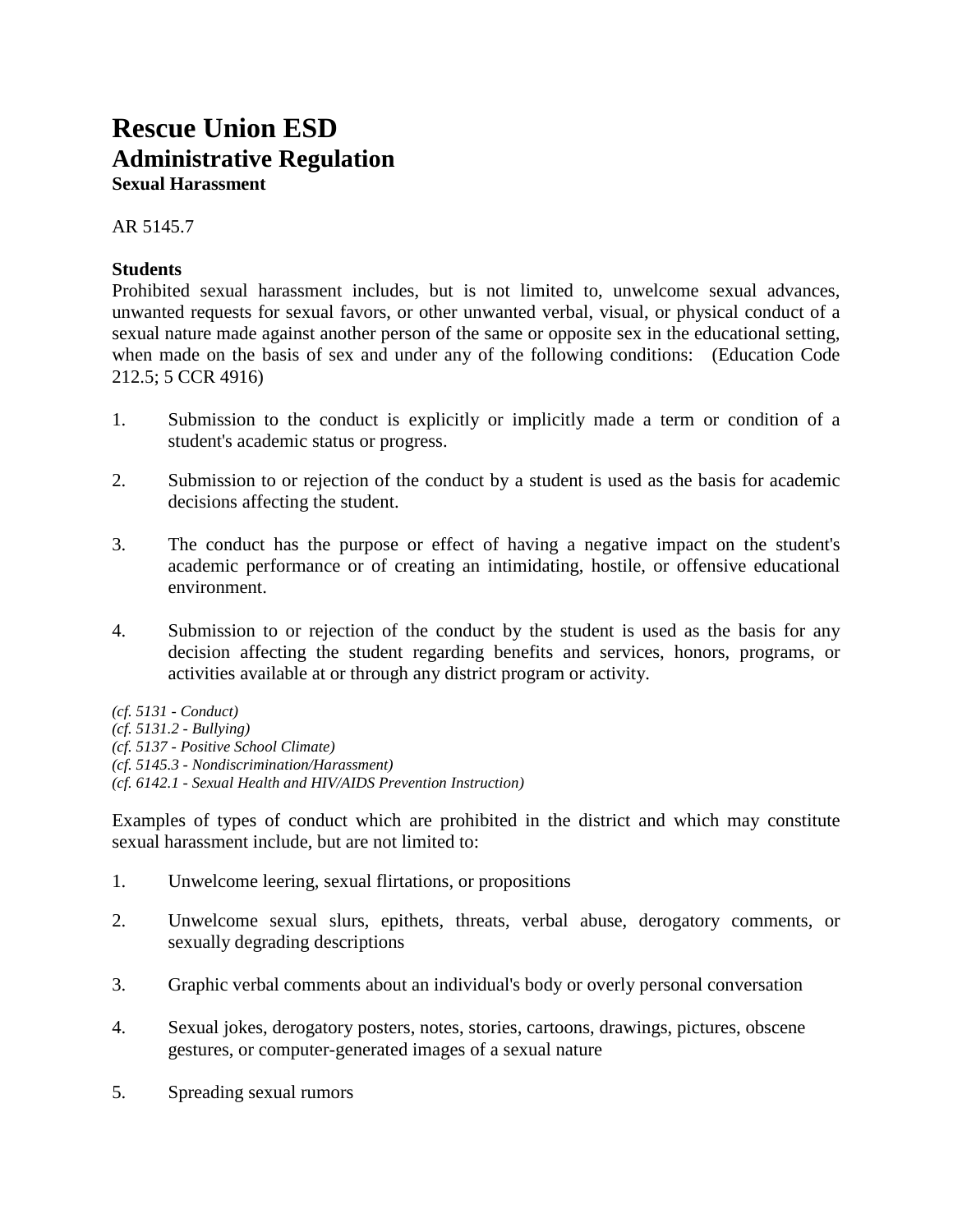- 6. Teasing or sexual remarks about students enrolled in a predominantly single-sex class
- 7. Massaging, grabbing, fondling, stroking, or brushing the body
- 8. Touching an individual's body or clothes in a sexual way
- 9. Impeding or blocking movements or any physical interference with school activities when directed at an individual on the basis of sex
- 10. Displaying sexually suggestive objects
- 11. Sexual assault, sexual battery, or sexual coercion

#### **School-Level Complaint Process/Grievance Procedure**

Complaints of sexual harassment, or any behavior prohibited by the district's Nondiscrimination/Harassment policy - BP 5145.3, shall be handled in accordance with the following procedure:

1. **Notice and Receipt of Complaint:** Any student who believes he/she has been subjected to sexual harassment or who has witnessed sexual harassment may file a complaint with any school employee. Within 24 hours of receiving a complaint, the school employee shall report it to the district Coordinator for Nondiscrimination/Principal. In addition, any school employee who observes any incident of sexual harassment involving a student shall, within 24 hours, report this observation to the Coordinator/Principal, whether or not the victim files a complaint.

In any case of sexual harassment involving the Coordinator/Principal to whom the complaint would ordinarily be made, the employee who receives the student's report or who observes the incident shall instead report to the Superintendent or designee.

2. **Initiation of Investigation:** The Coordinator/Principal shall initiate an impartial investigation of an allegation of sexual harassment within five school days of receiving notice of the harassing behavior, regardless of whether a formal complaint has been filed. The district shall be considered to have "notice" of the need for an investigation upon receipt of information from a student who believes he/she has been subjected to harassment, the student's parent/guardian, an employee who received a complaint from a student, or any employee or student who witnessed the behavior.

If the Coordinator/Principal receives an anonymous complaint or media report about alleged sexual harassment, he/she shall determine whether it is reasonable to pursue an investigation considering the specificity and reliability of the information, the seriousness of the alleged incident, and whether any individuals can be identified who were subjected to the alleged harassment.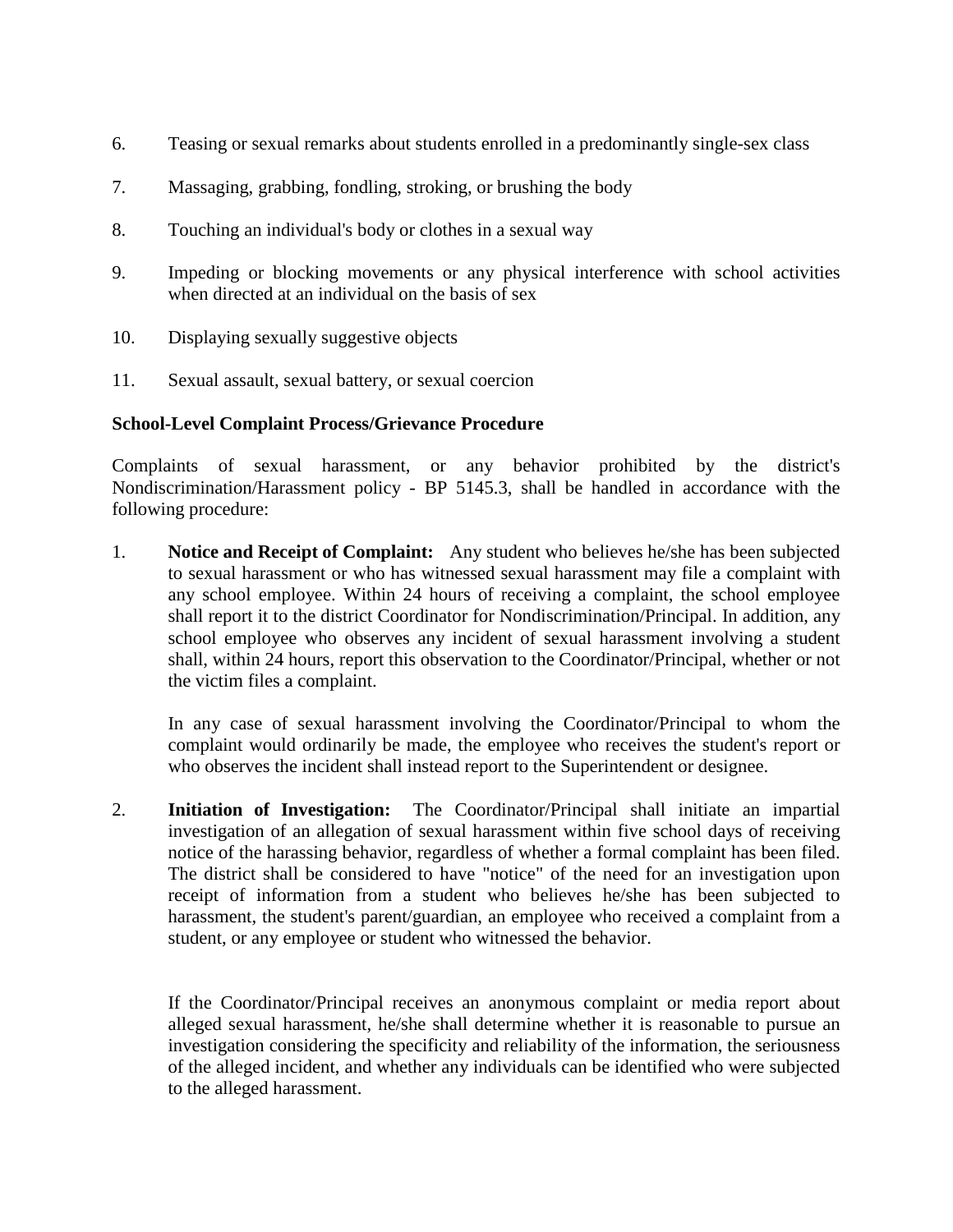#### **SEXUAL HARASSMENT** (continued)

- 3. **Initial Interview with Student:** When a student or parent/guardian has complained or provided information about sexual harassment, the Coordinator/Principal shall describe the district's grievance procedure and discuss what actions are being sought by the student in response to the complaint. The student who is complaining shall have an opportunity to describe the incident, identify witnesses who may have relevant information, provide other evidence of the harassment, and put his/her complaint in writing. If the student requests confidentiality, he/she shall be informed that such a request may limit the district's ability to investigate.
- 4. **Investigation Process:** The Coordinator/Principal shall keep the complaint and allegation confidential, except as necessary to carry out the investigation or take other subsequent necessary action. (5 CCR 4964)

The Coordinator/Principal shall interview individuals who are relevant to the investigation, including, but not limited to, the student who is complaining, the person accused of harassment, anyone who witnessed the reported harassment, and anyone mentioned as having relevant information. The Coordinator/Principal may take other steps such as reviewing any records, notes, or statements related to the harassment or visiting the location where the harassment is alleged to have taken place.

When necessary to carry out his/her investigation or to protect student safety, the Coordinator/Principal also may discuss the complaint with the Superintendent or designee, the parent/guardian of the student who complained, the parent/guardian of the alleged harasser if the alleged harasser is a student, a teacher or staff member whose knowledge of the students involved may help in determining who is telling the truth, law enforcement and/or child protective services, and district legal counsel or the district's risk manager.

#### *(cf. 5141.4 - Child Abuse Prevention and Reporting)*

- 5. **Interim Measures:** The Coordinator/Principal shall determine whether interim measures are necessary during and pending the results of the investigation, such as placing students in separate classes or transferring a student to a class taught by a different teacher.
- 6. **Optional Mediation:** In cases of student-on-student harassment, when the student who complained and the alleged harasser so agree, the Coordinator/Principal may arrange for them to resolve the complaint informally with the help of a counselor, teacher, administrator, or trained mediator. The student who complained shall never be asked to work out the problem directly with the accused person unless such help is provided and both parties agree, and he/she shall be advised of the right to end the informal process at any time.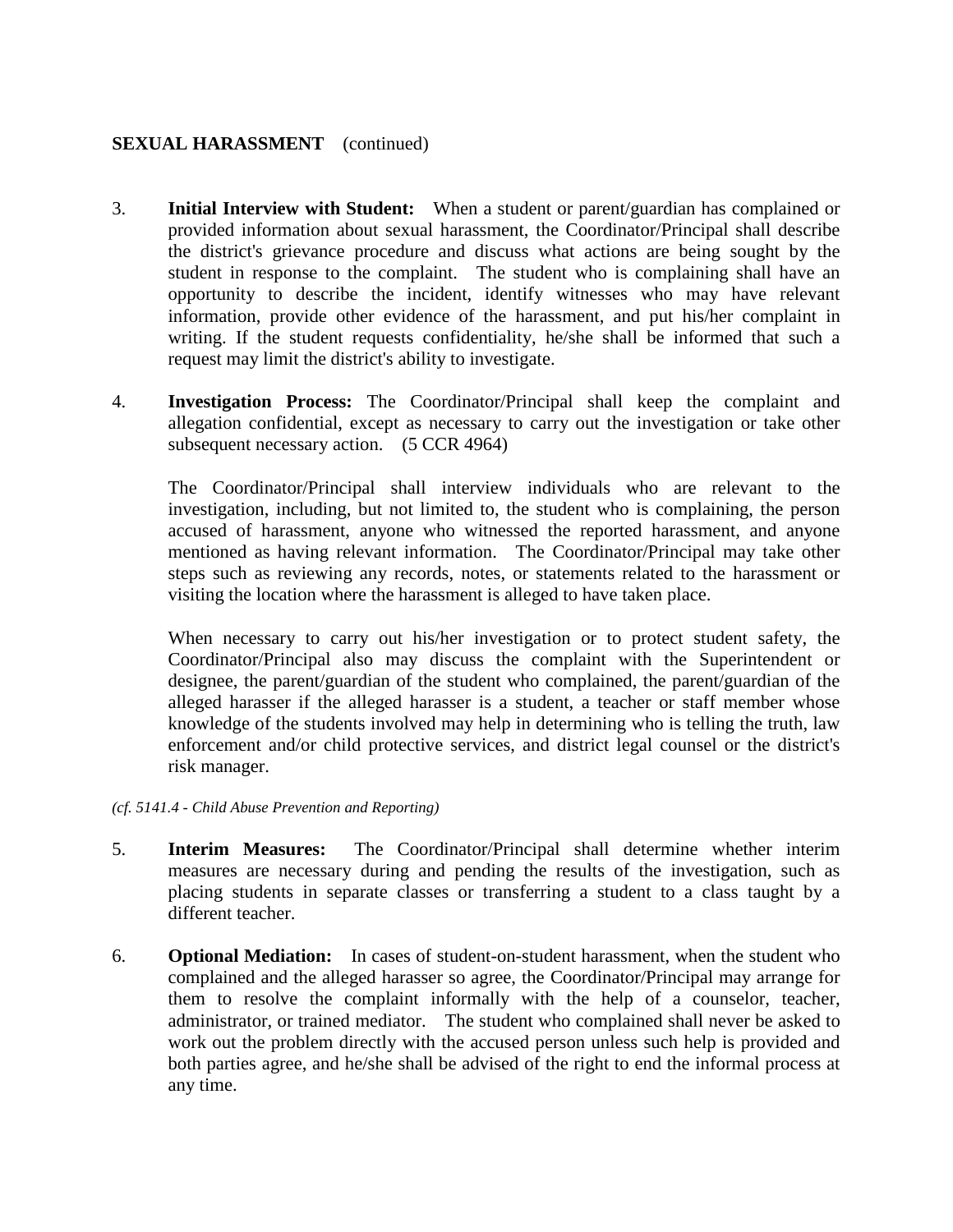#### *(cf. 5138 - Conflict Resolution)*

- 7. **Factors in Reaching a Determination:** In reaching a decision about the complaint, the Coordinator/Principal may take into account:
	- a. Statements made by the persons identified above
	- b. The details and consistency of each person's account
	- c. Evidence of how the complaining student reacted to the incident
	- d. Evidence of any past instances of harassment by the alleged harasser
	- e. Evidence of any past harassment complaints that were found to be untrue

To judge the severity of the harassment, the Coordinator/Principal may take into consideration:

- a. How the misconduct affected one or more students' education
- b. The type, frequency, and duration of the misconduct
- c. The identity, age, and sex of the harasser and the student who complained, and the relationship between them
- d. The number of persons engaged in the harassing conduct and at whom the harassment was directed
- e. The size of the school, location of the incidents, and context in which they occurred
- f. Other incidents at the school involving different students
- 8. **Written Report on Findings and Follow-Up:** No more than 30 days after receiving the complaint, the Coordinator/Principal shall conclude the investigation and prepare a written a report of his/her findings. This timeline may be extended for good cause. If an extension is needed, the Coordinator/Principal shall notify the student who complained and explain the reasons for the extension.

The report shall include the decision and the reasons for the decision and shall summarize the steps taken during the investigation. If it is determined that harassment occurred, the report shall also include any corrective actions that have or will be taken to address the harassment and prevent any retaliation or further harassment. This report shall be presented to the student who complained, the person accused, the parents/guardians of the student who complained and the student who was accused, and the Superintendent or designee.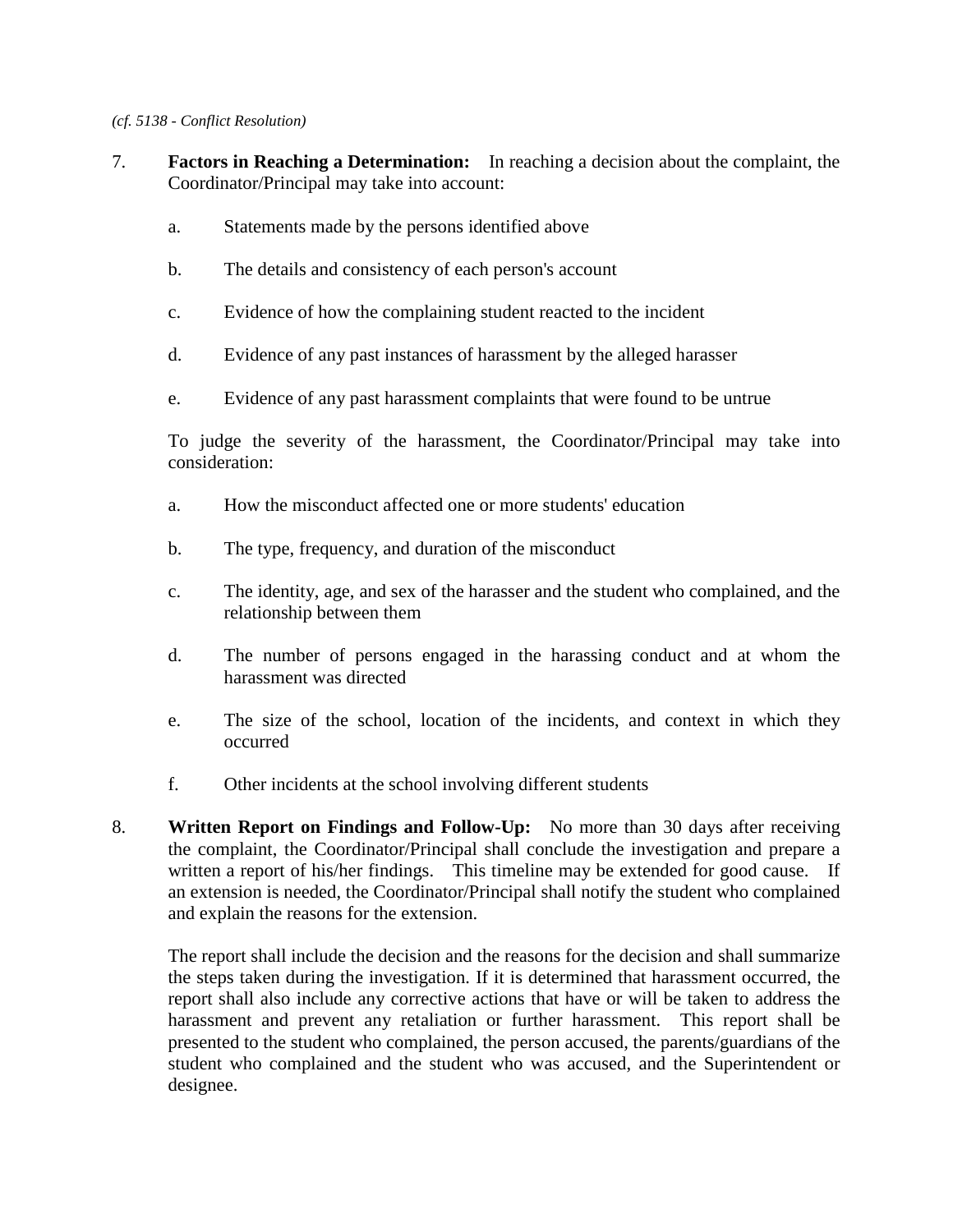In addition, the Coordinator/Principal shall ensure that the harassed student and his/her parent/guardian are informed of the procedures for reporting any subsequent problems. The Coordinator/Principal shall make follow-up inquiries to see if there have been any new incidents or retaliation and shall keep a record of this information.

#### **Enforcement of District Policy**

The Superintendent or designee shall take appropriate actions to reinforce the district's sexual harassment policy. As needed, these actions may include any of the following:

1. Removing vulgar or offending graffiti

*(cf. 5131.5 - Vandalism and Graffiti)*

2. Providing training to students, staff, and parents/guardians about how to recognize harassment and how to respond

*(cf. 4131 - Staff Development) (cf. 4231 - Staff Development) (cf. 4331 - Staff Development)*

- 3. Disseminating and/or summarizing the district's policy and regulation regarding sexual harassment
- 4. Consistent with the laws regarding the confidentiality of student and personnel records, communicating the school's response to parents/guardians and the community

*(cf. 4119.23/4219.23/4319.23 - Unauthorized Release of Confidential/Privileged Information) (cf. 5125 - Student Records)*

5. Taking appropriate disciplinary action

In addition, disciplinary measures may be taken against any person who is found to have made a complaint of sexual harassment which he/she knew was not true.

*(cf. 4118 - Suspension/Disciplinary Action)*

*(cf. 4218 - Dismissal/Suspension/Disciplinary Action)*

*(cf. 5144.1 - Suspension and Expulsion/Due Process)*

*(cf. 5144.2 - Suspension and Expulsion/Due Process (Students with Disabilities))*

#### **Notifications**

A copy of the district's sexual harassment policy and regulation shall:

1. Be included in the notifications that are sent to parents/guardians at the beginning of each school year (Education Code 48980; 5 CCR 4917)

*(cf. 5145.6 - Parental Notifications)*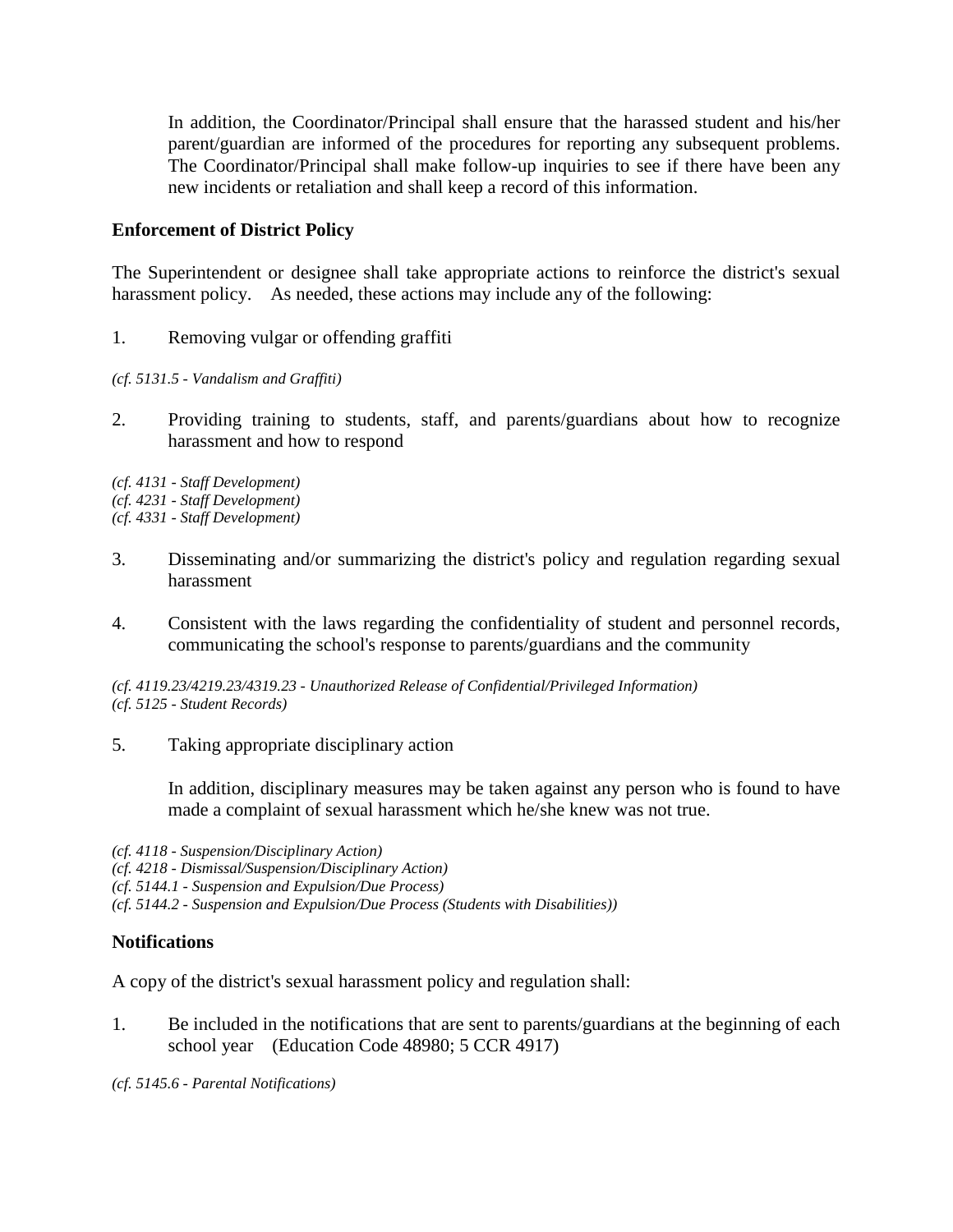- 2. Be displayed in a prominent location in the main administrative building or other area where notices of district rules, regulations, procedures, and standards of conduct are posted, including school web sites (Education Code 231.5)
- 3. Be provided as part of any orientation program conducted for new students at the beginning of each quarter, semester, or summer session (Education Code 231.5)
- 4. Appear in any school or district publication that sets forth the school's or district's comprehensive rules, regulations, procedures, and standards of conduct (Education Code 231.5)
- 5. Be included in the student handbook
- 6. Be provided to employees and employee organizations

revised: August 11, 2009 revised: June 25, 2013

Regulation RESCUE UNION SCHOOL DISTRICT approved: April 2002 Rescue, California